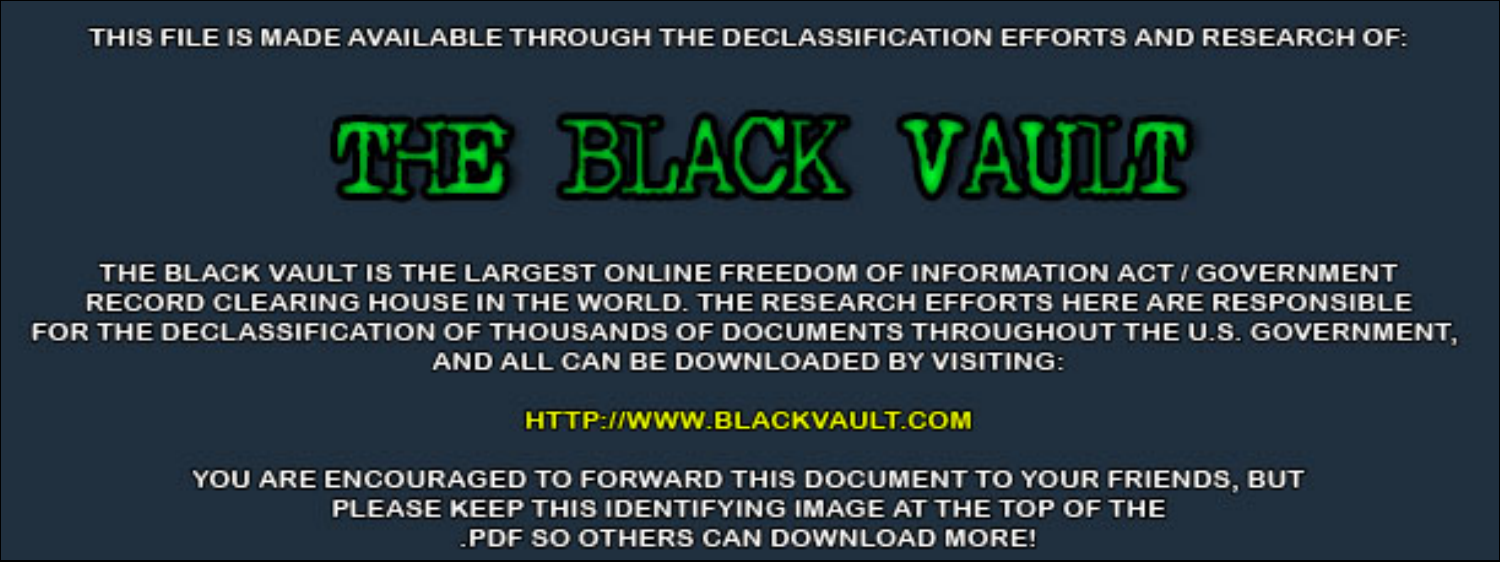# **Christian Extremism as a Domestic Terror Threat**

 **United States Army A Monograph by MAJ Frederick D. Wong**



 **United States Army Command and General Staff College School of Advanced Military Studies Fort Leavenworth, Kansas**

**AY 2011**

Approved for Public Release; Distribution is Unlimited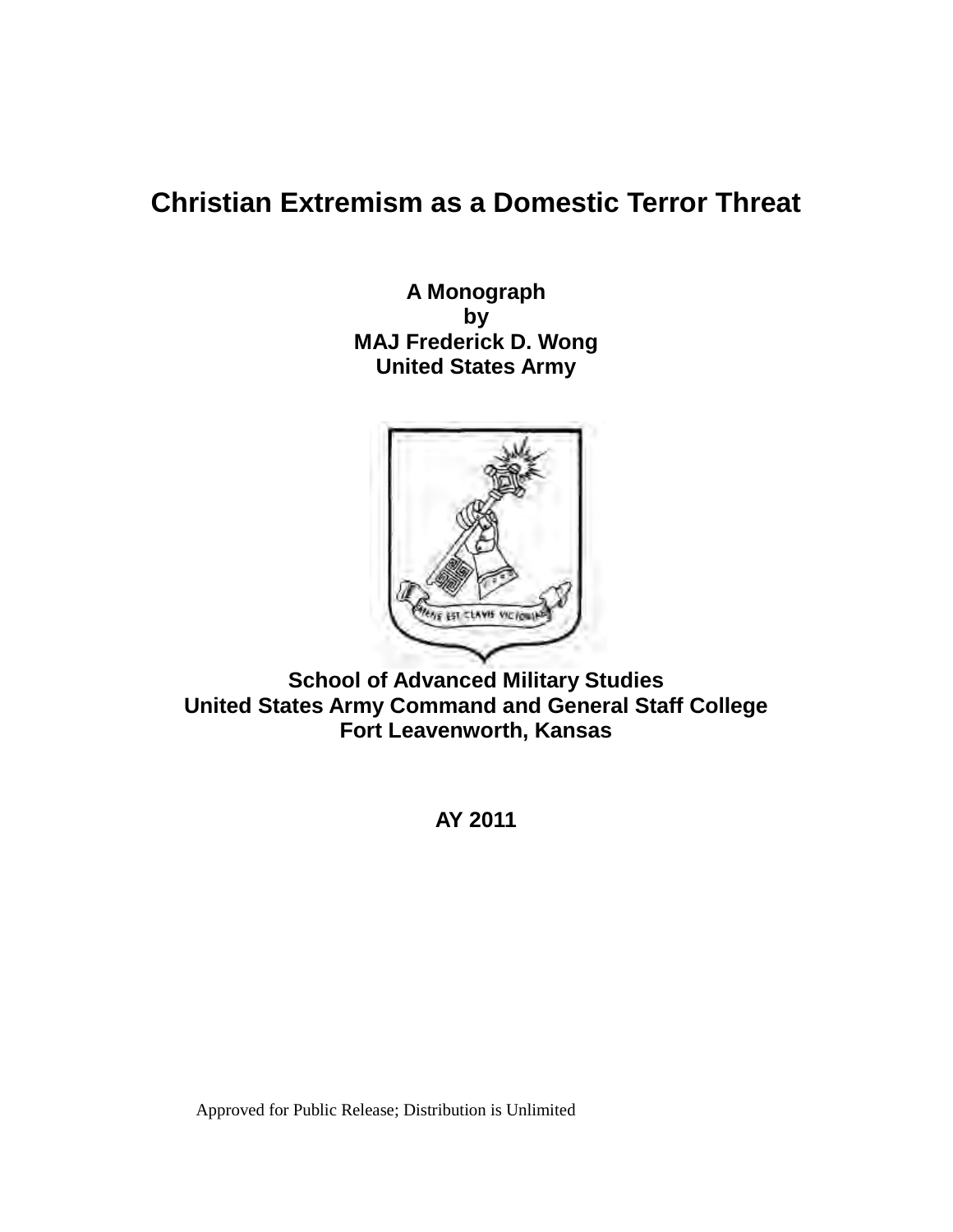## **REPORT DOCUMENTATION PAGE**

 $(U)$ 

 $(U)$ 

 $(U)$ 

 $(U)$ 

47

**Form Approved** 

OMB No. 0704-0188

Public reporting burden for this collection of information is estimated to average 1 hour per response, including the time for reviewing instructions, searching existing data sources, gathering and maintaining the data needed, and completing and reviewing this collection of information. Send comments regarding this burden estimate or any other aspect of this collection of information, including suggestions for reducing this burden to Department of Defense, Washington Headquarters Services, Directorate for Information Operations and Reports (0704-0188), 1215 Jefferson Davis Highway, Suite 1204, Anington, VA 22202-4302. Respondents should be aware that notwithstanding any other provision of law, no person shall be subject to any penalty for failing to comply with a collection of information if it does not display a currently valid<br>OMB control number. PLEASE DO NOT RETURN

| 1. REPORT DATE (DD-MM-YYYY)                                                                      | 2. REPORT TYPE        |                   | 3. DATES COVERED (From - To)                            |  |
|--------------------------------------------------------------------------------------------------|-----------------------|-------------------|---------------------------------------------------------|--|
| $01 - 04 - 2011$                                                                                 | SAMS Monograph        |                   | JUN 2010 - MAY 2011                                     |  |
| <b>4. TITLE AND SUBTITLE</b>                                                                     |                       |                   | <b>5a. CONTRACT NUMBER</b>                              |  |
| Christian extremism as a domestic terror threat                                                  |                       |                   |                                                         |  |
|                                                                                                  |                       |                   | <b>5b. GRANT NUMBER</b>                                 |  |
|                                                                                                  |                       |                   |                                                         |  |
|                                                                                                  |                       |                   | <b>5c. PROGRAM ELEMENT NUMBER</b>                       |  |
|                                                                                                  |                       |                   |                                                         |  |
| 6. AUTHOR(S)                                                                                     |                       |                   | <b>5d. PROJECT NUMBER</b>                               |  |
| Major Frederick D. Wonq                                                                          |                       |                   |                                                         |  |
|                                                                                                  |                       |                   | <b>5e. TASK NUMBER</b>                                  |  |
|                                                                                                  |                       |                   | <b>5f. WORK UNIT NUMBER</b>                             |  |
|                                                                                                  |                       |                   | 8. PERFORMING ORG REPORT                                |  |
| 7. PERFORMING ORGANIZATION NAME(S) AND ADDRESS(ES)<br>School of Advanced Military Studies (SAMS) |                       |                   | <b>NUMBER</b>                                           |  |
| 250 Gibbon Avenue                                                                                |                       |                   |                                                         |  |
|                                                                                                  |                       |                   |                                                         |  |
| Fort Leavenworth, KS 66027-2134                                                                  |                       |                   |                                                         |  |
| 9. SPONSORING / MONITORING AGENCY NAME(S) AND ADDRESS(ES)                                        |                       |                   | <b>10. SPONSOR/MONITOR'S</b>                            |  |
|                                                                                                  |                       |                   | <b>ACRONYM(S)</b>                                       |  |
|                                                                                                  |                       |                   | <b>11. SPONSOR/MONITOR'S REPORT</b><br><b>NUMBER(S)</b> |  |
| <b>12. DISTRIBUTION / AVAILABILITY STATEMENT</b>                                                 |                       |                   |                                                         |  |
| Approved for Public Release; Distribution is Unlimited                                           |                       |                   |                                                         |  |
| <b>13. SUPPLEMENTARY NOTES</b>                                                                   |                       |                   |                                                         |  |
| <b>14. ABSTRACT</b>                                                                              |                       |                   |                                                         |  |
| This monograph explores what, if any, domestic terror threat Christian                           |                       |                   |                                                         |  |
| extremism poses and follows the Constructivist approach: how ideas define                        |                       |                   |                                                         |  |
| structure, how this structure defines interests, and how actors take action                      |                       |                   |                                                         |  |
| within their organization. Initially focusing on the history and core                            |                       |                   |                                                         |  |
| beliefs of the Christian Identity movement and radical fringes of Dominion                       |                       |                   |                                                         |  |
| and Reconstruction theology, this monograph identifies two major underlying                      |                       |                   |                                                         |  |
| themes with Christian extremism: racism through the use of religion as an                        |                       |                   |                                                         |  |
|                                                                                                  |                       |                   |                                                         |  |
| accelerant to promote violence and religiously motivated terrorism to                            |                       |                   |                                                         |  |
| support what is perceived as God's will and law.                                                 |                       |                   |                                                         |  |
|                                                                                                  |                       |                   |                                                         |  |
| <b>15. SUBJECT TERMS</b>                                                                         |                       |                   |                                                         |  |
| Social science, domestic terrorism, religious extremism                                          |                       |                   |                                                         |  |
| <b>16. SECURITY CLASSIFICATION OF:</b>                                                           | <b>17. LIMITATION</b> | <b>18. NUMBER</b> | <b>19a. NAME OF RESPONSIBLE PERSON</b>                  |  |
|                                                                                                  | OF ABSTRACT           | <b>OF PAGES</b>   | Wayne Grigsby                                           |  |
|                                                                                                  |                       |                   |                                                         |  |
|                                                                                                  |                       |                   | COL, U.S. Army                                          |  |

Standard Form 298 (Rev. 8-98)

 $913 - 758 - 3302$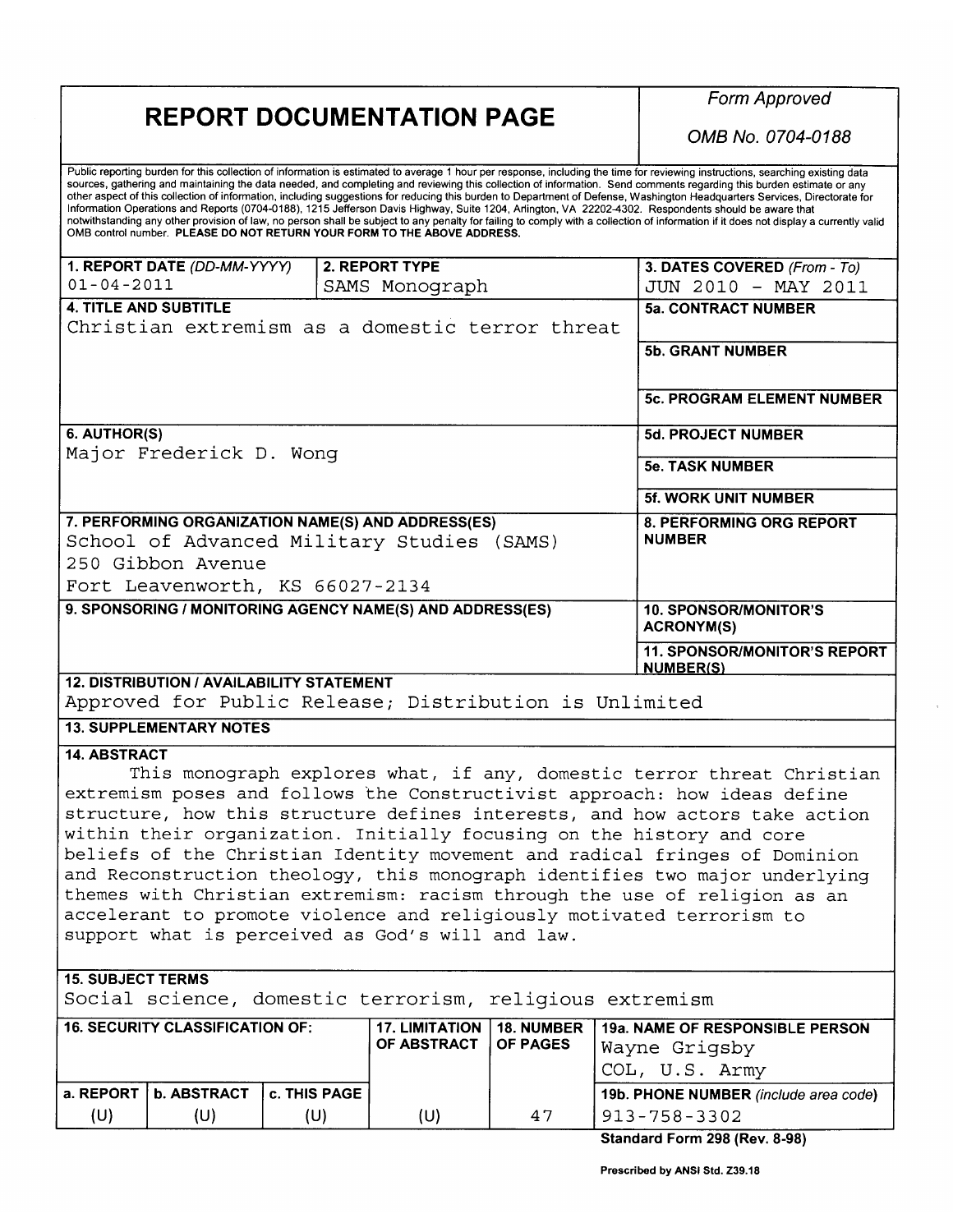# **SCHOOL OF ADVANCED MILITARY STUDIES MONOGRAPH APPROVAL**

MAJ Frederick D. Wong

Title of Monograph: Christian extremism as a domestic terror threat

Approved by:

Daniel G. Cox, Ph.D.

\_\_\_\_\_\_\_\_\_\_\_\_\_\_\_\_\_\_\_\_\_\_\_\_\_\_\_\_\_\_\_\_\_\_ Monograph Director

Wayne Grigsby, COL, IN School of Advanced

Director, Military Studies

Robert F. Baumann, Ph.D. Graduate Degree

Director, Programs

 those of the author, and do not represent the views of the US Army School of Advanced Military Disclaimer: Opinions, conclusions, and recommendations expressed or implied within are solely Studies, the US Army Command and General Staff College, the United States Army, the Department of Defense, or any other US government agency. Cleared for public release: distribution unlimited.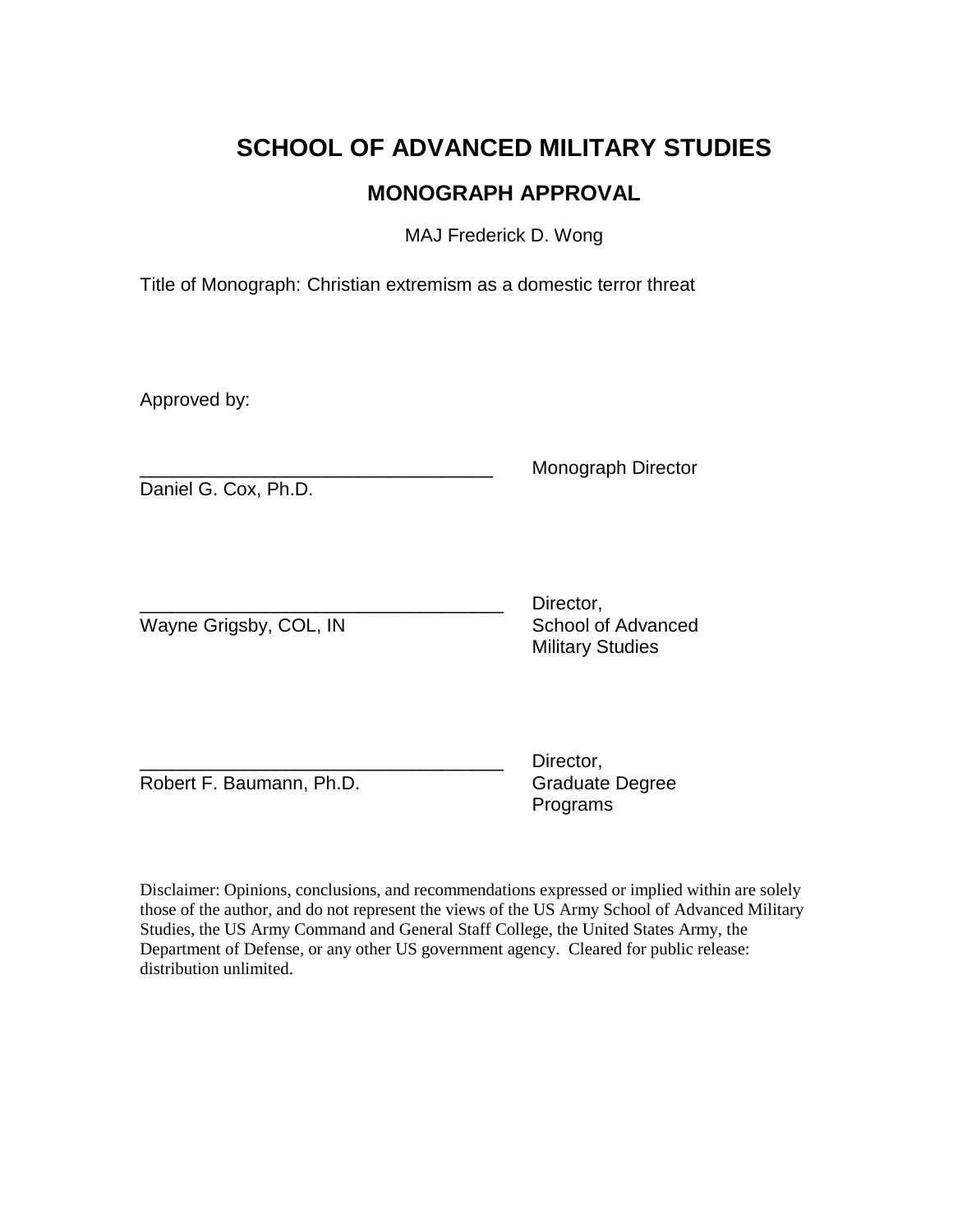### **Abstract**

CHRISTIAN EXTREMISM AS A DOMESTIC TERROR THREAT by MAJ Frederick D. Wong, United States Army, 48 pages.

Americans readily identify Muslim extremism as a viable threat to America. However, they ignore or remain unaware of Christian extremism in the same context, despite the similarities in ideology that advocate violence against Americans. For example, the motivation behind Eric Rudolph's bombing of the Olympics in Atlanta in 1996 was to "embarrass and punish the U.S. government" for its pro-abortion stance.

 This monograph explores what, if any, domestic terror threat Christian extremism poses and follows the Constructivist approach: how ideas define structure, how this structure defines racism through the use of religion as an accelerant to promote violence. The second is religiously interests, and how actors take action as a result. Initially focusing on the history and core beliefs of the Christian Identity movement and radical fringes of Dominion and Reconstruction theology, this monograph identifies two major underlying themes in Christian extremism. The first is motivated terrorism to support what is perceived as God's will and law.

 extremism through a series of case studies that took place in Mountainhome, Arkansas, Ruby Ridge, Idaho, and Waco, Texas. The analysis of the catastrophic consequences from Ruby Ridge and Waco with the Oklahoma City bombing follows. In addition, this monograph analyzes federal law enforcement action against Christian

 and Waco with the Oklahoma City bombing follows. Concluding this monograph are the lessons learned, comparison of federal law were disastrous in Idaho and Texas. Finally, this monograph provides a domestic terror threat ideology between tolerance and understanding versus hate and bigotry. While difficult to enforcement's action in each case study, and analyzing the tactics and leadership involved. Whereas the FBI's tactics and leadership exercised proved highly successful in Arkansas, they assessment with recommended actions in what is not only a law enforcement issue, but a war of implement, the recommended actions contribute to the understanding of Christian extremism and potential threats stemming from it.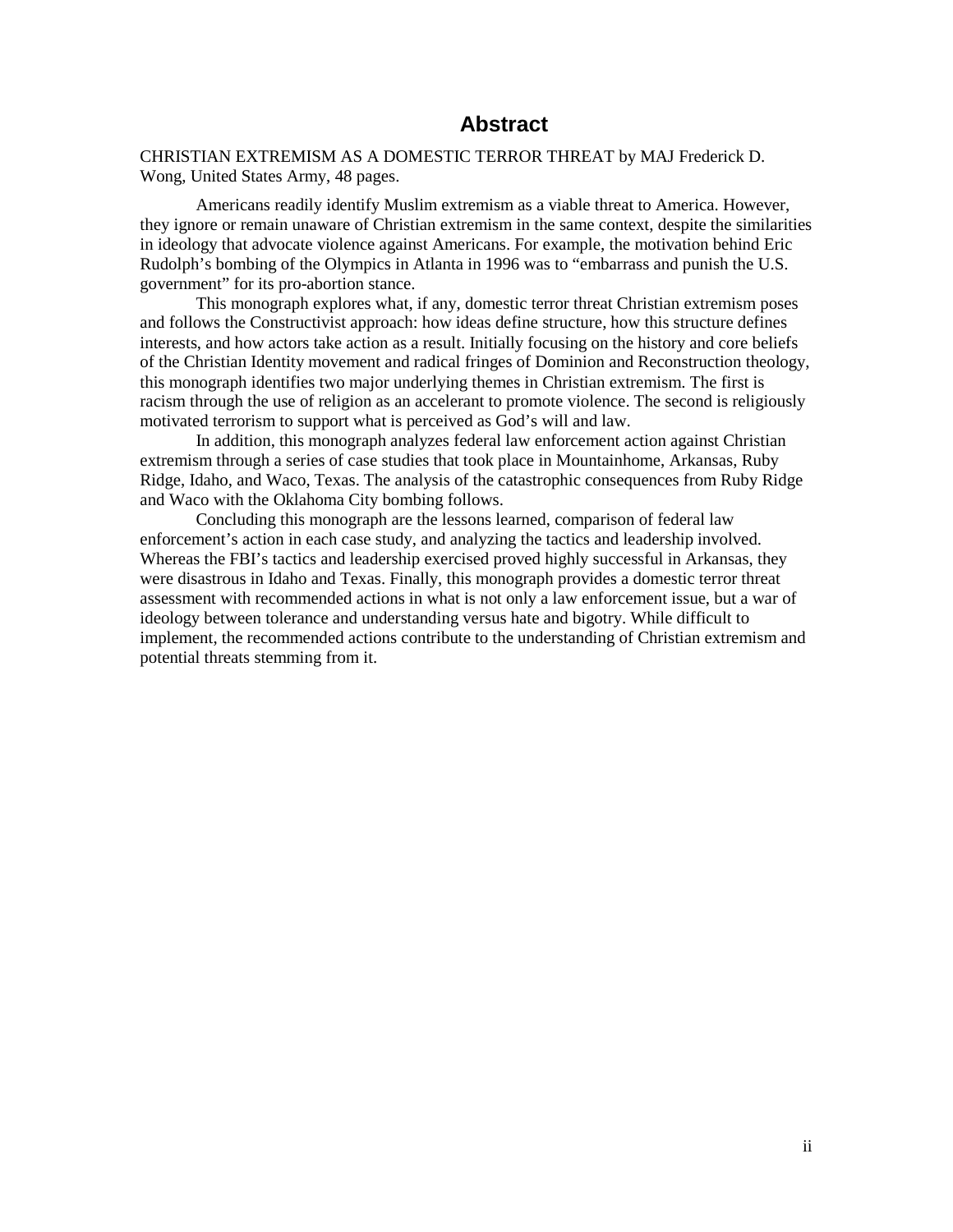## **Table of Contents**

| The Covenant, the Sword, and the Arm of the Lord in Mountainhome, Arkansas 15 |  |
|-------------------------------------------------------------------------------|--|
|                                                                               |  |
|                                                                               |  |
|                                                                               |  |
|                                                                               |  |
|                                                                               |  |
|                                                                               |  |
|                                                                               |  |
|                                                                               |  |
|                                                                               |  |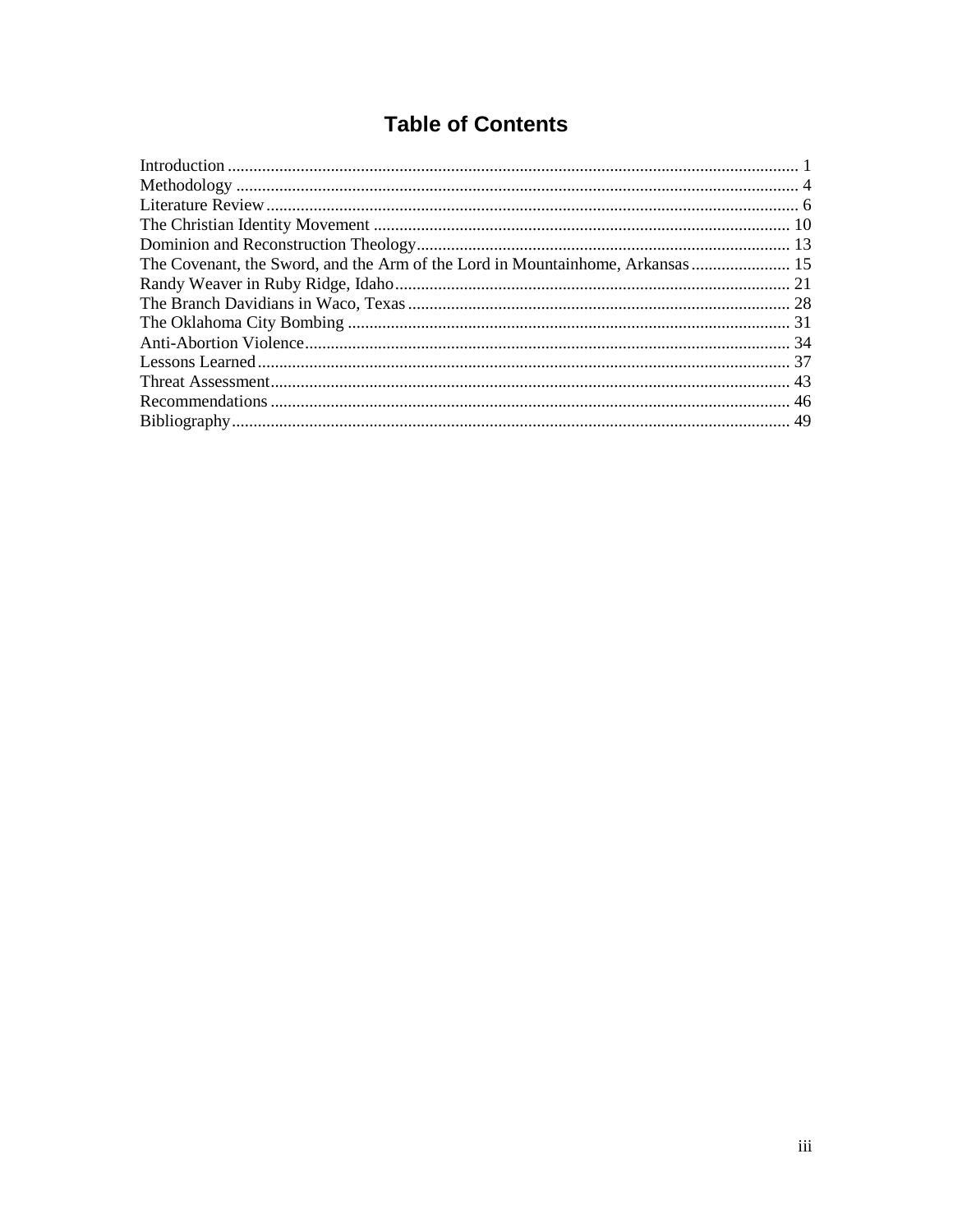### **Introduction**

<span id="page-6-0"></span>detonates at a church, killing four young girls and injuring 2[3](#page-6-3) people.<sup>3</sup> While sounding similar to by Islamic terrorist groups. Instead, American citizens committed these acts in the United States They are the media headlines that immediately attract the American public's attention: a truck bomb detonates at a government building, killing 168 and injuring over 600 people,  $\frac{1}{2}$  an individual motivated by religious zealotry detonates a bomb at a major sporting event, $<sup>2</sup>$  $<sup>2</sup>$  $<sup>2</sup>$  or a bomb</sup> what occurs in Iraq or Afghanistan, the described events were not on foreign soil or perpetrated in the name of Christianity.

 advocates violence against Americans. Christian extremism is a viable domestic terror threat through two areas. First, Christian extremism preys on an underlying theme of racism by acting While U.S. policy-makers readily identify Islamic extremism as a dangerous threat to the nation, they fail to view Christian extremism in a similar context despite a common ideology that as an accelerant and a binding agent for racially-based violence. Second, Christian extremists advocate terrorism on the premise of accomplishing a greater cause, doing God's will.

 State defines terrorism in accordance with Title 22 of the United States Code, Section 2656f (d) While there is no universally accepted definition of terrorism, the U.S. Department of as, "…pre-meditated, politically motivated violence against noncombatant targets by subnational groups or clandestine agents, usually intended to influence an audience."<sup>[4](#page-6-4)</sup> The aforementioned

<span id="page-6-1"></span><sup>&</sup>lt;sup>1</sup>Jim Lehrer, "Deadly Explosion," Online News Hour, http://www.pbs.org/newshour/bb/law/ mcveigh/news 4-19-95.html (accessed September 16, 2010).

<span id="page-6-2"></span><sup>&</sup>lt;sup>2</sup> Denise Noe, "Eric Rudolph: Serial Bomber," Turner Broadcasting System Inc., http://www.trutv. com/library/crime/terrorists\_spies/terrorists/eric\_rudolph/1.html (accessed September 16, 2010).

<span id="page-6-3"></span><sup>&</sup>lt;sup>3</sup>National Park Service, "Sixteenth Street Baptist Church" U.S. Department of the Interior, http:// www.nps.gov/history/nr/travel/civilrights/al11.htm (accessed December 11, 2010).

<span id="page-6-4"></span><sup>4</sup> Edmund J. Hull, "Patterns of Global Terrorism," The Office of Electronic Information, Bureau of Public Affairs, http://www.state.gov/s/ct/rls/crt/2000/2419.htm (accessed September 16, 2010).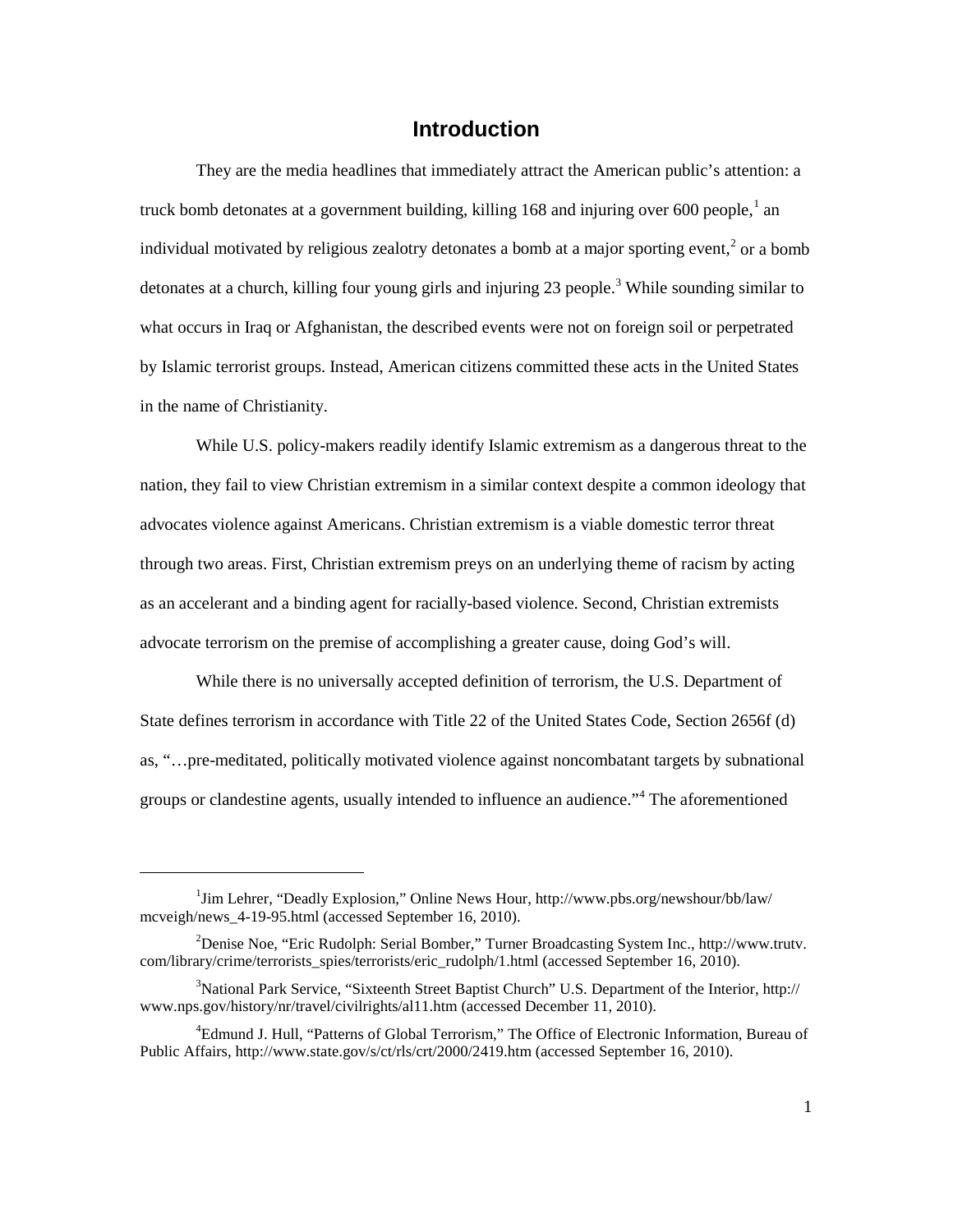events exemplify the components of that definition through the violent acts executed to promote a specific social or political agenda linked to Christian extremism.

 Prior to the terrorist attack on 9/11 that killed over 3,000 people, the Oklahoma City bombing perpetrated by Timothy McVeigh on April 19, 1995, was the worst domestic terrorist incident in United States history. Although not motivated by religious ideology, McVeigh was a Christian militia movement sympathizer. His terrorist act was revenge against the U.S. government's 51-day siege at Waco, TX of the Branch Davidians that ended on April 19, 1993, with the deaths of over 80 men, women, and children in their religious compound. $5$ 

stance.<sup>[6](#page-7-1)</sup> The motivation behind Eric Robert Rudolph's Olympic bombing in Atlanta on July 27, 1996, stemmed from his Christian anti-abortion sentiment. After pleading guilty for crimes he committed in Alabama and Georgia, Rudolph issued an 11-page statement where he declared, "Abortion is murder. And when the regime in Washington legalized, sanctioned and legitimized this practice, they forfeited their legitimacy and moral authority to govern." Rudolph went on to state that his actions were to "embarrass and punish the U.S. government" for its pro-abortion

 convicted of this terrorist act until 1977. Chambliss's motivation stemmed from the racial hatred and white supremacist beliefs that the Ku Klux Klan preached. By contrast, the bomb explosion at the Sixteenth Street Baptist Church that occurred on September 15, 1963, in Alabama, epitomized racial hatred consistent with Christian extremist beliefs. The identified assailant, Ku Klux Klan member Robert Chambliss, would not be

<span id="page-7-0"></span> 5 Jennifer Rosenberg, "Oklahoma City Bombing," The New York Times Company, http://history 1900s.about.com/cs/crimedisaster/p/okcitybombing.htm (accessed September 16, 2010).<br><sup>6</sup>Emily Lyons, "Pudolph rayoals motives." Cable News Natwork, Turner Broads

<span id="page-7-1"></span> rudolph?\_s=PM:LAW (accessed September 16, 2010). <sup>6</sup>Emily Lyons, "Rudolph reveals motives," Cable News Network, Turner Broadcasting System Inc., http://articles.cnn.com/2005-04-13/justice/eric.rudolph\_1\_emily-lyons-pipe-bomb-attack-eric-robert-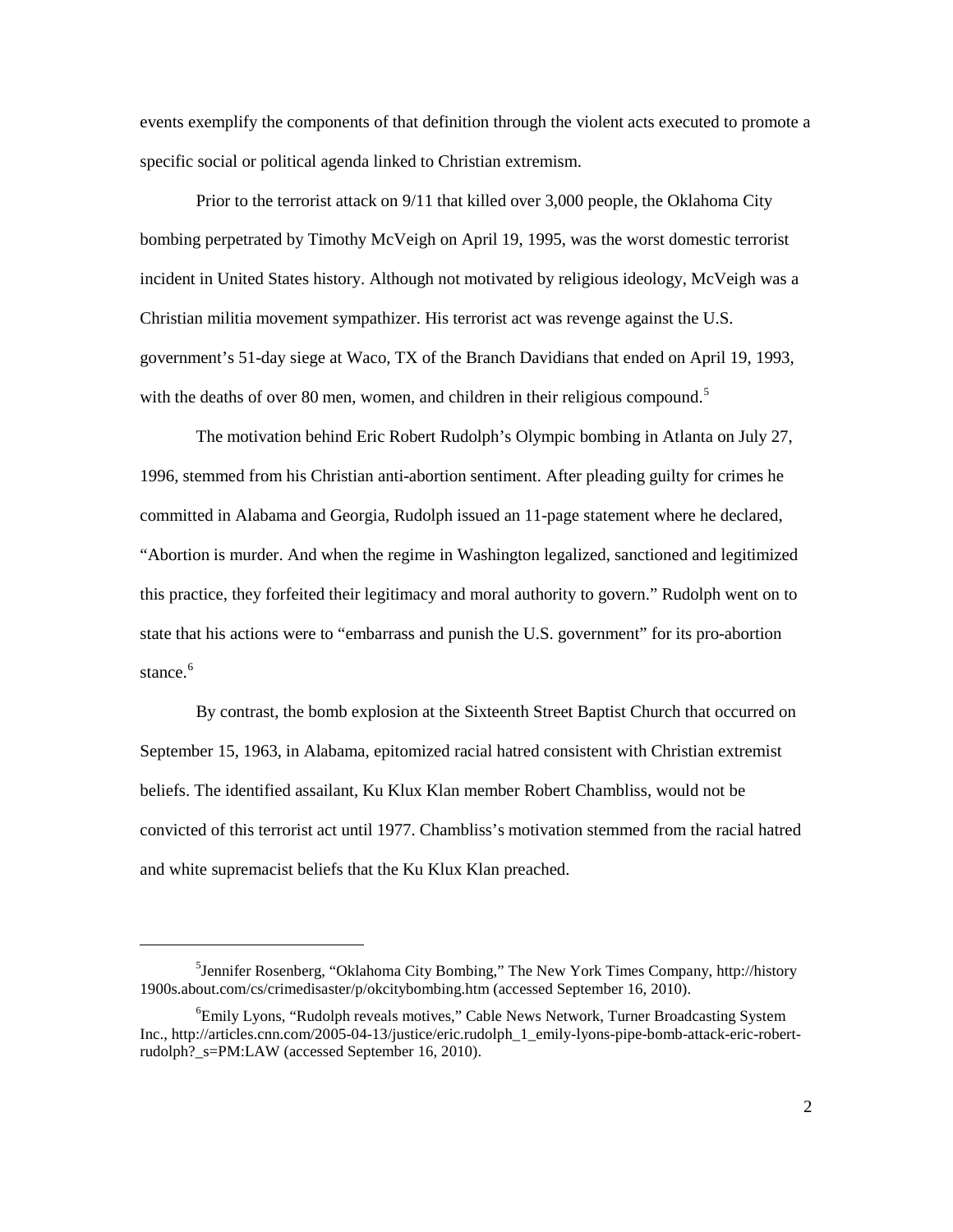Christian extremism encompasses a wide spectrum of social groups in the United States today. These groups consist of middle and working class Americans who join militias out of fear Christians. The methods Christian extremists employ are consistent with those employed by that terrorism is not solely limited to those who take a militant view of the Islamic faith. of an overbearing federal government seizing their Constitutional rights and property, militant anti-abortionists willing to commit acts of violence to save unborn children, white supremacists who believe in Christian Identity theology that advocates racial violence, and ardent anti-Semitic known international terrorist organizations such as al-Qaeda and Hezbollah. These methods consist of explosives, snipers, assassination, death threats, and biological bomb scares and show

 The purpose of this monograph is to contribute to the understanding of Christian general terms of extremist religious beliefs and explores the origins of the Christian Identity extremism and explore the domestic terror threat it poses. It defines Christian extremism in the movement and Dominion and Reconstruction Theories. In addition, it provides case study analysis of domestic terrorists associated with Christian Identity and radical forms of Dominion and Reconstruction theology. Lastly, it examines government intervention against Christian extremism in the United States and its consequences, and proposes recommended actions to be taken against such domestic terror threats in the future. Christian extremism is a domestic terror threat through two major themes: racism through the use of religion as an accelerant to promote violence and religious terrorism to support what is perceived as God's will.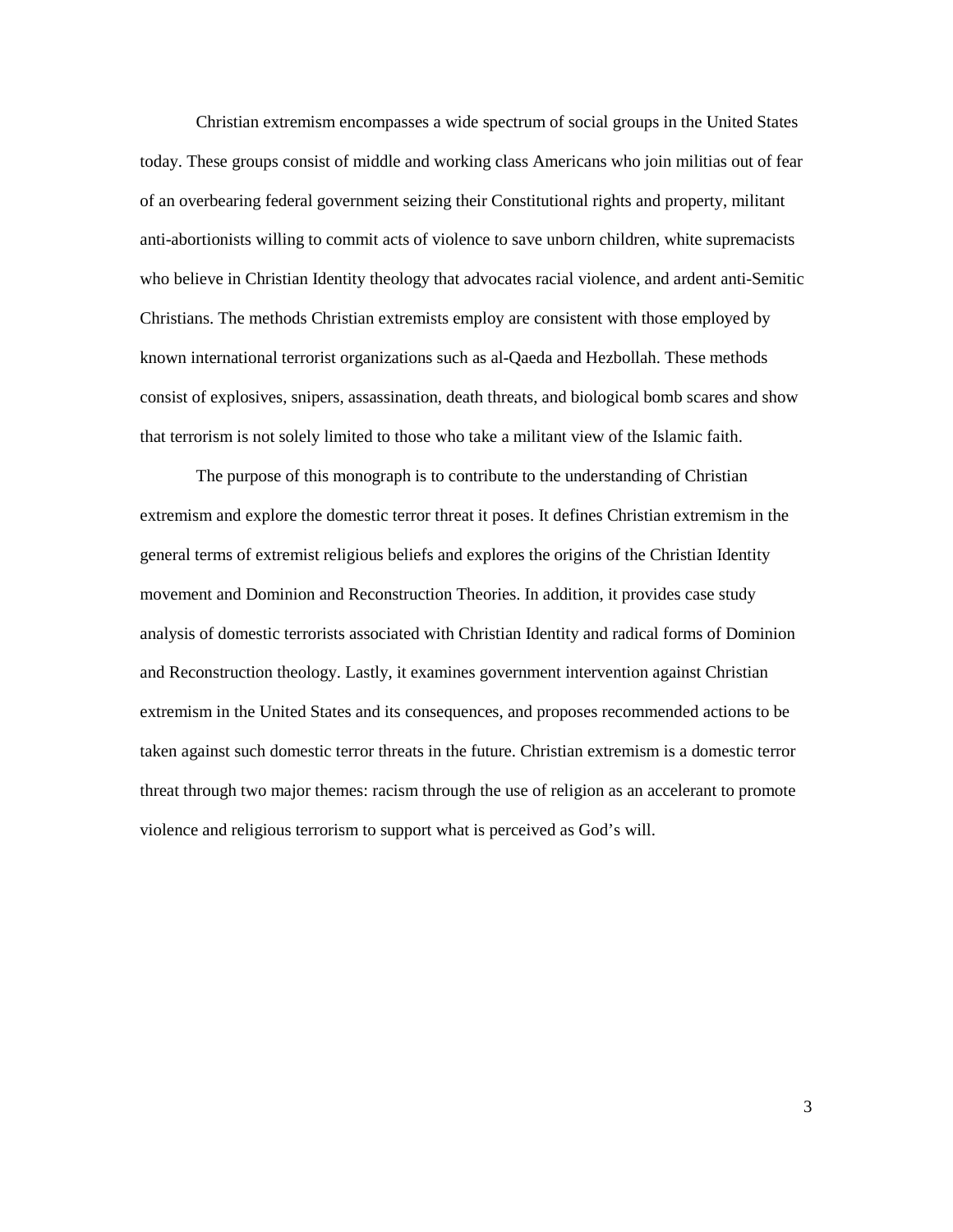### **Methodology**

<span id="page-9-0"></span> Initially, the research explores the origin of the Christian Identity movement and Dominion and Reconstruction Theories, defines each perspective's respective core beliefs, determines how each ideology defines its structure, and then describes how its actors take action within their The research method for this monograph follows the constructivist/identity approach. organizations.

 Supporting the constructivist research is case study analysis and comparison of four major incidents involving religious extremism from the Christian Identity movement and federal law enforcement actions taken to counter the domestic terror threat. The analysis reviews the events that occurred and the socio-political aftermath that followed. The first case study involves the U.S. government's action against the Covenant, the Sword, and the Arm of the Lord (CSA), a Christian white supremacist group in Arkansas in 1985. The second involves the FBI's action against white supremacist Randy Weaver in Idaho in 1992. The third focuses on the FBI and Alcohol, Tobacco, and Firearms' (ATF) actions against David Koresh and his religious sect, the Branch Davidians, in Texas in 1993. The fourth analyzes the Oklahoma City bombing in 1995.

A comprehensive analysis centering on anti-abortion violence stemming from radical interpretations of Dominion or Reconstruction ideology follows. Although historically conducted by isolated actors, the assassination and bombing tactics against abortion providers and clinics are consistent with those of well-known international terrorist groups. These actions are terrorist acts meant to promote a religious agenda of militant anti-abortion beliefs and asserting God's will while attempting to intimidate abortion providers.

 against Christian extremism follow, analyzing the success, failure, and consequences of the actions and leadership decisions made. An overall domestic terror and regional terror assessment with recommended law enforcement and social actions to counter this domestic terror threat Finally, the comparison of lessons learned from federal law enforcement operations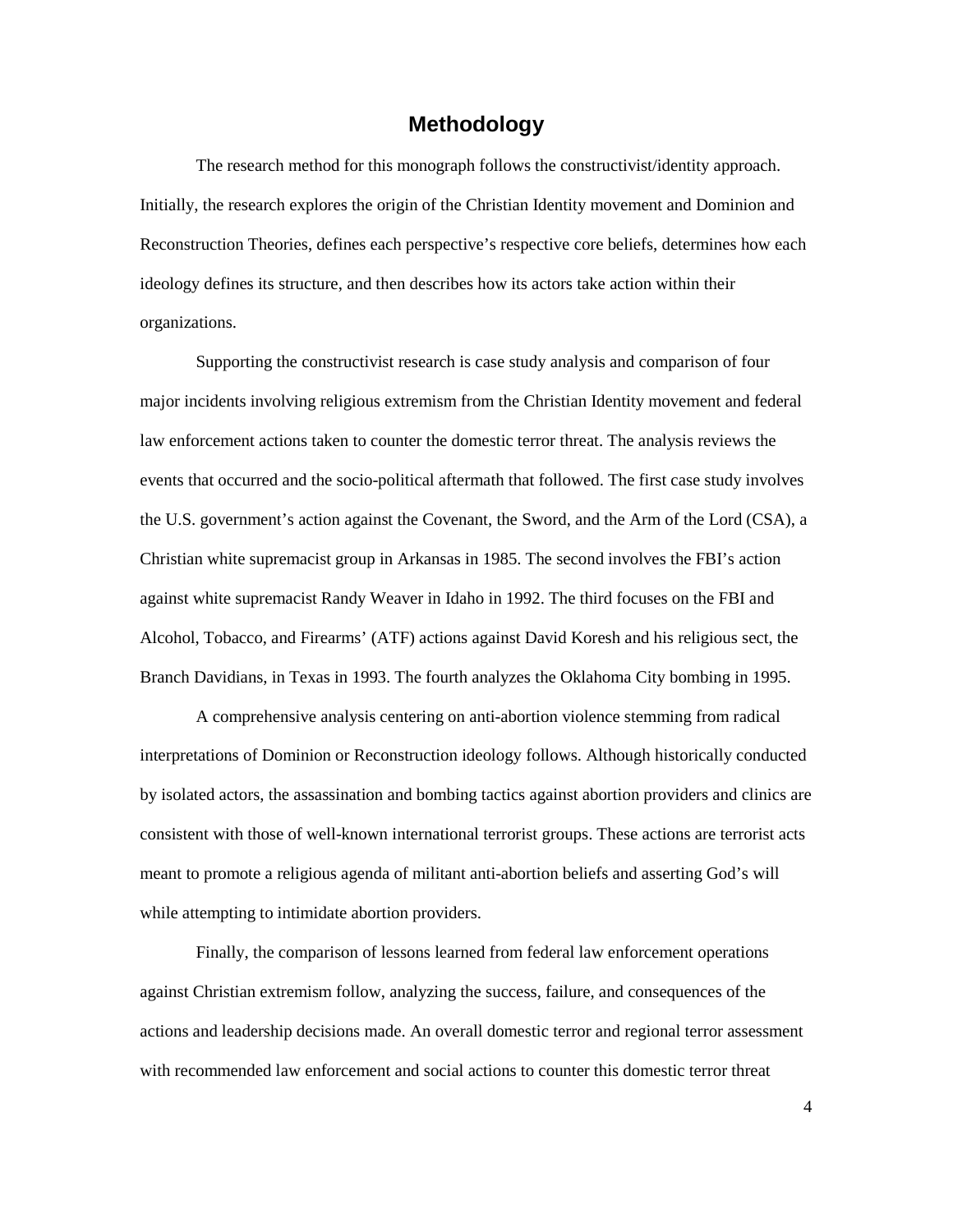understanding of Christian extremism as a domestic terror threat and expand the range of viable conclude the research. Based on the emergent trends from the socio-political aftermath of federal government intervention and application of lessons learned, the recommendations are by no means easy to implement. However, the proposed suggestions significantly contribute to the options.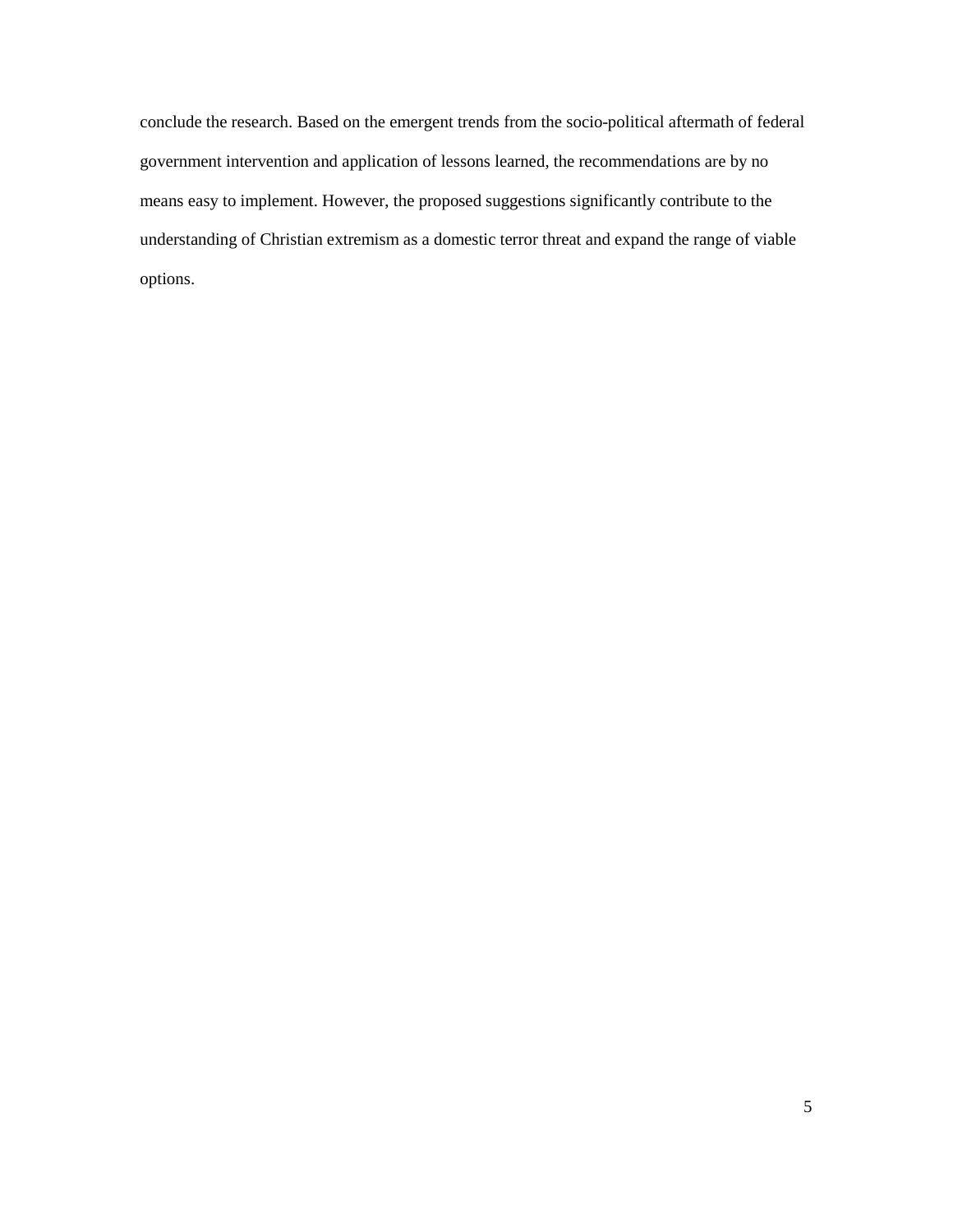### **Literature Review**

<span id="page-11-0"></span> starts the conversation with, "Have you accepted Jesus Christ as your Lord and Savior?" Or is it interaction? Is it exemplified by Westboro Baptist Church members who flash signs that read, "God Hates Fags" and "Thank God for Dead Soldiers" at military funerals?<sup>7</sup> What exactly is religious extremism? Is it the evangelist who visits door-to-door and the Orthodox Jewish family that strictly adheres to religious traditions on dress, diet, and social

 Religion remains a significantly complex and controversial subject within any social culture. Like any social construct, religion is subject to human interpretation and cultural context. given denomination on the basis of supporting a divine edict add further complexity to the issues. universally deem extremist actions as justified.<sup>[8](#page-11-2)</sup> Religious and state institutions that advocate and endorse violence against non-believers of a However, one cannot whitewash the concept of religious extremism with cultural relativism to

 existed, the social friction that produces violence stems from differences between scriptural interpretation and practice. Throughout history, religious conflicts proliferated as the various emerged from these conflicts between and among the diverse religions of the world, promoting Religious extremism and conflict are not new. Conceivably, as long as religion has factions accused one another of heresy in some form. As a result, various splinter factions their more belligerent views through aggression.

Several scholarly works study religious extremism and its relationship with international terrorism. The preponderance of literature focuses on militant Islam and the jihad, meaning "holy war." Surprisingly, few scholars have attempted to define the tenets of religious extremism. Just

<span id="page-11-1"></span><sup>&</sup>lt;sup>7</sup> Anti-Defamation League, "Westboro Baptist Church," Anti-Defamation League, http://www. adl.org/learn/ext\_us/WBC/default.asp?LEARN\_Cat=Extremism&LEARN\_SubCat=Extremism\_in\_Americ a&xpicked=3&item=WBC (accessed February 2, 2011)

<span id="page-11-2"></span> Books, 2007), 50. 8 Neil J. Kressel, *Bad Faith: The Danger of Religious Fundamentalism* (Amherst: Prometheus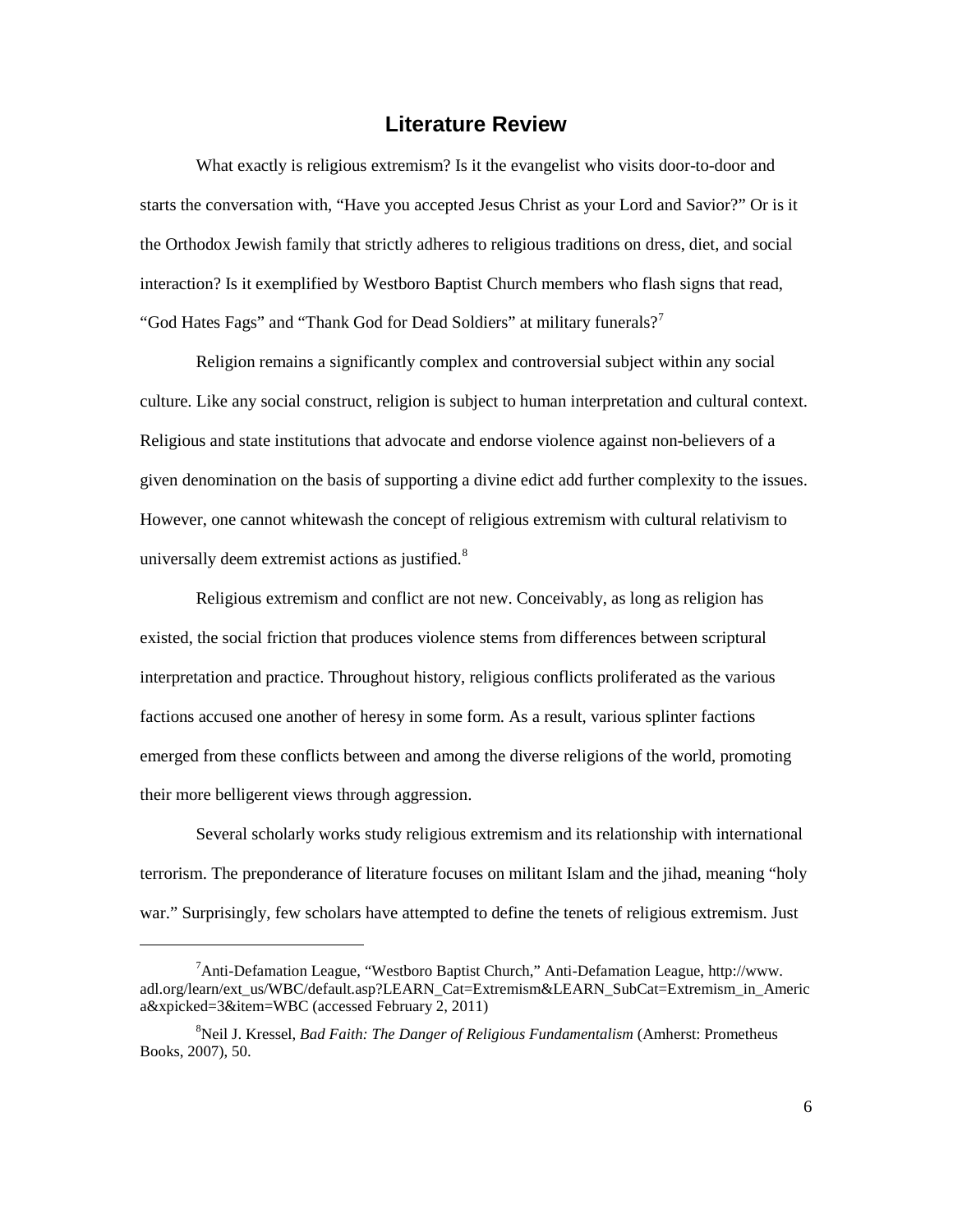religious extremism appears to exist due to the controversy centered on religion and issues of cultural context. The result is a lack of general consensus of what defines religious extremism in as there is no universally accepted definition of terrorism, no universally accepted definition of relevant terms.

synonymous with being extremely religious.<sup>9</sup> In *Bad Faith: The Danger of Religious Extremism*, social psychologist Neil Kressel makes a conscious effort to define religious extremism by considering the impact of religious beliefs, rather than the actual content itself. Acknowledging the diversity of religious faiths and practices, Kressel asserts that while certain religious customs may seem unique, socially archaic, or even dysfunctional when compared to its mainstream practice, those actions would not constitute religious extremism. Furthermore, Kressel discerns that religious extremism is not

 Kressel provides a generalized yet functional definition of violent religious extremism, articulating it as "an ideology that calls for committing, promotes, or supports purposefully hurtful, violent, or destructive acts towards those who don't practice their faith or follow its fundamental beliefs." The key aspect of his definition is that the consequences of this form of religious ideology are inherently destructive.<sup>10</sup>

 Although a large majority of scholarly work focuses on militant Islam, the concept of International Studies and a professor of sociology, stands out from among respected researchers through his extensive research on religious violence. His detailed work consists of personal jihad, and the psychology of suicide bombers, social scientists have researched Christian fundamentalism as part of exploring the overall context of religious extremism and its conflict against secularism. Mark Juergensmeyer, Director of the Orfalea Center for Global and

<span id="page-12-0"></span><sup>&</sup>lt;sup>9</sup>Kressel, 50.

<span id="page-12-1"></span> $10$ Ibid, 53-54.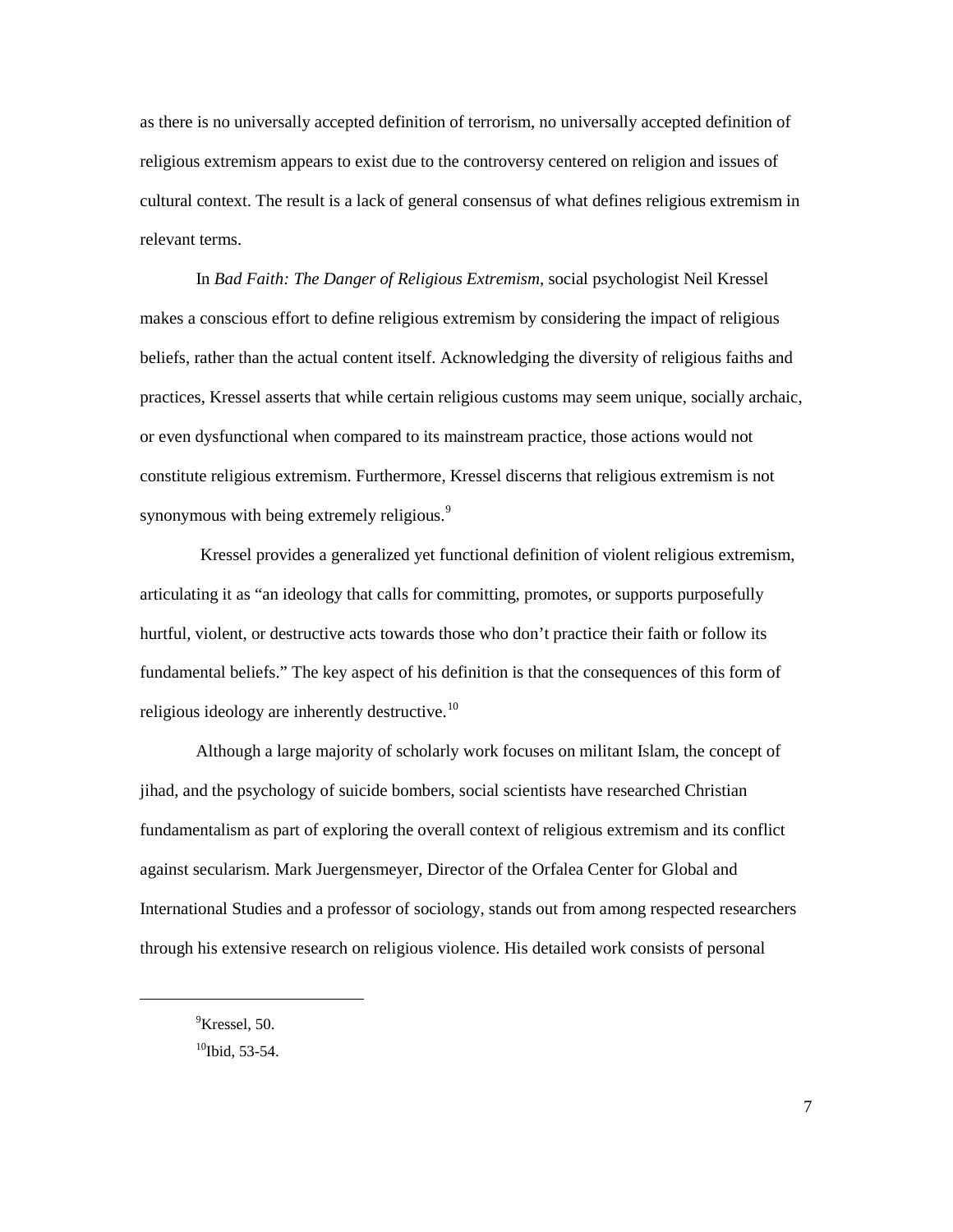interviews with religious activists around the world, to include individuals convicted of the 1993 World Trade Center bombing, leaders of Hamas, and abortion clinic bombers in the United States.

 that resulted in a more fundamentalist view of Christianity in the 1960s that later developed into evangelicals Pat Robertson and Jerry Falwell, calls for Christianity to assert the dominion of God "reconstruct" Christian society through the Bible as the basis for a nation's law and social order on the premise that Christians are destined to dominate the world.<sup>12</sup> While not overtly advocating In *Global Rebellion: Religious Challenges to the Secular State, from Christian Militias to al Qaeda,* Juergensmeyer provides a comprehensive analysis of Christian extremism. Starting initially with Protestantism, Juergensmeyer identifies the emergence of Christian evangelicalism two religious theories: Dominion and Reconstruction. Dominion Theory, synonymous with over all creation, including secular politics and society to achieve the fulfillment of messianic expectations.<sup>[11](#page-13-0)</sup> Reconstruction Theory, promoted by anti-abortion/pro-life group Operation Rescue founder Randall Terry, is a more fundamentalist view by identifying the necessity to violence in a public forum, ardent proponents of those ideas have used violence against abortion providers in their pro-life efforts.<sup>[13](#page-13-2)</sup>

 Christ and his kingdom on earth. However, as Crothers points out in his research of "right-wing Lane Crothers adds further depth to Dominion and Reconstruction Theories by exploring the Christian concept of millennialism, known in Christian doctrine as the end times where the anti-Christ emerges, followed by the apocalypse. While grim, the event also heralds the return of Christianity" in a political context, Christians differ as to when this event is to occur. In general,

<span id="page-13-2"></span><span id="page-13-1"></span><span id="page-13-0"></span><sup>&</sup>lt;sup>11</sup>Mark Juergensmeyer, Global Rebellion: Religious Challenges to the Secular State, from Christian Militias to al Qaeda (Los Angeles: University of California Press, 2008), 183.

 $12$ Ibid, 184.

 $13$ Ibid, 188.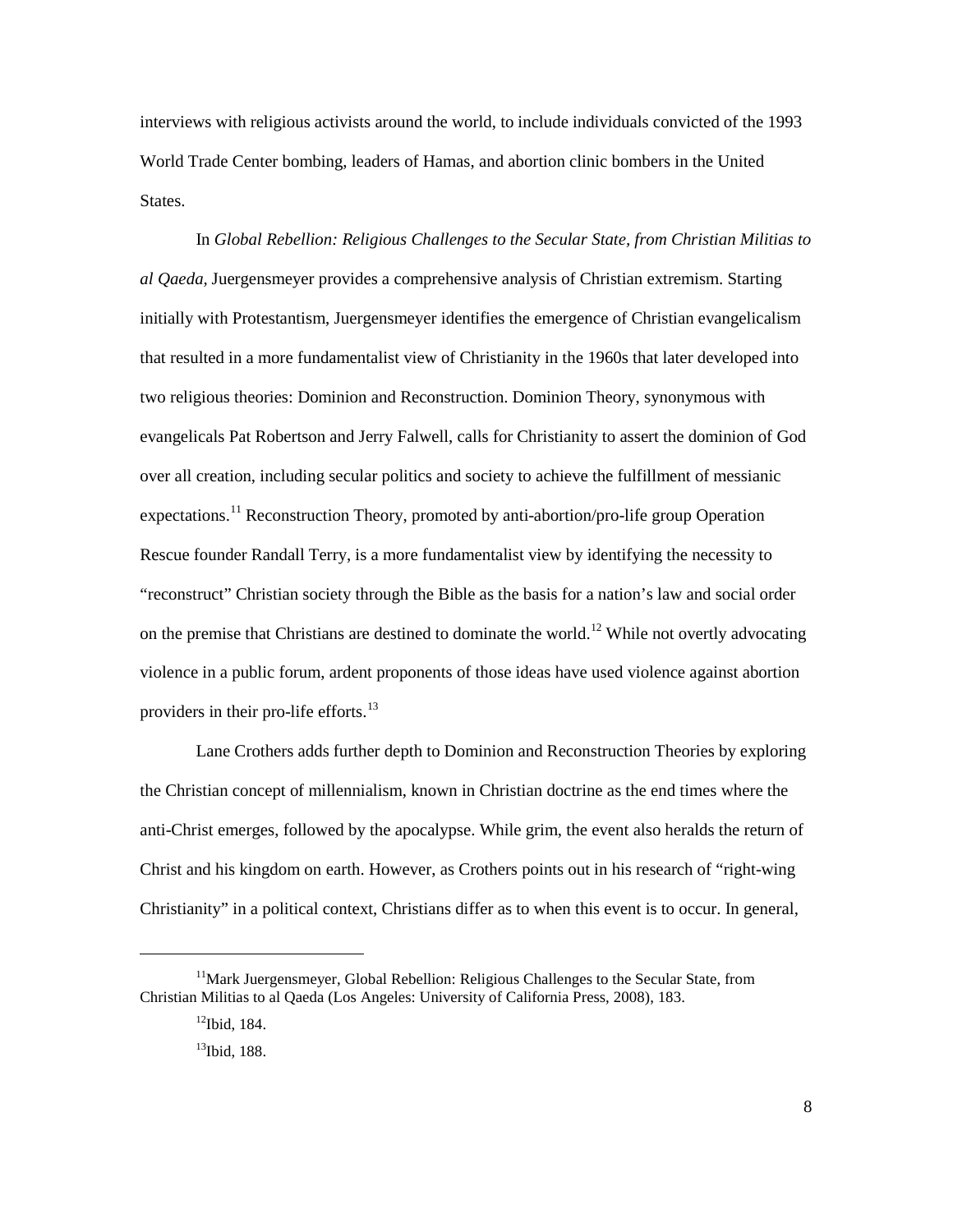apocalypse. By contrast, premillennialists tend to believe that Christian values must be imposed that establishing Christian law in practice would ultimately help sinners enter the Kingdom of Heaven. $^{14}$ postmillennialists believe that Christ will return only after Armageddon, a world-wide on the world. This is prescribed in both Dominion and Reconstruction Theories on the premise

 to the consensus of other social scientists and psychologists like Neil J. Kressel and Lane Crothers who describe the Christian Identity movement as the embodiment of Christian violence, persecution, and conceivably genocide to promote a divine calling to what its followers of the Creator and Worldwide Church of God, base their beliefs on Christian Identity theology.<sup>15</sup> Juergensmeyer stands out in his exploration of Christian extremist beliefs that stem from the fundamentalism of Dominion and Reconstruction Theories. In addition, Juergensmeyer adds extremism. Christian Identity is a fervent ideology of racial and religious bigotry that advocates perceive as a war for the moral character of America as a righteous nation in the balance. Racist hate-groups ranging from the Ku Klux Klan and White Aryan Resistance, militia groups Posse Comitatus and Covenant, the Sword and the Arm of the Lord, and religious groups World Church

 It is here, in the research of the Christian Identity movement and the radical fringes of extremism as a domestic terror threat to the United States. Dominion and Reconstruction theology, that this monograph focuses its analysis of Christian

<span id="page-14-1"></span><span id="page-14-0"></span><sup>&</sup>lt;sup>14</sup>Lane Crothers, Rage on the Right: The American Militia Movement from Ruby Ridge to Homeland Security (Lanham: Rowman and Littlefield Publishers, Inc., 2003), 47.<br><sup>15</sup>Juergensmeyer, 191. 9

 $^{15}$ Juergensmeyer, 191.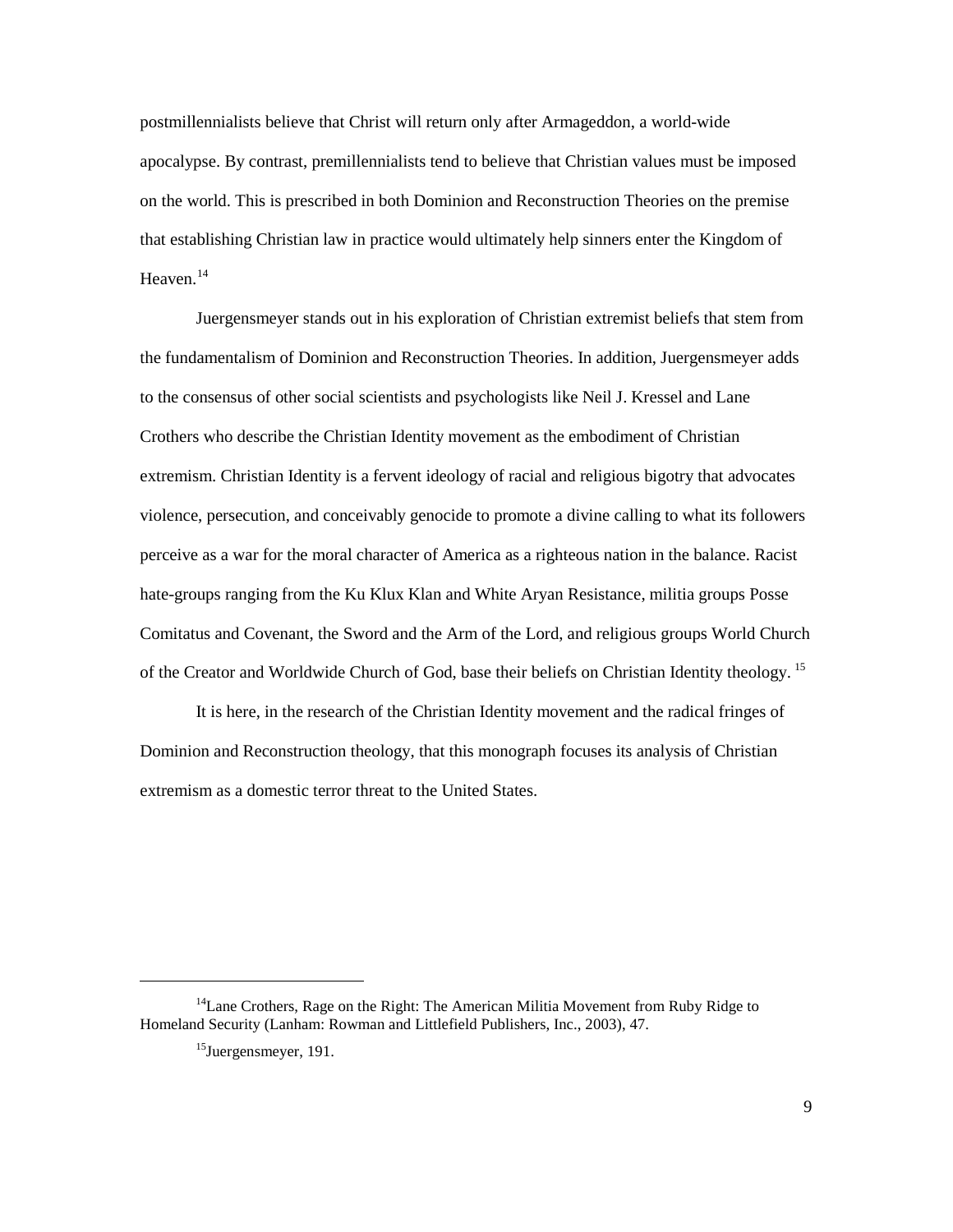### **The Christian Identity Movement**

<span id="page-15-0"></span> The Christian Identity movement traces its origin to the religious concept of British Devil's spawn.<sup>[16](#page-15-1)</sup> Israelism. Although initially started by Richard Brothers in England in 1792, John Wilson is regarded as British Israelism's "founding father" by popularizing their beliefs through his book *Lectures on Our Israehtish Origin* in 1840. In *Lectures on Our Israehtish Origin,* Wilson made several bold claims that impacted the racial, social, and religious foundations of Christianity. First, Jesus was an Aryan, not a Semite. Second, migrating Israelite tribes from northern Israel were blue-eyed Aryans who eventually arrived on the British Isles. Third, the "Lost Tribes of the House of Israel" were actually present day Englishmen. Finally, Jews were imposters of God's chosen people and descendants of an illicit affair between Eve and Satan, and were therefore the

 advocates. They were evangelist Gerald L.K. Smith and journalist William J. Cameron. Smith In the early 20th Century, British Israelism surfaced in America through two major incorporated these ideological concepts in America, preying on existing anti-Semitism to promote his religious and socio-political agenda. Cameron was the publicist for industrialist Henry Ford, reinforcing Ford's own anti-Semitic beliefs while promoting his own through printed media. Both published various periodicals encouraging British Israelism ideas by channeling anti-Semitic sentiment. Smith published *The Cross and the Flag*, a recurring anti-Semitic periodical while Cameron distributed *The International Jew*, Henry Ford's diatribe about an international Jewish conspiracy against social, economic, and government institutions on a global scale.<sup>[17](#page-15-2)</sup>

During the 1940s and 50s, British Israelism became "Americanized" into the Christian Identity movement through Methodist Minister Wesley Swift, a friend of Gerald L.K. Smith. A

<sup>&</sup>lt;sup>16</sup>Juergensmeyer, 188.

<span id="page-15-2"></span><span id="page-15-1"></span>*Terrorist Threat* (Springfield: Charles C. Thomas Publisher Limited, 1998), 60. 10 <sup>17</sup>Harvey W. Kushner, *Terrorism in America: A Structural Approach to Understanding the*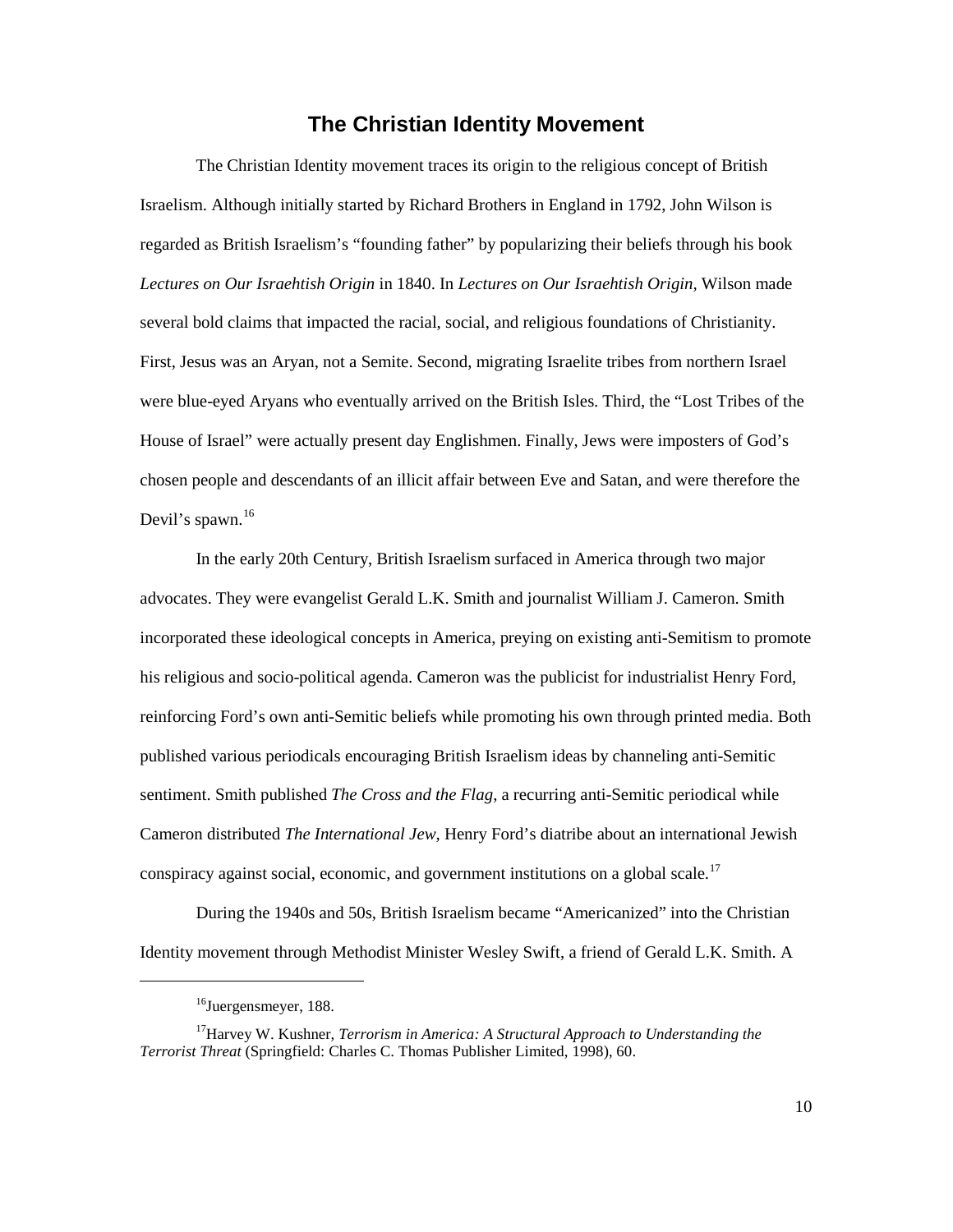Israelism into an American context with a series of declarations. First, the United States is the Satan.<sup>18</sup> member of the Ku Klux Klan, Wesley Swift popularized what emerged as Christian Identity theology. Also known as Identity, Kingdom Identity, or Christian Israel, Swift modified British new Jerusalem, since it was the Anglo-Saxons of England who were the "true" Israelites that settled in North America. Second, the Articles of Confederation, original Constitution, and Bill of Rights are God-given law. Third, for Christ to return to establish his kingdom, God's law on earth must be established through an apocalyptic battle between good and evil. Fourth, Blacks and other people of color are "beasts of the field," a subhuman species. Lastly, Jews are the spawn of

 beliefs. Butler later formed the Aryan Nations, a white supremacist group that remains today with Brotherhood to support its recruitment and promote its ideology.<sup>19</sup> Emphasizing a divinely ordained racial superiority incorporated with national patriotism and anti-Semitism, Swift's message gathered a loyal following of believers. By the 1960s, retired Army Colonel William Potter Gale promoted Christian Identity ideology to form the Christian Defense League, preaching the same racist message of religious extremism. A former aide to General Douglas MacArthur who coordinated guerrilla resistance in the Philippines during World War II, Gale later formed the radical Christian militia Posse Comitatus in the 1970s. In addition, Gale introduced [Richard Girnt Butler](http://en.wikipedia.org/wiki/Richard_Girnt_Butler) to Swift, who in turn converted him to Christian Identity a prevalent gang presence and ministry in the California prison system through the Aryan

The Civil Rights Movement of the 1960s and into the 1970s significantly expanded opportunities and legal rights for women and minorities, focusing much of the attention towards African Americans. Other social rights initiatives involved the expansion of abortion rights and

<span id="page-16-0"></span> ${}^{18}$ Kushner, 60.

<span id="page-16-1"></span><sup>&</sup>lt;sup>19</sup>Juergensmeyer, 188.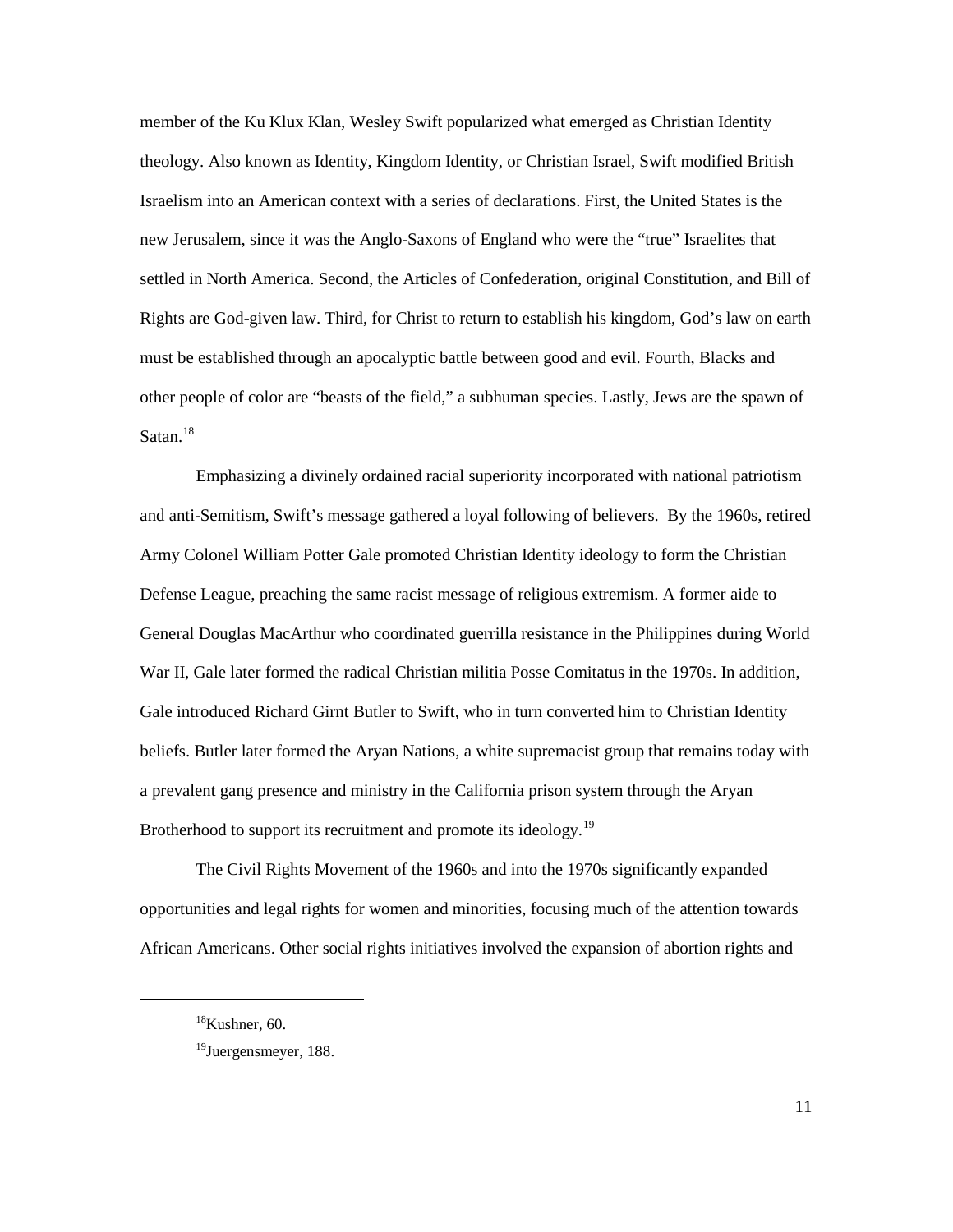legal protections for homosexuals; this significant social change was a direct threat to the foundation of the Christian Identity movement.

 Americans and social activist groups as a method of terrorizing the local population without fear Despite the violence and aggression, social change in America continued to expand. Domestic terrorism stemming from Christian Identity ideology occurred throughout the Civil Rights Movement. In the southern United States, Ku Klux Klan members lynched African of arrest since some local law enforcement officials were members themselves or sympathizers.

 America's separation of church and state, provide racial purity, and establish their new society Several members of the Christian Identity movement and its associated Christian militias established their own separatist compounds in response to what they perceived as a growing threat to their own religious beliefs and an impending cataclysmic battle. Their ideas of a Jewish conspiracy and a divine calling to preserve racial purity further galvanized their beliefs. These extremist compounds became a combination of commune and paramilitary/ survivalist training camp for an impending apocalyptic end times. For example, in Hayden Lake, Idaho was the Aryan Nations Compound and along the Arkansas-Missouri border was the CSA. Although in different locations, their core Christian Identity beliefs yearned for revolution that would undo governed by religious law.[20](#page-17-0) 

 The Christian Identity movement and its militias had the organized resources to train, equip, and execute attacks on their primary perceived enemies: Jews, African Americans, and the U.S. government. Their violent acts of aggression and federal government's response to them would have far reaching effects on both sides.

<span id="page-17-0"></span><sup>20</sup>Juergensmeyer, 188.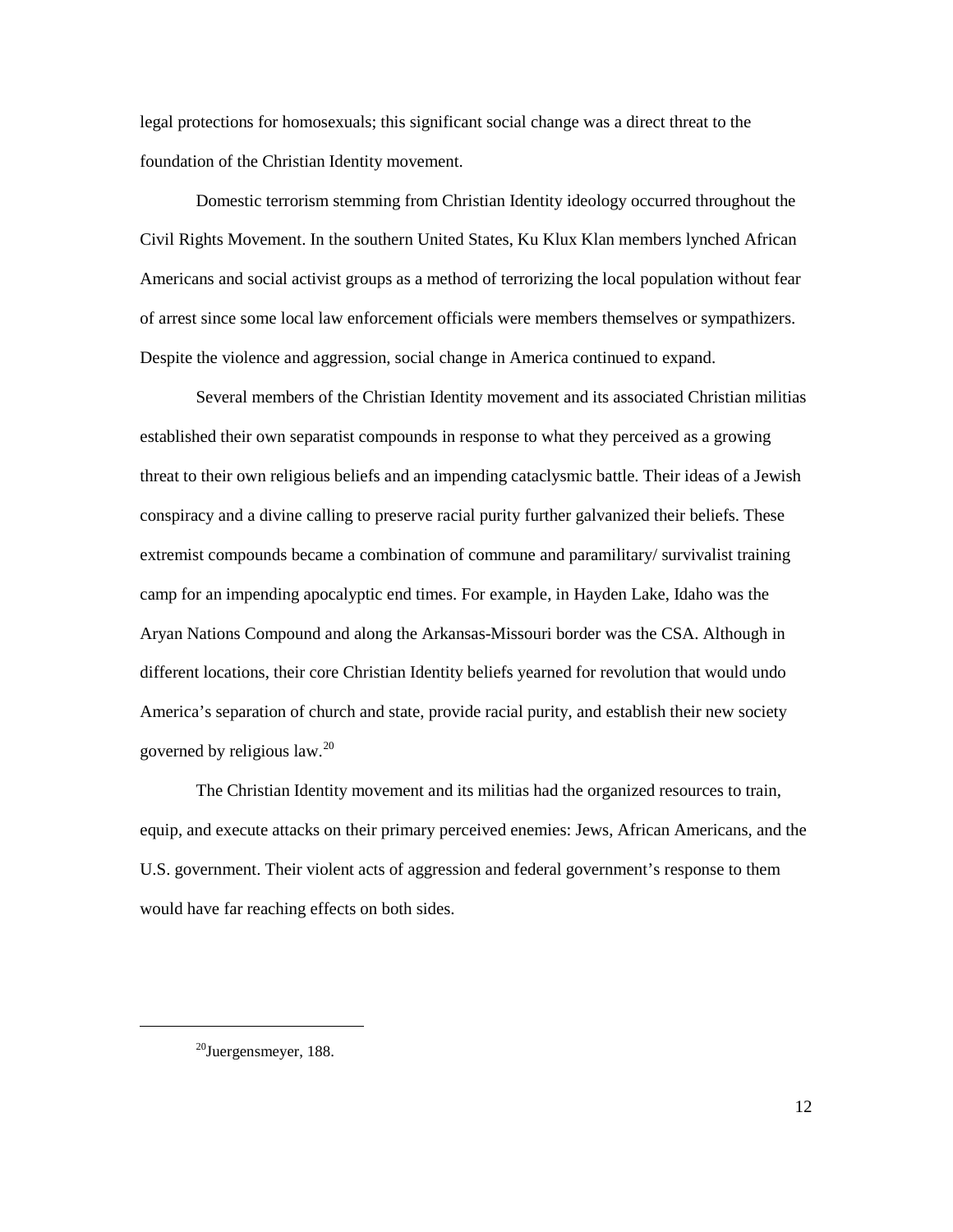### **Dominion and Reconstruction Theology**

<span id="page-18-0"></span> from evangelicalism and a more radical interpretation of Calvinism, Dominionist Christians control at least six television networks and over 2,000 religious radio stations nationwide to promote their message to millions.<sup>21</sup> The most well-known Dominionist Christians are Pat Dominion theology, also known as Dominionism and Dominion Theory, takes its name from Genesis 1:26-31, where God grants human beings "dominion" over all creation. A departure Robertson of the Christian Coalition and Jerry Falwell, founder of the Moral Majority.

 the abolition of civil rights laws, labor unions, public schools, denial of citizenship for nonschools. The end state would be a godly America where the only legitimate voices are Christian.<sup>22</sup> Dominionism preaches that Jesus called for Christians to build the kingdom of God in the present, politicizing faith towards the establishment of a Christian state. Socio-political views among Dominionist Christian leaders vary, but the more extreme fundamentalist views consist of Christians, and the removal of women in the work force to serve in the household. In addition, the federal government would empower church organizations to run social-welfare programs and all

 Right to Life and Operation Blessings that provide support to pregnancy clinics, drug mainstream.<sup>23</sup> Similarly, Reconstruction theology, also known as Reconstructionism and Reconstruction Theory, preaches the reconstruction of America into a Christian state. Based on the belief that Christians are destined to dominate the world, Christian Reconstructionism calls for Biblical law to replace secular legal code. Promoted through social welfare organizations such as the National rehabilitation, and other charities, this fundamentalist ideology is immersed in the American

<span id="page-18-3"></span><span id="page-18-2"></span><span id="page-18-1"></span> Free Press, 2006), 10. <sup>21</sup>Chris Hedges, American Fascists: The Christian Right and the War on America, (New York:

 $^{22}$ Ibid, 14.

 $^{23}$ Ibid, 12.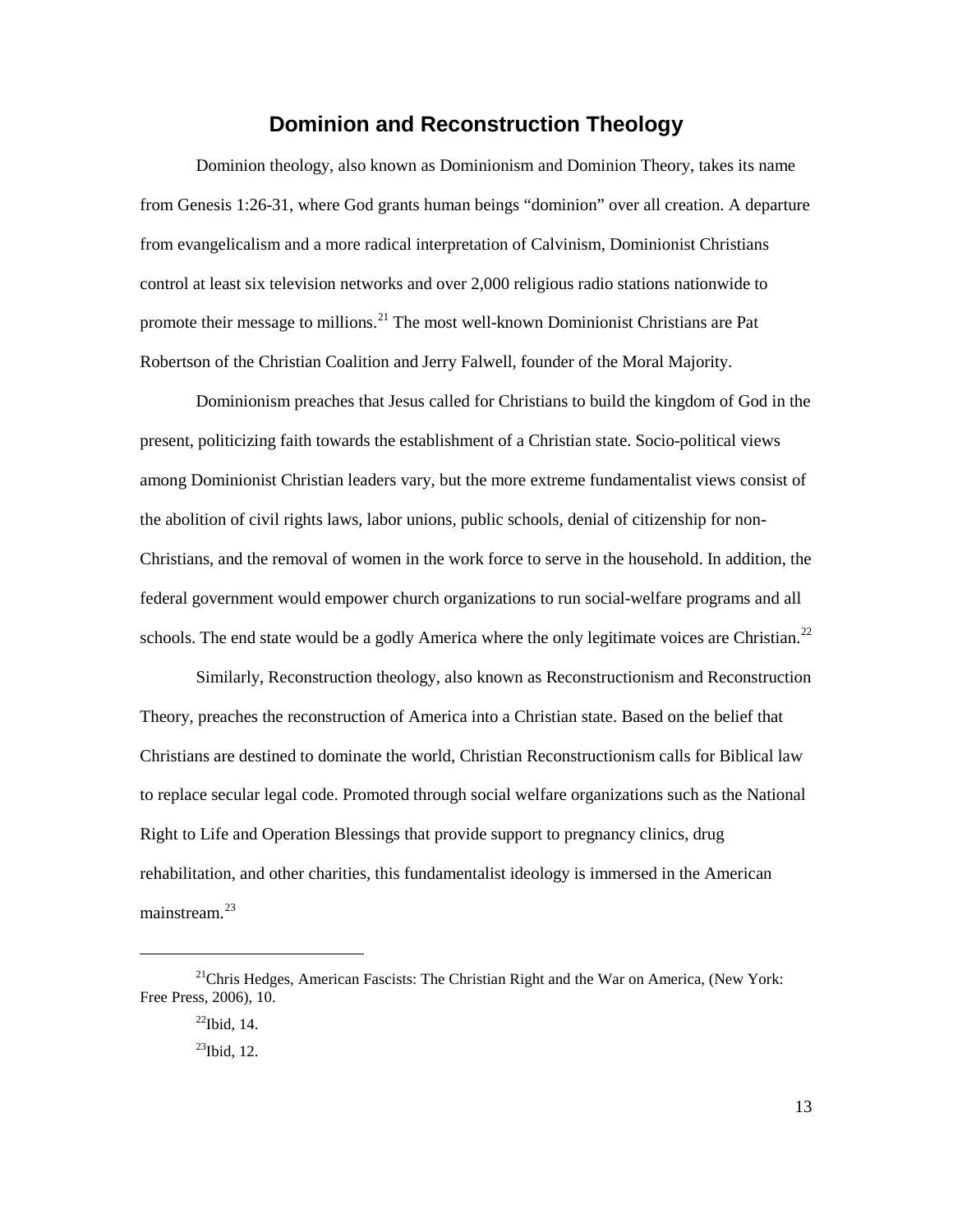The underlying theme of Dominionism and Reconstructionism is the higher calling to do as immoral. It is this belief that motivates militant anti-abortionists to resort to violence to save God's will where Biblical law overrules secular law, especially when the secular law is perceived innocent, unborn children from an immoral law that sentences them to death.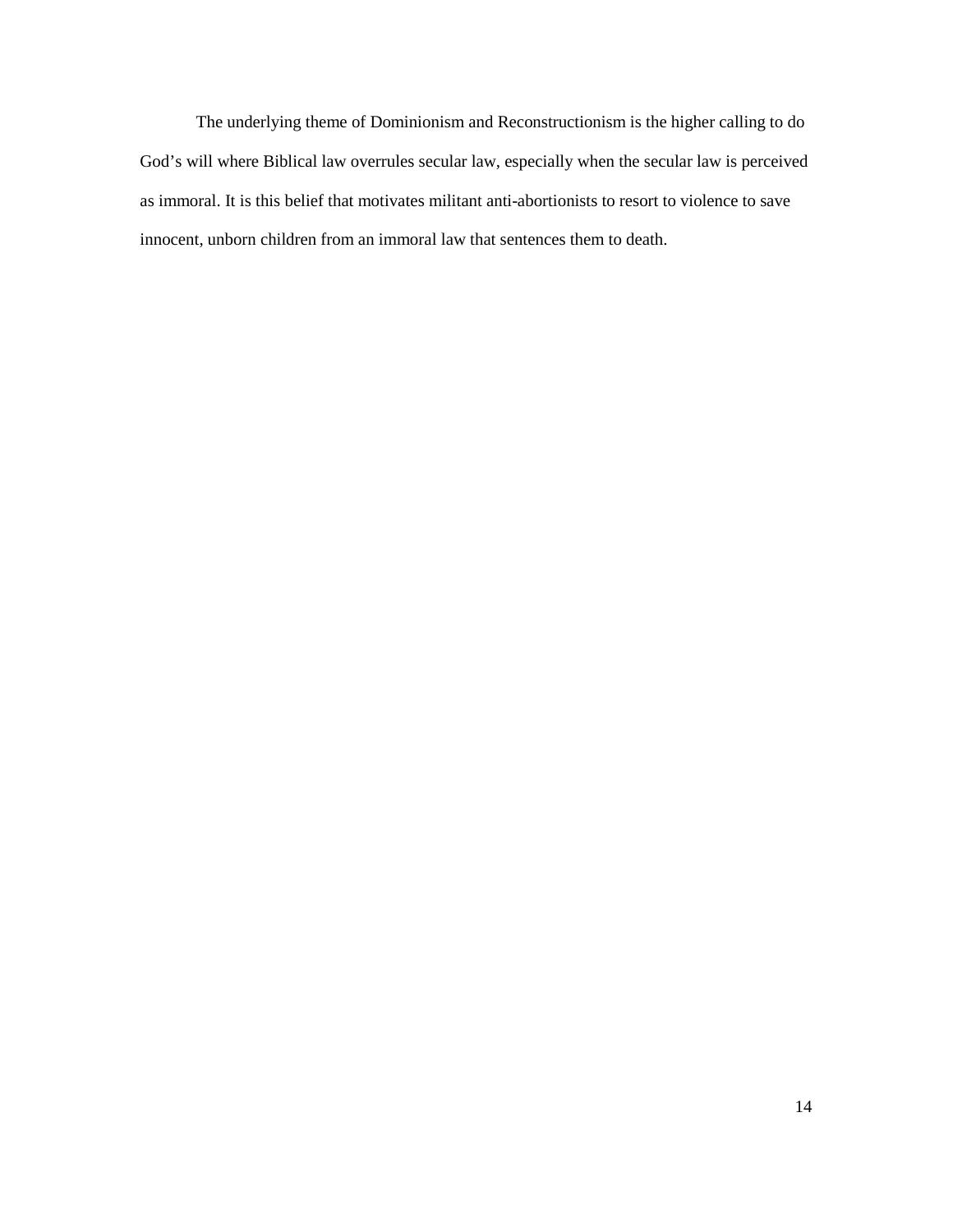### <span id="page-20-0"></span> **Mountainhome, Arkansas The Covenant, the Sword, and the Arm of the Lord in**

extremist and militia circles as being a viable source for illegally converted automatic weapons.<sup>[24](#page-20-1)</sup> James Ellison was a former minister who abandoned mainstream Protestant theology in favor of fundamentalist Christianity before converting to Christian Identity beliefs. Launching the CSA in 1978, Ellison and his followers lived on a 224-acre commune along the shores of Bull Shoals Lake on the Arkansas-Missouri border. As his ideology became more militant, Ellison directed his followers to steal to support the CSA, justifying it through Biblical scripture where the ancient Israelites plundered the Philistine encampment after David slew Goliath. Furthermore, the CSA machine shop provided financial support through illicit manufacturing of machine guns, silencers, and explosives. By the early 1980s, the CSA enjoyed the reputation among Christian

 Motivated by a religious ideology that called for violence and equipped with the means to On June 30, 1984, CSA member Richard Wayne Snell assassinated Louis Bryant, a black Arkansas State Trooper, due to his race.<sup>[25](#page-20-2)</sup> execute it, various CSA members took action to execute their agenda. On August 9, 1983, James Ellison and fellow CSA member Bill Thomas burned the Metropolitan Community Church in Springfield, MS in retaliation for its support of gay rights. In Texarkana, TX, a CSA member killed a pawnshop proprietor on November 11, 1983, after mistakenly identifying him as Jewish.

 following a police pursuit. During this incident, Snell opened fire on police with an assault rifle and a pistol before being wounded then subdued. Once taken into custody, Snell confessed to Although committing the act in Arkansas, authorities arrested Snell in Oklahoma

<span id="page-20-2"></span><span id="page-20-1"></span><sup>&</sup>lt;sup>24</sup>Daniel Levitas, *The Terrorist Next Door: The Militia Movement and the Radical Right* (New York: Thomas Dunne Books, 2002), 205.

 $^{25}$ Kushner, 159-161.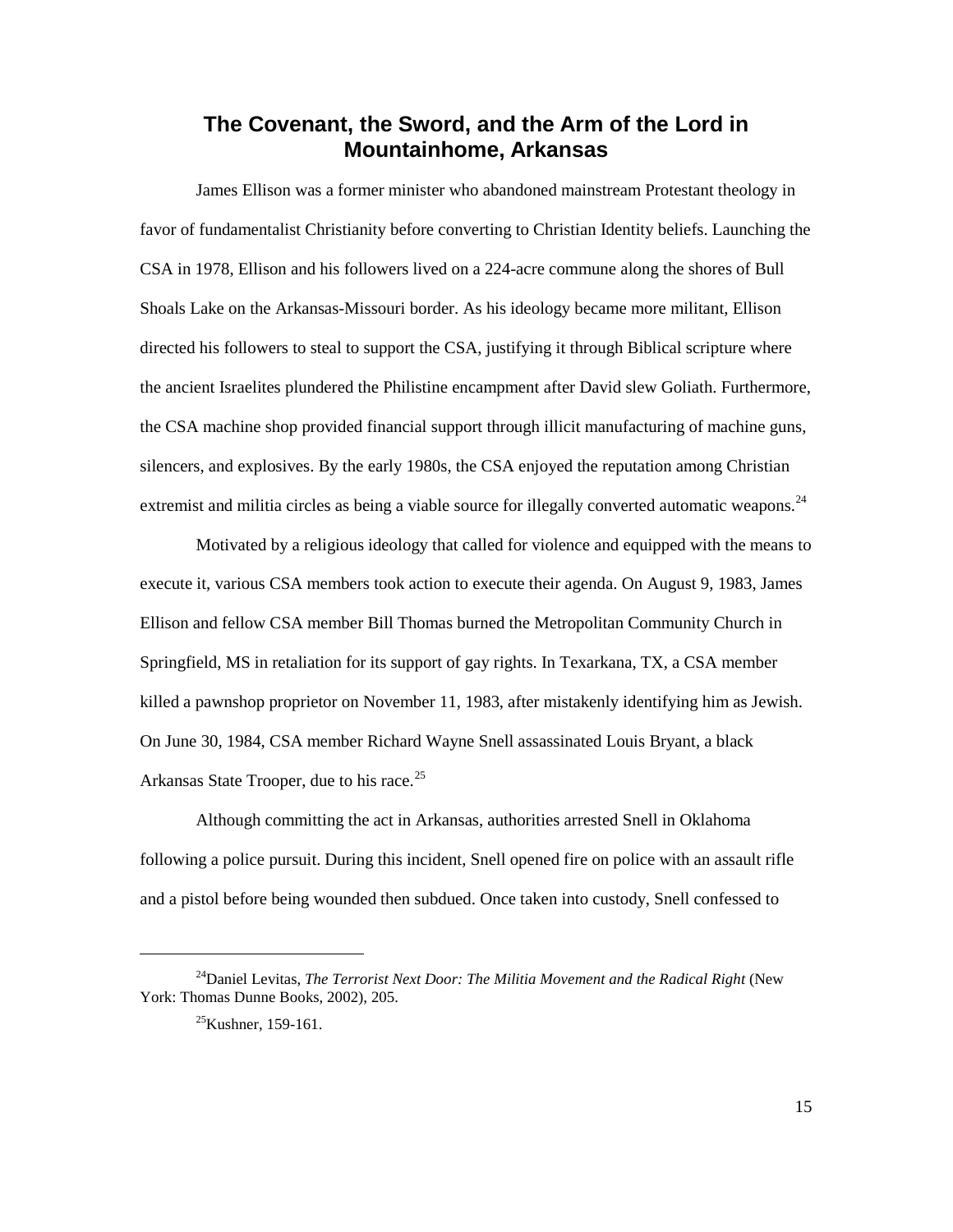killing Bryant. The search of Snell's vehicle by the Oklahoma Bureau of Investigation revealed more startling information. Inside Snell's vehicle was a Mach 10 machine pistol converted to full espousing its hatred, and maps and surveillance documents on a federal judge, an FBI agent, a and three .45 semi-automatic pistols.<sup>[26](#page-21-0)</sup> automatic with a homemade silencer, a .22 semi-automatic pistol, a grenade, CSA literature U.S. Attorney, and ATF agent Bill Buford, who was investigating the CSA for alleged firearms violations. When Oklahoma law enforcement authorities contacted the ATF about their findings, Buford recognized the similarities in this weapon's modification from an arrest in March 1984 involving three CSA members attempting to steal a flatbed trailer. The weapons confiscated consisted of a sawed-off shotgun, a converted Mach 10 machine pistol with homemade silencer,

 investigation of extremist groups as a top state priority. Initially, federal and state investigators At Trooper Bryant's funeral on July 5, 1984, then Governor Bill Clinton announced the probed Snell's connection with the CSA. By the winter of 1985, following an extensive combined investigation of the FBI, ATF, and Arkansas State Attorney, authorities assessed the potential of the CSA as a viable domestic terrorist threat. Through informant information, their investigation revealed the conduct of paramilitary training; the construction of grenades, silencers, conversion of semi-automatic weapons to full automatic, and the gathering of information on Jewish businesses as potential CSA targets to attack. $^{27}$  $^{27}$  $^{27}$ 

 violating federal statutes on racketeering, the same laws used to arrest leaders of criminal organizations based on criminal activity patterns. To serve the warrant against the heavily armed The federal response was to pursue legal action consisted of a warrant to search the CSA compound for illegal weapons. The U.S. Attorney sought prosecution of James Ellison for

<span id="page-21-1"></span><span id="page-21-0"></span><sup>&</sup>lt;sup>26</sup>The FBI Files, "Brotherhood of Hate," episode 104, September 22, 2010 (originally aired June 19, 1994).

<sup>27</sup>*The FBI Files*, "Brotherhood of Hate."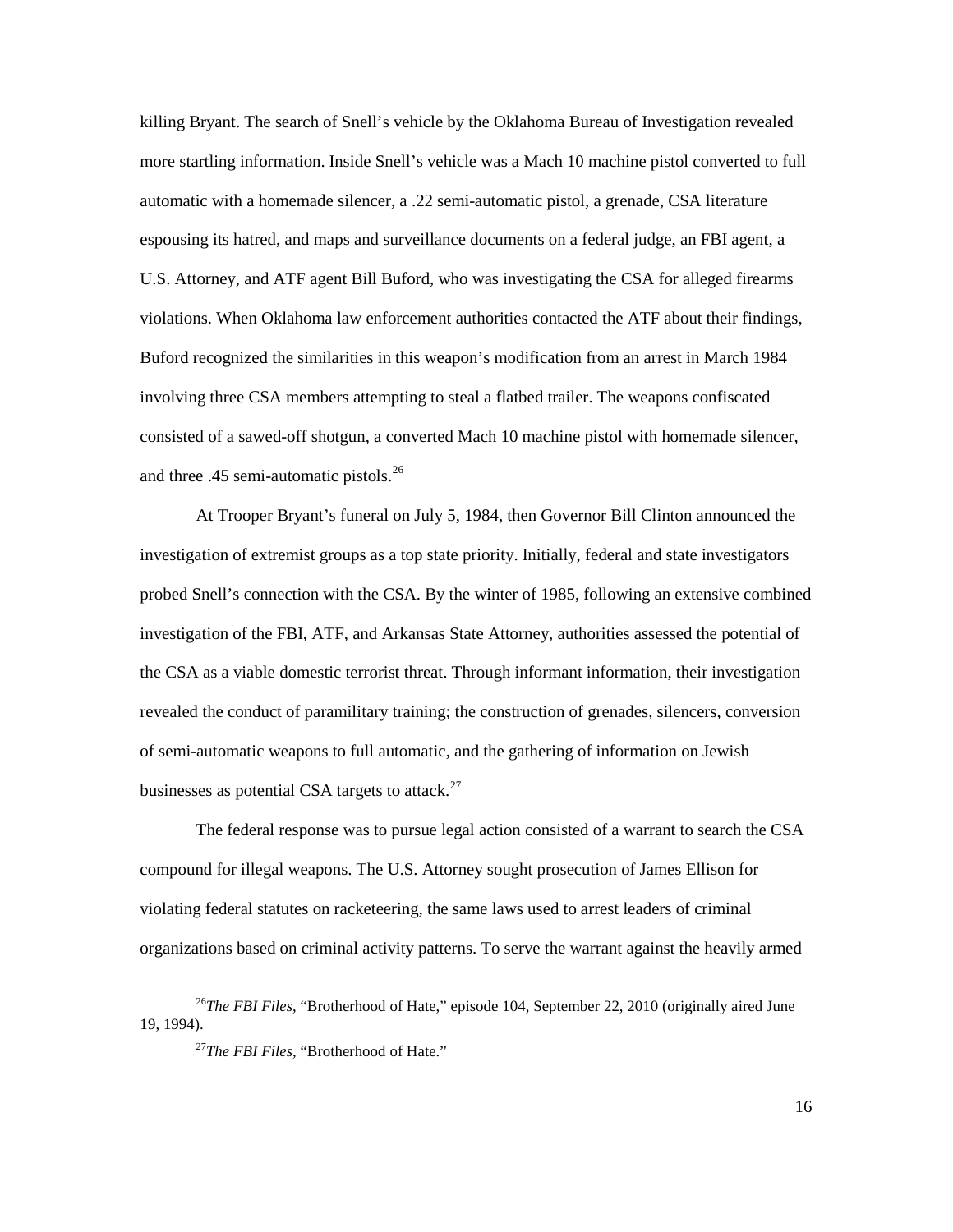standard for effective tactics and use of force against domestic terror threats. and well-trained CSA, the FBI executed a deliberate and methodical operation that serves as a

 stealthily executed a slow, methodical night reconnaissance of the CSA compound to assess the structures for possible assault and rescue operations. Additionally, they confirmed the location of CSA members consisting of men, women, and children on the 224-acre facility. Based on the information gathered from his reconnaissance, Colson assessed the need for more FBI personnel and not to assault the compound unless absolutely necessary. $^{28}$  $^{28}$  $^{28}$ The operation consisted of three deliberately planned phases. The first phase of the operation consisted of detailed reconnaissance. Augmented by the elite FBI Hostage Rescue Team (HRT), Special Agent Danny Colson headed the special task force. HRT members the CSA members and conducted a more accurate assessment of the threat faced. There were 65

 days. During that time, the FBI successfully deployed over 300 agents into the local community camps along the river near the town of Mountainhome, AR. From there, the FBI launched follow-The reconnaissance phase and extensive planning for this deliberate operation took ten to support Colson's task force without providing an advance warning to the CSA. The FBI accomplished this through the infiltration of agents as fishermen into the local sports fishing on surveillance using the lake that bordered the CSA compound through fishing boats.

 The FBI planned for three possible courses of action against Ellison and the CSA. The first option was to contain, isolate, and negotiate with the CSA. The second was to contain, isolate, and demand the surrender of the CSA. The third was a tactical assault with overwhelming manpower and firepower on the compound, an option that had the highest risk of casualties for both the FBI and CSA. Based on his mission to serve the warrant, the intelligence gathered from

<span id="page-22-0"></span> $\overline{a}$ 

<sup>28</sup>*The FBI Files*, "Brotherhood of Hate."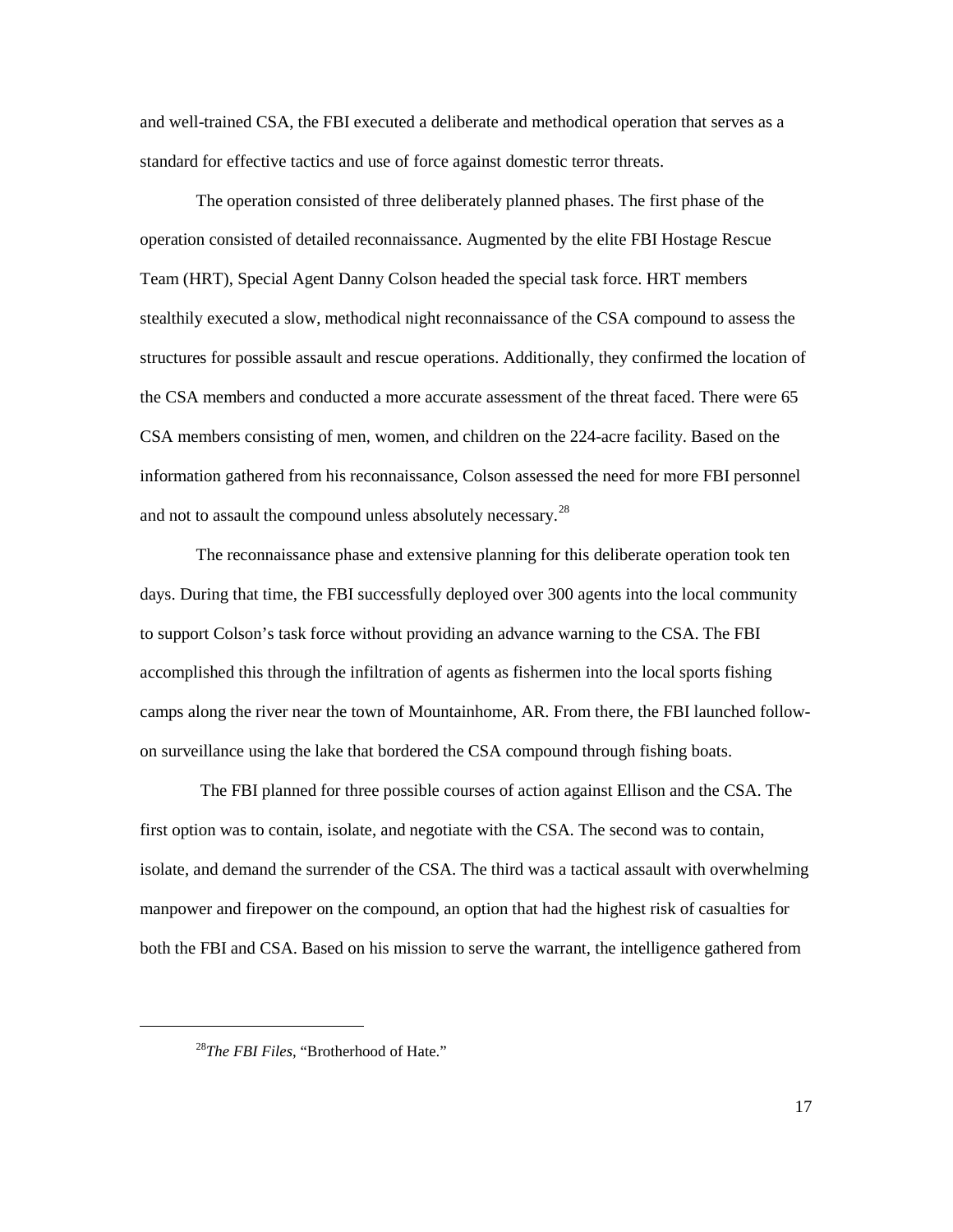his reconnaissance, and the assessment of the CSA threat and its capabilities, Colson chose the first option.

 The second phase of the operation was to isolate the CSA compound. Initiated on the evening of April 18, 1985, Colson deployed FBI snipers and HRT operators under the cover of concealed; unable to see them, confused CSA members complied and returned inside to notify darkness to establish a perimeter around the CSA compound. By morning, FBI snipers and HRT operators were in concealed positions in a security perimeter to prevent any CSA members from leaving the compound. Colson established his command and control node in the vicinity of the CSA compound gate for the operation. When armed CSA members moved near the perimeter, FBI operators identified themselves and ordered them back inside while successfully remaining their leaders of the situation.

 leadership would only be interested in speaking to the counterpart tactical commander, not the negotiator. Although reluctant at first and not a trained negotiator, Colson agreed with Van The third phase of the operation began with the dialogue between the CSA Deputy, Kerry Noble and James Ellison, with Special Agent Colson, over a period to two days. Since the CSA was a hierarchal military-like organization, FBI negotiator Clint Van Sandt assessed that the CSA Sandt's assessment and received valuable coaching from him prior to his meetings.

 a federal warrant to search for illegal weapons. Second, that he was aware of how heavily armed Colson explained the situation to Noble and later Ellison. First, that he was there to serve the CSA was. Finally, Colson asserted that the CSA compound was surrounded with operators that the CSA couldn't see or fight. Following a two day standoff and extensive negotiations, Ellison explained that not all of the CSA members were willing to surrender and requested Robert Millar, their spiritual advisor, to consult.

Taking what he described in retrospect as a "huge risk and against FBI policy," Colson agreed and had the FBI fly in Millar from Oklahoma to Mountainhome to assist with the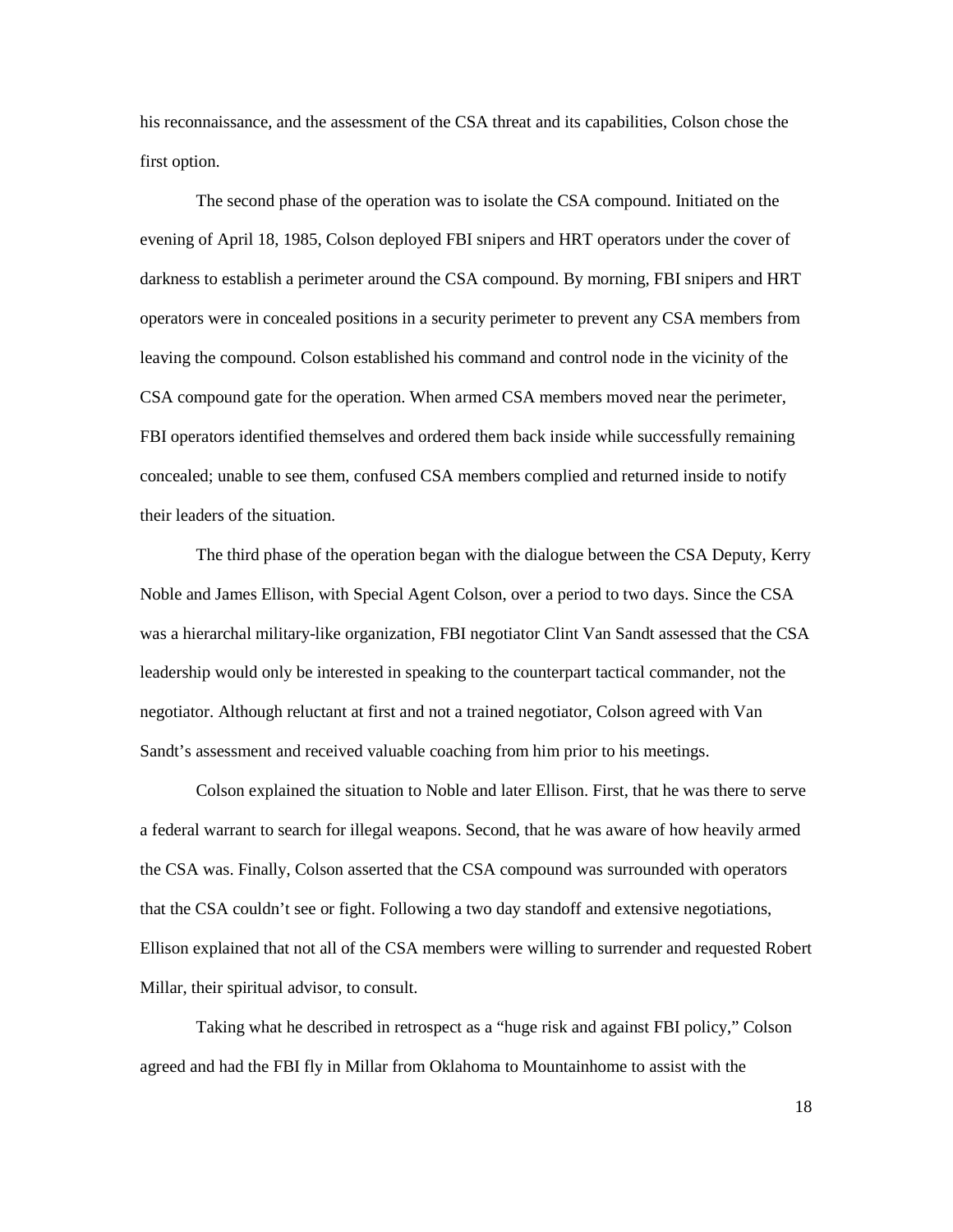negotiation on the third day of the standoff. Although Colson was allowing a confederate into the very organization he was targeting to enter the compound, he assessed that Millar offered the best option given the circumstances for resolving this situation peacefully. Negotiator Van Sandt briefed Millar of the situation, explaining that if Millar successfully brought the standoff to a Colson periodically informed of the situation and negotiation process, requesting additional time. peaceful end, he would gain the reputation as a peacemaker and leader within the Christian Identity movement by averting the unnecessary loss of life. Millar agreed and after meeting Ellison outside the CSA gate, they entered the compound to continue negotiation. Millar kept Colson agreed and Millar remained there overnight.<sup>29</sup>

 On April 22, 1985, the fourth day of the standoff, Millar and Ellison emerged from the the CSA members emerged unarmed from the buildings in civilian attire, not in their typical military styled fatigues, surrendering peacefully as stated by Ellison. The standoff successfully ended with no shots fired. compound, agreeing to peacefully surrender. Colson warned Ellison of the risk involved if the surrender was a ruse, retaining the security perimeter around the compound. Shortly thereafter,

The FBI entered its fourth and final phase of the tactical operation, searching the CSA compound. ATF and FBI agents conducted a thorough search with the Deputy CSA leader, uncovering hundreds of automatic weapons, a military grade light anti-tank weapon (LAW), land mines, grenades, plastic explosives, detonators, 30 gallons of cyanide, and an armored car equipped with a machine gun system.

 serving a life sentence without the possibility of parole for the murder of Trooper Bryant, was The aftermath put an end to the CSA. James Ellison, the CSA leader, was convicted of federal racketeering charges and sentenced to 20 years in prison. Richard Wayne Snell, already

<span id="page-24-0"></span> $\overline{a}$ 

<sup>29</sup>*The FBI Files*, "Brotherhood of Hate."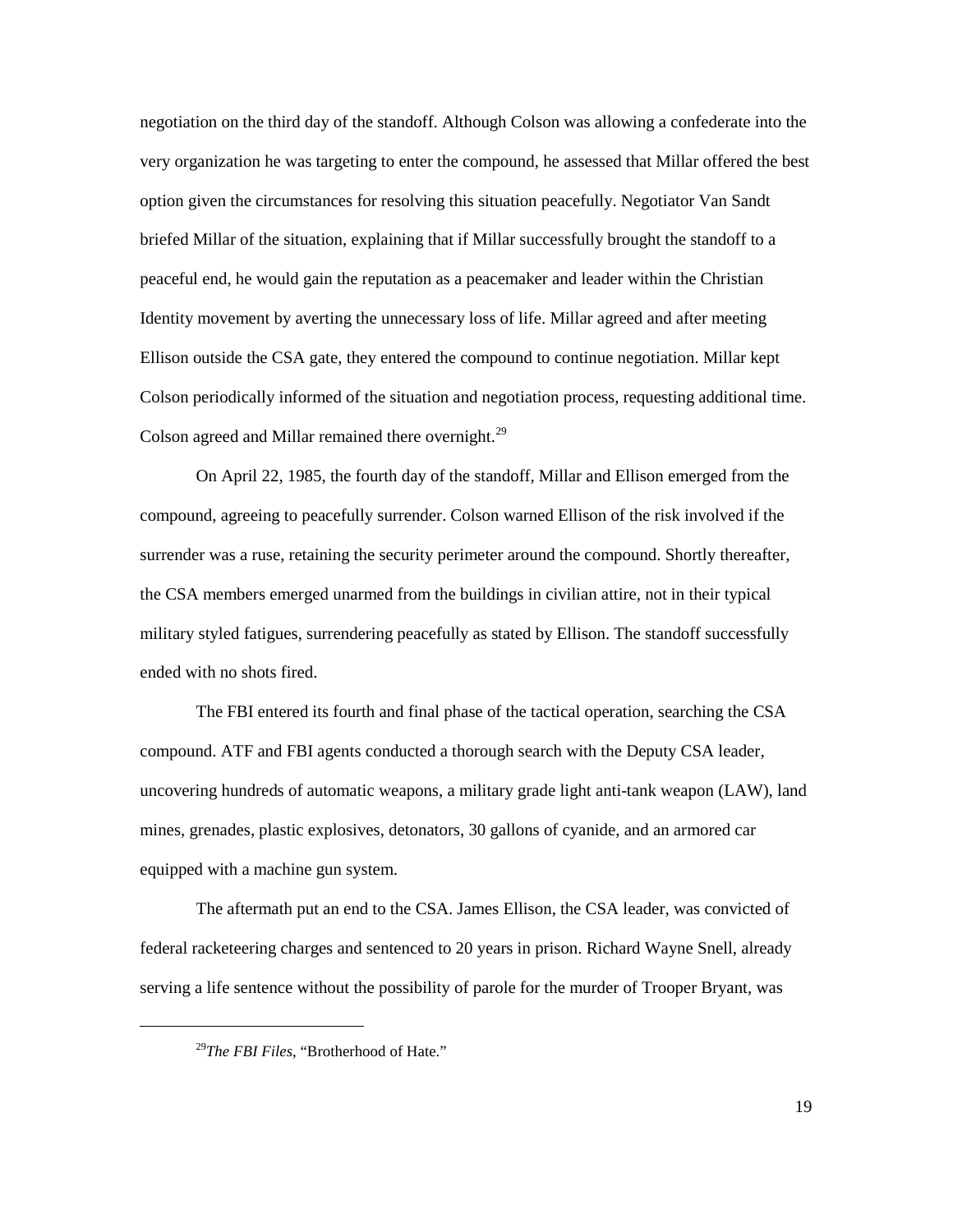five years in prison for firearms violations and today speaks publicly about the dangers of hate the CSA compound is now a collection of abandoned shacks. $30$ tried and later convicted of killing the pawn shop proprietor in Texarkana. Sentenced to death, Snell was executed on April 19, 1995, by lethal injection. Deputy CSA leader Kerry Noble served groups. Six other members were convicted and sentenced to prison for CSA-related crimes and

 disastrous and one of the direct causes to the catastrophic event that followed in Oklahoma in Whereas federal law enforcement action in 1985 against the domestic terror threat in Arkansas proved effective, federal intervention in Idaho and Texas during the early 1990s proved 1995.

<span id="page-25-0"></span><sup>30</sup>*The FBI Files*, "Brotherhood of Hate."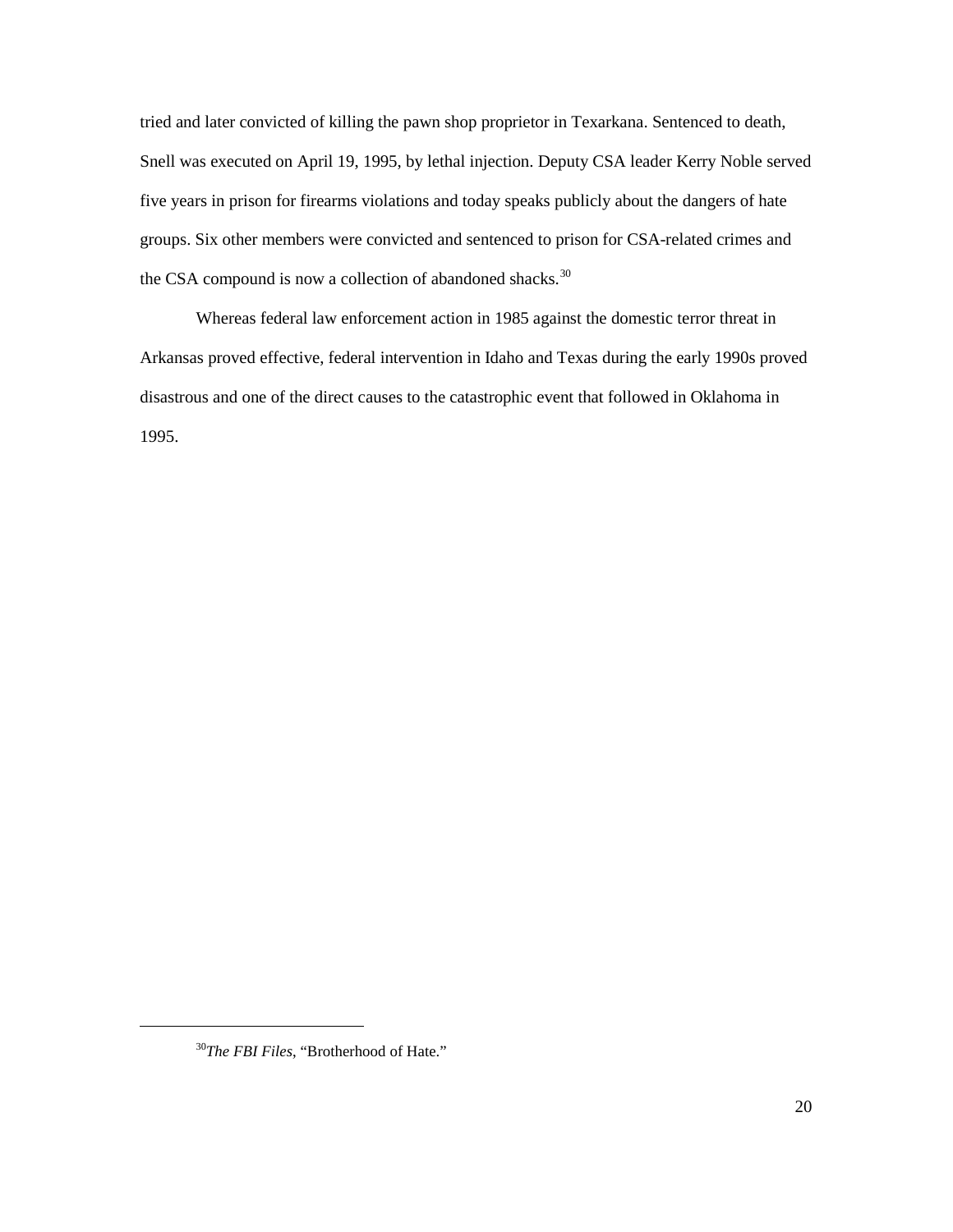### **Randy Weaver in Ruby Ridge, Idaho**

<span id="page-26-0"></span> Randy Weaver was a white supremacist who took to the literal interpretation of the Bible. wife, Vicki.<sup>31</sup> Explicit anti-Semitism, insistence that Christmas was a pagan holiday, and denial of the Holocaust were only a fraction of the Christian Identity-like beliefs Weaver held along with his

 matched his ideological isolation from mainstream Christianity. By 1986 Weaver was attending the Aryan Nations World Conference in Naples, Idaho, an outlet to espouse and enhance his religiously driven racist and anti-government beliefs. Weaver met and interacted with other like-In September 1983 the Weaver family moved to their newly acquired property in the remote area of Ruby Ridge, Idaho. Weaver's physical isolation from mainstream America minded religious extremists at these events. Among them was an individual named Gus Magisono.

payment of \$150. Their exchange would be the only illegal weapon sale Weaver made.<sup>32</sup> In 1989, Weaver met Magisono again at another Aryan Nations event. During the course of their conversation, the suggestion emerged that Weaver sell sawed-off shotguns to Magisono; they agreed. Weaver later handed Magisono two sawed-off shotguns that he illegally shortened by 5.5 inches on 24 October 1989 for an initial payment of \$300 and a promised follow-up

 Unknown to Weaver, Gus Magisono was an alias for Kenneth Fadeley, a private Weaver on becoming an informant against other white supremacists in June 1990; Weaver detective and who periodically worked as a federal informant. Although Weaver committed the act in 1989, federal authorities did not pursue action until 1991. Instead, ATF agents approached

<span id="page-26-2"></span><span id="page-26-1"></span><sup>&</sup>lt;sup>31</sup>Crothers, 77.  $32$ Ibid, 79.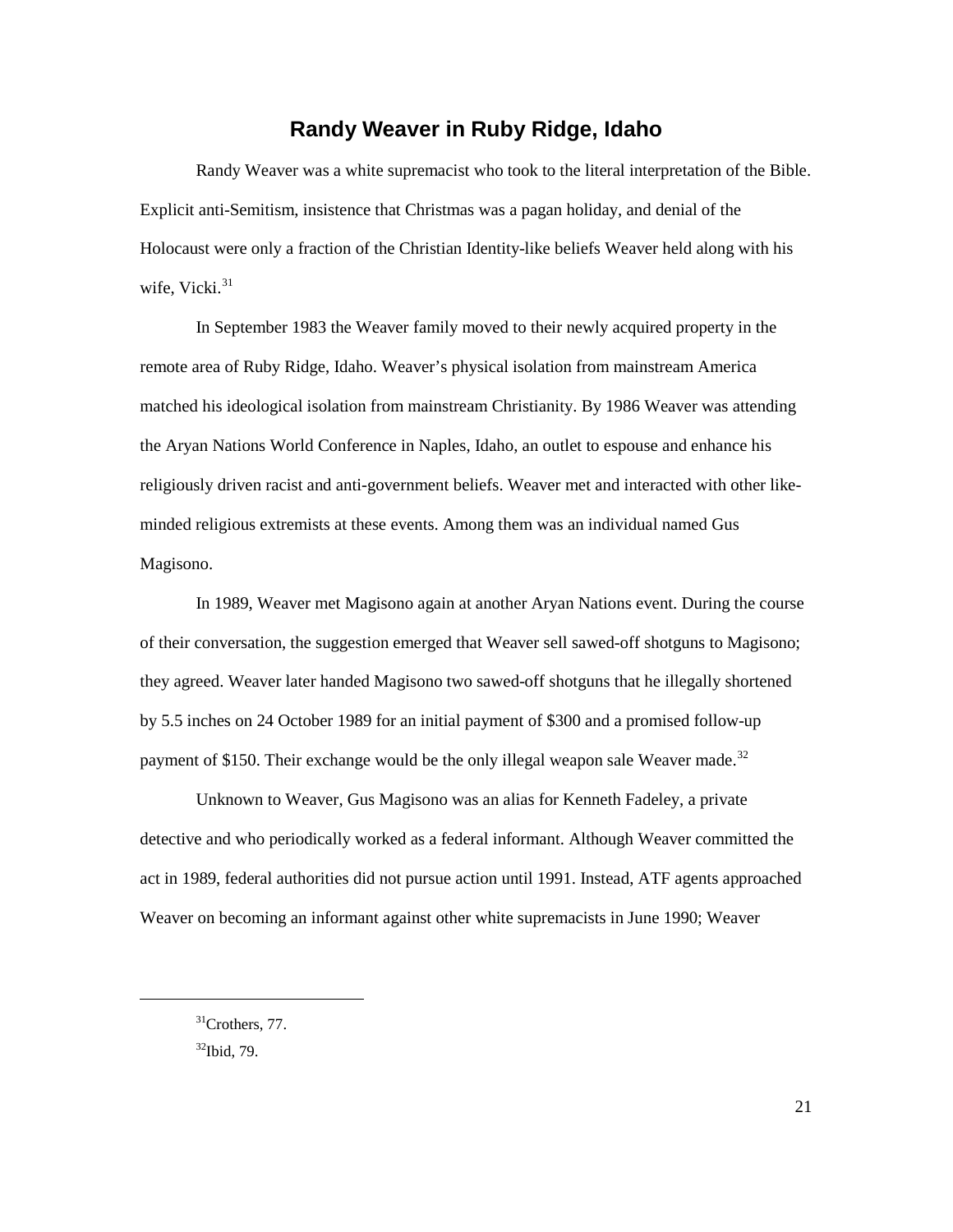vehemently rejected. The meeting with the ATF reinforced Weaver's already strong, suspicious belief that the government was evil and targeting what he believed to be "real" Christians.

 In January 1991, ATF agents arrested Weaver in a sting operation for the illegal weapons court summons that mistakenly ordered him to trial on March 20, 1991, when the actual trial date was February 19, 1991, Weaver and his family remained on their property for over a year. charge. Arraigned and released on bond secured through his property the next day, Weaver returned to his mountain cabin at Ruby Ridge and decided not to leave his home again. Ignoring a Attempts by U.S. Marshals and Weaver family friends to convince Weaver to surrender were unsuccessful.

 U.S. Marshals and the ATF decided to intensify their efforts to capture Weaver in what became known as Operation Northern Exposure on March 27, 1992. Similar to the federal law surveillance effort, federal agents identified two clear patterns. One was that whenever the family left their house unarmed. $33$ enforcement action against the CSA in 1985, the first phase was surveillance to observe Weaver's routines to create a plan to arrest him with minimal risk to his family and agents. By April 1992, federal agents installed surveillance cameras around the Weaver property, established observation posts, and integrated the FBI's Hostage Rescue Team into the planning. Following an extensive dog barked, a family member would investigate, and that Weaver and his family members never

 mission on the Weaver home, three U.S. Marshals dressed in camouflage were withdrawing down On August 21, 1992, following their completion of a pre-dawn, close-in surveillance a dirt road leading away from the home. Randy Weaver, his son Sammy, and family friend Kevin Harris, who was living with them at the time, left the family home carrying rifles. They were following the family dog Striker down the hillside, appearing to be tracking a scent.

<span id="page-27-0"></span> $\overline{a}$ 

 $33$ Crothers, 81.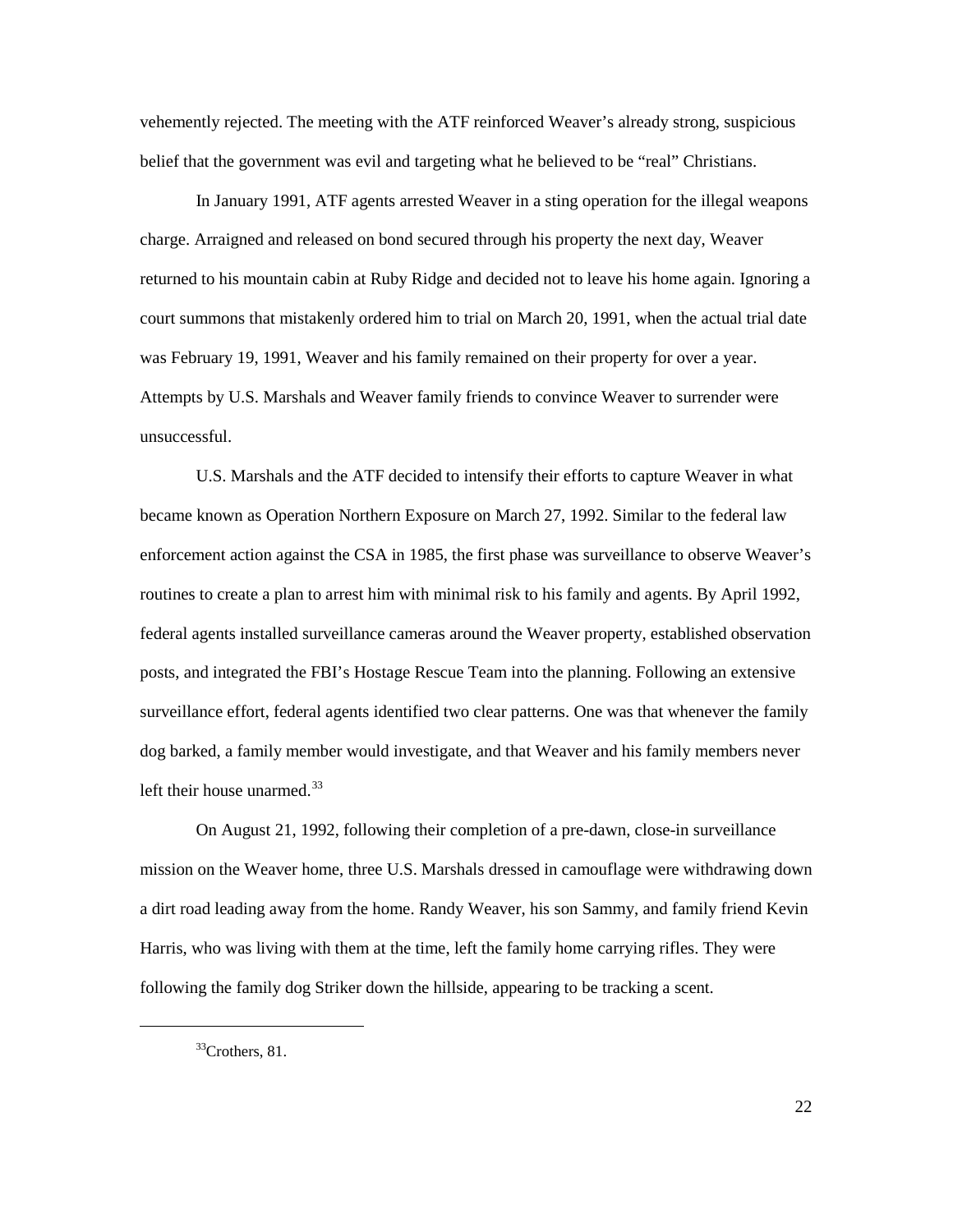Compromised, the three U.S. Marshals took cover in nearby trees, hoping that the dog or family would not detect them. The tactic failed and within minutes the operation escalated into an 11-day standoff with lethal consequences.

 opened fire, hitting Agent Degan. Degan would die a few minutes later, but not until returning fire with seven shots of his own. Randy Weaver's fourteen year old son, Sammy, was initially cursing at the federal agents for shooting his dog Striker before being called back by his father. However, federal law enforcement would remain unaware of his death for the next three days.<sup>34</sup> Special Agent Arthur Roderick shot the dog while Special Agent William Degan emerged from cover to confront Weaver; accounts conflict if Degan clearly identified himself as a U.S. Marshal or not. Although armed, Randy Weaver immediately ran back up the hill. Harris When Sammy Weaver turned to run, bullets from Degan's weapon struck and killed him.

 Harris retreated to the family cabin and informed them of Sammy Weaver's death. From the federal perspective, what transpired on August 21, 1992 exemplified Weaver's irreconcilable hatred of the government. From Randy Weaver's perspective, his son's death proved his belief of an evil and irresponsible government.

Richard Rogers, Commander of the FBI's Hostage Rescue Team, deployed from FBI Headquarters in Washington, D.C. to Idaho in response to the escalated situation. Assessing the Weavers as a serious and immediate threat, Rogers revised the rules of engagement (ROE) on the use of deadly force. The standard ROE that the FBI followed was to use deadly force only in selfdefense or in the defense of innocent personnel. Rogers' revision of the ROE authorized the shooting of any armed adult male on the Weaver compound and encouraged lethal force on sight after the FBI issued a surrender demand.

<span id="page-28-0"></span> $34$ Crothers, 82.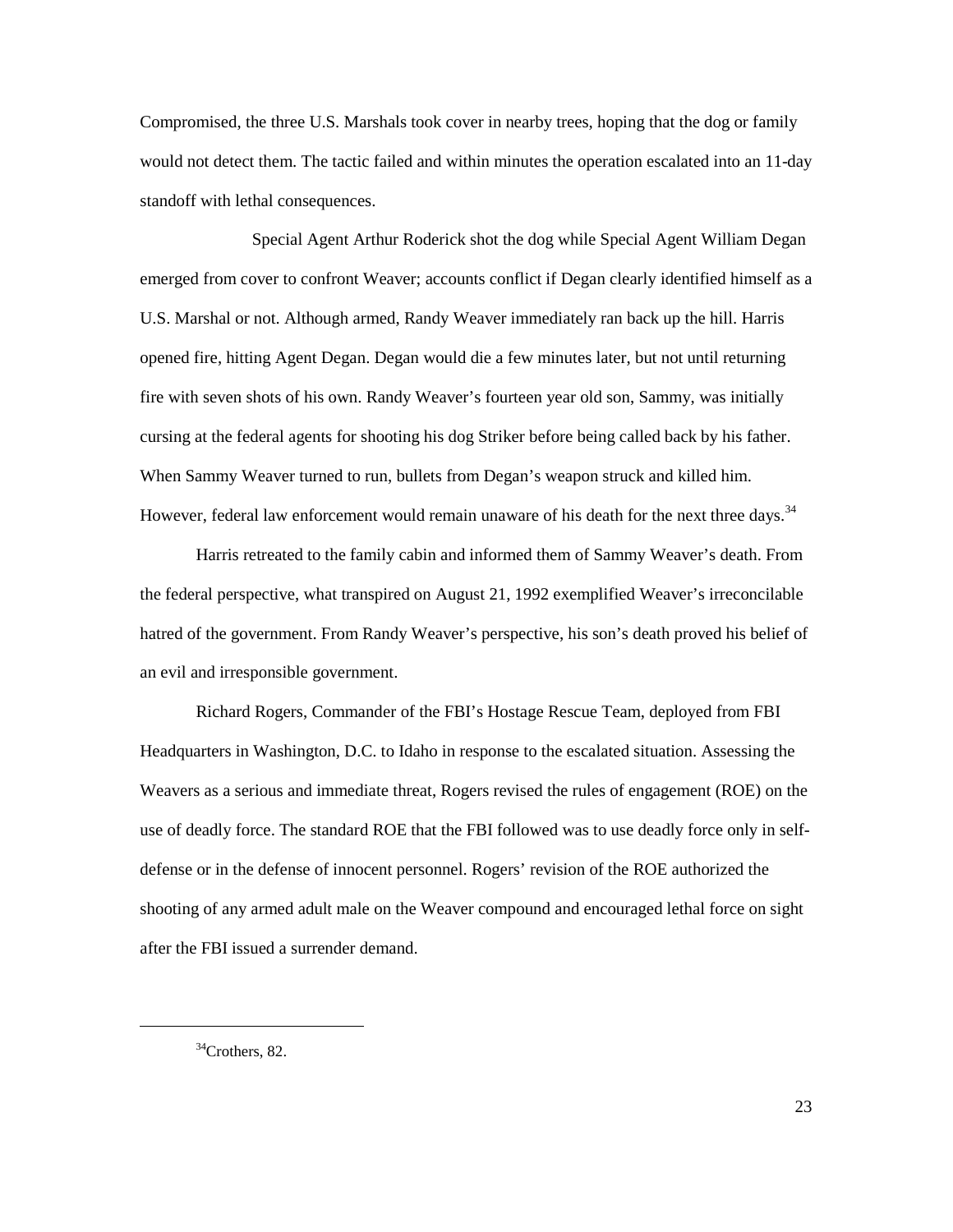1992, FBI snipers arrived, received briefings on the revised ROE, and deployed to their tactical leaving the Weaver cabin moving towards a shed and fired his first shot, wounding Randy Weaver in the arm. Horiuchi fired his second shot as the three individuals fled back to the cabin. from her body.<sup>[35](#page-29-0)</sup> Shrapnel from the bullet severely wounded Harris in the chest and arm. Larry Potts, Rogers' supervisor, tentatively approved the ROE change. On August 22, positions. By 6 PM that evening, FBI sniper Lon Horiuchi identified two men and one woman The bullet penetrated the door and killed Randy Weaver's wife, Vicki, blowing half of her head Unbeknownst to the FBI sniper, Vicki Weaver was holding her nine-month old infant daughter at the time.

 The FBI actions that followed validated Weaver's perception. First, the FBI asked for Vicki Weaver to send out the children so that they could be fed using loudspeakers, unaware that she the robot used to deliver a telephone to the cabin front door in an attempt to start a dialogue was still equipped with its 12-gauge shotgun weapon system, further reinforcing Weaver's belief that One hour later, the first FBI attempt at negotiations began. However, from the Weaver family perspective, there was nothing to negotiate, for the government was intent on killing them. and her son Sammy were already dead. Weaver interpreted the act as malicious taunting. Next, the government wanted him and his family dead.

 was also there, interviewing protestors and broadcasting images nationwide of a growing army of The federal roadblock established to prevent external support to the Weavers became a rally point for Weaver sympathizers, white supremacists, skinheads, and any other antigovernment group with an agenda to promote. A large contingent of media covering the standoff federal law enforcement agents and armored vehicles surrounding a family household. To further

<span id="page-29-0"></span> $35$ Levitas, 302.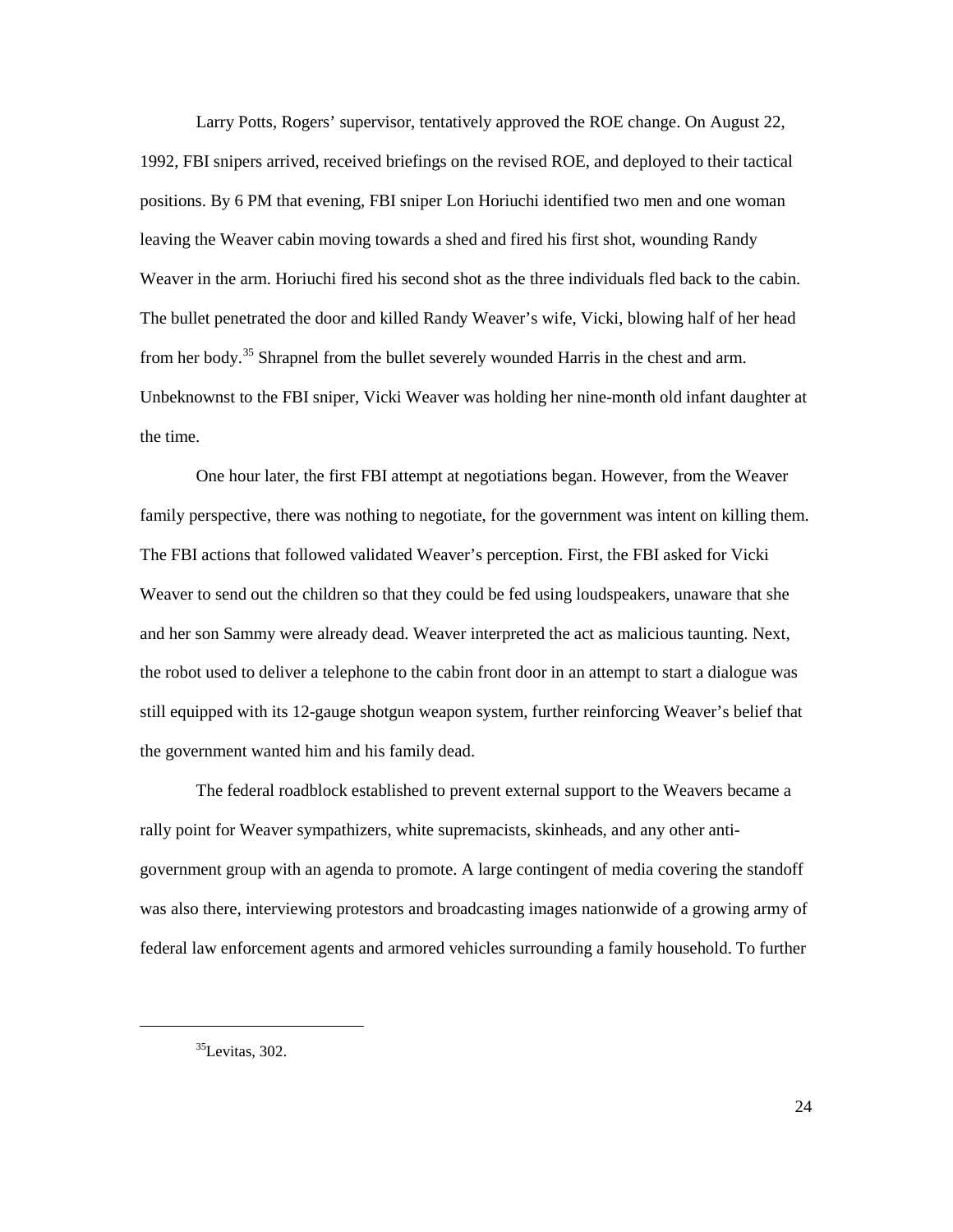attempting to breach the perimeter and aid the Weavers. complicate the situation, law enforcement agents interdicted a group of armed skinheads

 Gritz arrived at the roadblock and offered to assist in negotiations. A former colonel in the U.S. On August 24, 1992, FBI agents maneuvered to the shed on the Weaver property and found Sammy Weaver's body wrapped in a sheet. After recovering his body and realizing the impact of recent events, FBI negotiation attempts shifted to a more sympathetic tone. However, the standoff would not reach a major turning point until August 26, when white supremacist Bo Army Special Forces, Gritz claimed to have met Weaver in the 1960s. Since FBI negotiations

with Weaver devolved to shouting matches, the FBI agreed to let Gritz into the Weaver property.<br>Gritz negotiated with the Weavers from August 29 to 31. During the dialogue Gritz assessed that the eldest daughter, Sara Weaver, not Randy, was the force holding the family died as a result of the shrapnel wounds that he suffered earlier, Randy would be charged with together in the standoff. Gritz was able to convince Randy and Sara Weaver that if Kevin Harris murder for denying him the opportunity to leave the cabin for medical treatment. In addition, Randy Weaver's own injuries were worsening.

Gerry Spence would defend him at his trial.<sup>36</sup> On August 30, 1992, Kevin Harris surrendered outside the cabin and taken for medical treatment. Gritz was also able to persuade the family to have Vicki Weaver's body removed, which they turned over to the FBI that same day. The standoff finally ended on August 31, 1992 when Randy Weaver surrendered for arrest under the negotiated terms of his children being allowed to live with relatives and not be placed in foster care, and that prominent defense attorney

During the course of the trial, Spence successfully downplayed Weaver's racist beliefs and portrayed him as the victim of an overbearing government abusing its law enforcement

<span id="page-30-0"></span> $\overline{a}$ 

 $36$ Crothers, 87.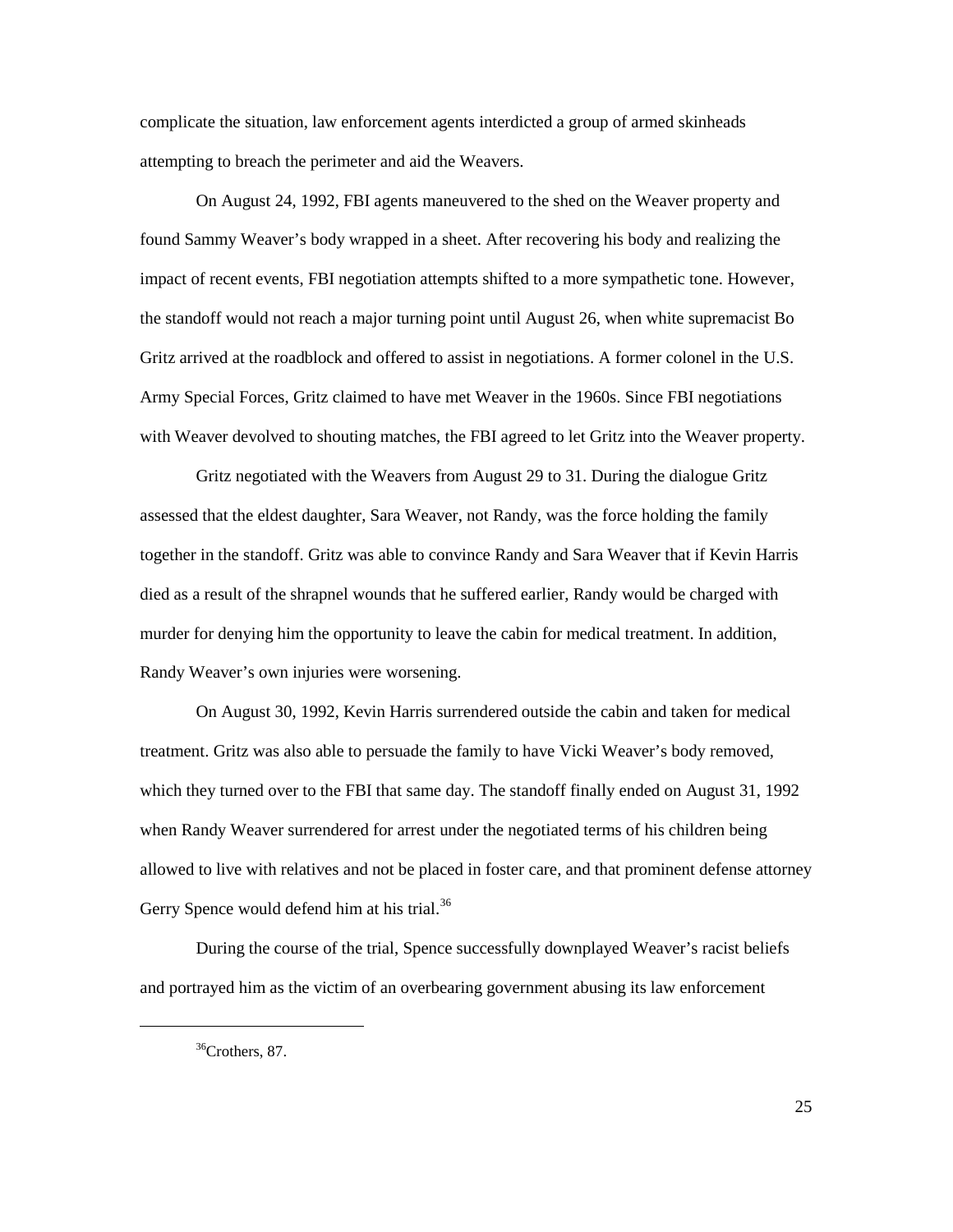articulated several arguments that attacked how federal authorities conducted their actions. federal agents throw stones at the property, if not to attract the attention of the Weaver's dog, knowing that an armed family member would investigate?<sup>[37](#page-31-0)</sup> authority; an argument easy to promote with the deaths of Sammy and Vicki Weaver. Spence Among them was that if federal agents were not initially planning a violent confrontation with the Weavers, why were federal agents carrying silenced automatic weapons? Another was why did

 21, 1992 that federal agents shot first by killing the family dog. Second, FBI sniper Lon Horiuchi FBI helicopter, a shot that never occurred. Federal law enforcement's own actions and testimony hindered the government's case against Weaver. First, the government failed to disclose that a member of the Idaho State Police Critical Response Team who extracted the U.S. Marshals from Ruby Ridge reported on August claimed that he fired at Randy Weaver and Kevin Harris after someone had fired at a hovering

 free on December 17, 1993, after a supporter paid his fine. Weaver later filed a wrongful death each of Weaver's surviving daughters and \$100,000 for Weaver himself.<sup>38</sup> Spence's contentions on the government's conduct continued throughout the trial. In the end, the court found Weaver guilty of only one of the ten crimes charged by the U.S. government, which was the failure to appear in court. In October 1993, Weaver received a prison sentence of 18 months and a \$10,000 fine. Having served 14 months in pre-trial confinement, Weaver was civil suit against the U.S. government that settled in April 1995 for \$3.1 million: \$1 million for

The aftermath and consequences of Operation Northern Exposure in the context of Christian extremism and domestic terrorism were significant. The events at Ruby Ridge became a rally cry for Christian Identity believers, anti-government conspiracy theorists, and individuals

<span id="page-31-1"></span><span id="page-31-0"></span><sup>37</sup>Ibid, 89.

 $38$ Levitas, 303.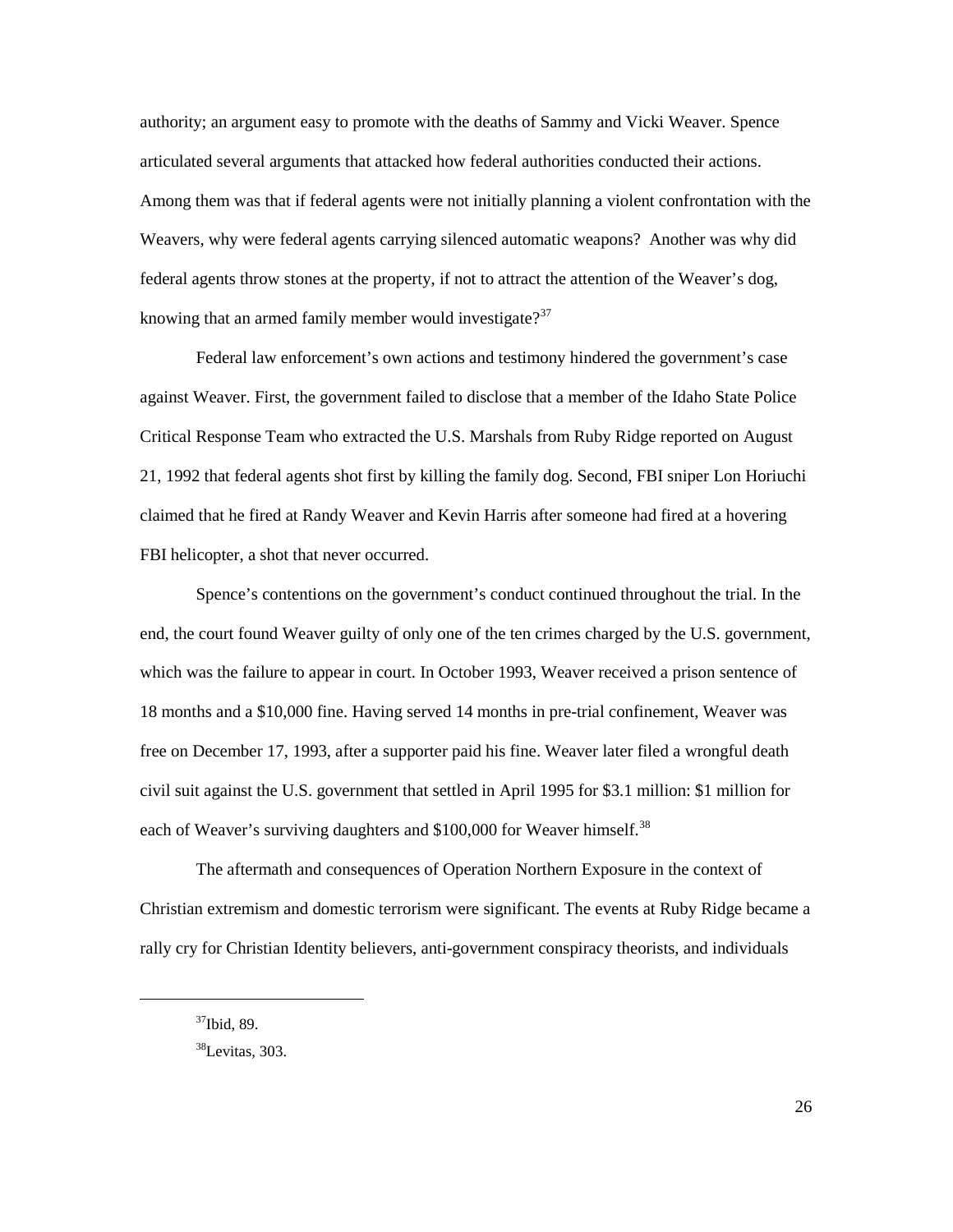and other right-wing political groups attended.<sup>[39](#page-32-0)</sup> who later joined various militia groups. United by fears of a federal government overstepping its legal authority by targeting lawful citizens with lethal force that became a reality, the Christian Identity movement successfully recruited across a wide spectrum of racist hate groups, middle class Americans, and right-wing political sects. For example, Pete Peters, a Christian Identity leader, sponsored a rally to decry what occurred at Ruby Ridge in Estes Park, Colorado, on October 23, 1992, that members of the Ku Klux Klan, Aryan Nations, Gun Owners of America,

 theories, and Christian extremist beliefs of a morally corrupt government even further. The first was the guilty plea submitted by FBI Agent Michael Kahoe for obstruction of justice for Two key events following Ruby Ridge enhanced anti-government sentiment, conspiracy was the promotion of Larry Potts to Deputy Director, the second highest position in the FBI, even though an internal FBI investigation and courts deemed the ROE change to be illegal. The second destroying Ruby Ridge after action reports, specifically those concerning FBI sniper Lon Horiuchi's actions on August 22, 1992.<sup>40</sup>

 Ruby Ridge, FBI and ATF leaders retained their preference for lethal force oriented options law enforcement actions targeting the Branch Davidians in Waco, TX. Despite the glaring tactical errors made and identified by the investigations that followed towards resolving hostile situations over negotiations. This mindset carried over to affect federal

<span id="page-32-0"></span><sup>39</sup>Kushner, 74.

<span id="page-32-1"></span> $^{40}$ Crothers, 91.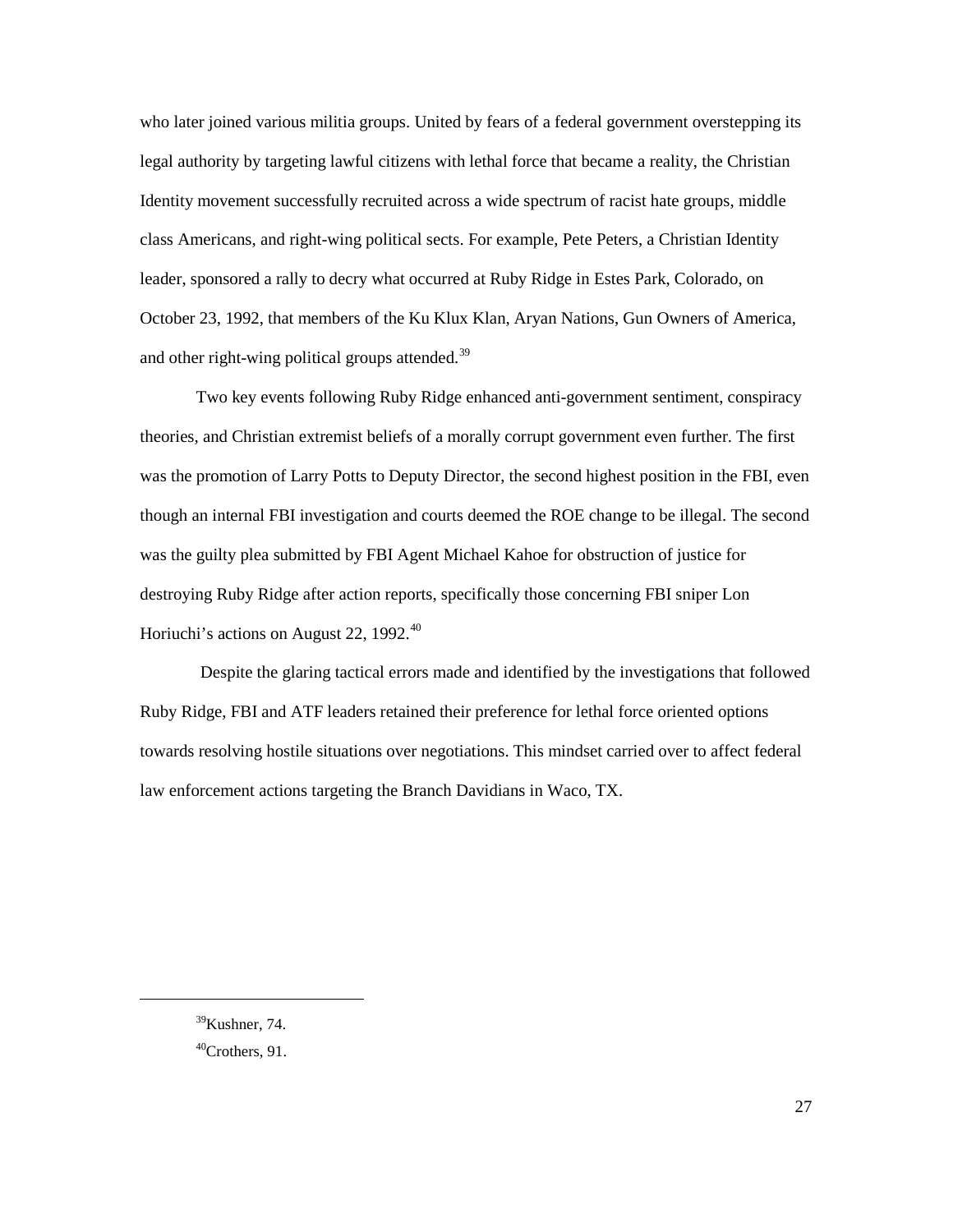### **The Branch Davidians in Waco, Texas**

<span id="page-33-0"></span> Residing in a Christian commune called Mount Carmel in Waco, TX, their leader David Koresh The Branch Davidians were an off-shoot of the Seventh Day Adventist Church. Firm believers of millennialism and an impending apocalyptic end times, the Branch Davidians stockpiled firearms, equipment, and ammunition to survive the aftermath that would follow. gained the Branch Davidians' utmost loyalty and trust.<sup>[41](#page-33-1)</sup>

converting firearms to fully automatic brought the attention of the ATF. $^{42}$ While their beliefs did not have the racist overtones or advocate violence consistent with Christian Identity theology, their concepts of a select number of Christians destined to rule are an arguably more radical interpretation of Reconstruction theology. Criminal allegations of Koresh being a cult leader whose group was stockpiling explosives for attacking the government and

 isolate the compound and immediately demand his surrender, and the third was a direct assault collateral damage for the ATF and Branch Davidians, the ATF planned to execute the assault Analogous to law enforcement actions against the CSA in Arkansas and Randy Weaver at Ruby Ridge, federal authorities considered three primary courses of action for this potential crisis situation. The first option was to isolate the Mount Carmel compound and negotiate with the Branch Davidians for Koresh's surrender on illegal firearms charges. The second was to with overwhelming force. Although the third option ran the highest risk of casualties and option. Federal law enforcement authorities maintained an aggressive, assault-first tactical mindset over negotiation in crisis situations, regardless of the lessons derived from the prior failure at Ruby Ridge.

<span id="page-33-2"></span><span id="page-33-1"></span> $^{41}$ Levitas, 303.  $42$ Snow, 19-21.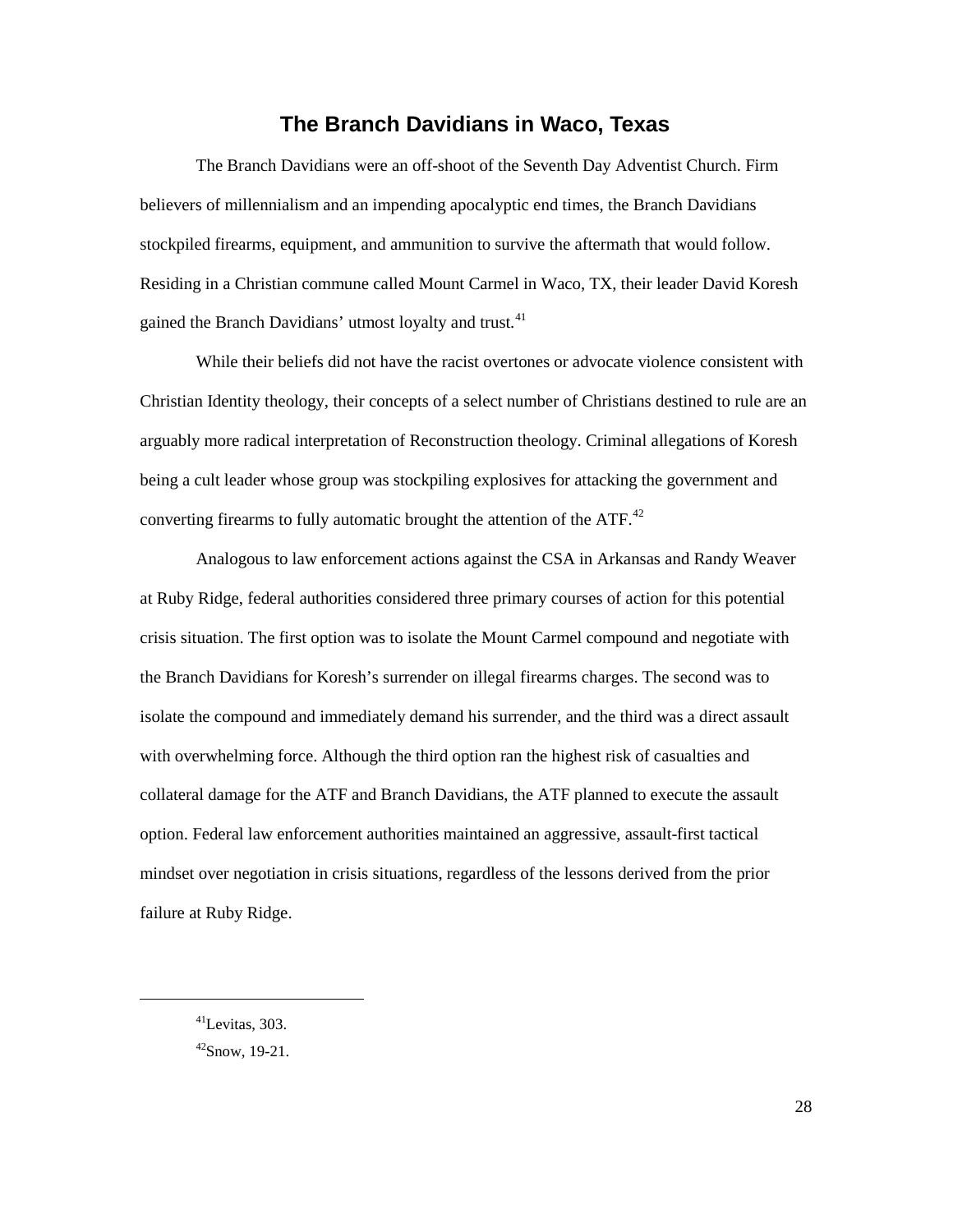on a replica of the Mount Carmel compound at Fort Hood, TX, for a rapid and dynamic entry operation to arrest David Koresh.<sup>[43](#page-34-0)</sup> Despite extensive planning and preparation, the law enforcement operation executed by the ATF and FBI proved to be an even greater tactical and The ATF's preparations were substantial, involving the massing of equipment, personnel, and coordination of hundreds of police and support personnel. ATF agents rehearsed the assault operational disaster than previous events at Ruby Ridge.

The operation started on February 28, 1993, with a botched ATF raid on the Mount Carmel compound that hinged on the element of surprise, an element the ATF didn't have. Instead of a rapid assault to arrest Koresh, ATF agents faced an armed and well-prepared force opposing them. The ensuing exchange of gunfire between the ATF and Branch Davidians resulted in four dead and twenty wounded ATF agents with several wounded Branch Davidians that included David Koresh. What followed the agreed cease-fire that afternoon was a 51-day siege and failed negotiations involving the FBI Hostage Rescue Team that ended on April 19, 1993, with the fiery death of 76 Branch Davidians, including 17 children, from a final FBI assault on the compound.

 The consequences following Waco were profound. Rogers was later removed in June Waco. The FBI changed its strategies for dealing with religious or ideological extremists, using isolation and "negotiation for as a long as it takes" as the primary tactical option.<sup>[44](#page-34-1)</sup> 1993 for his actions and decisions following the Congressional investigation of operations in

 government's actions validated extremist beliefs and conspiracy theories of an evil government In the context of Christian extremism and the domestic terrorist threat, the federal targeting Christians and impending end times where "righteous" Christians must take arms and

<span id="page-34-0"></span> $43$ Snow, 20.

<span id="page-34-1"></span> $44$ Ibid, 110.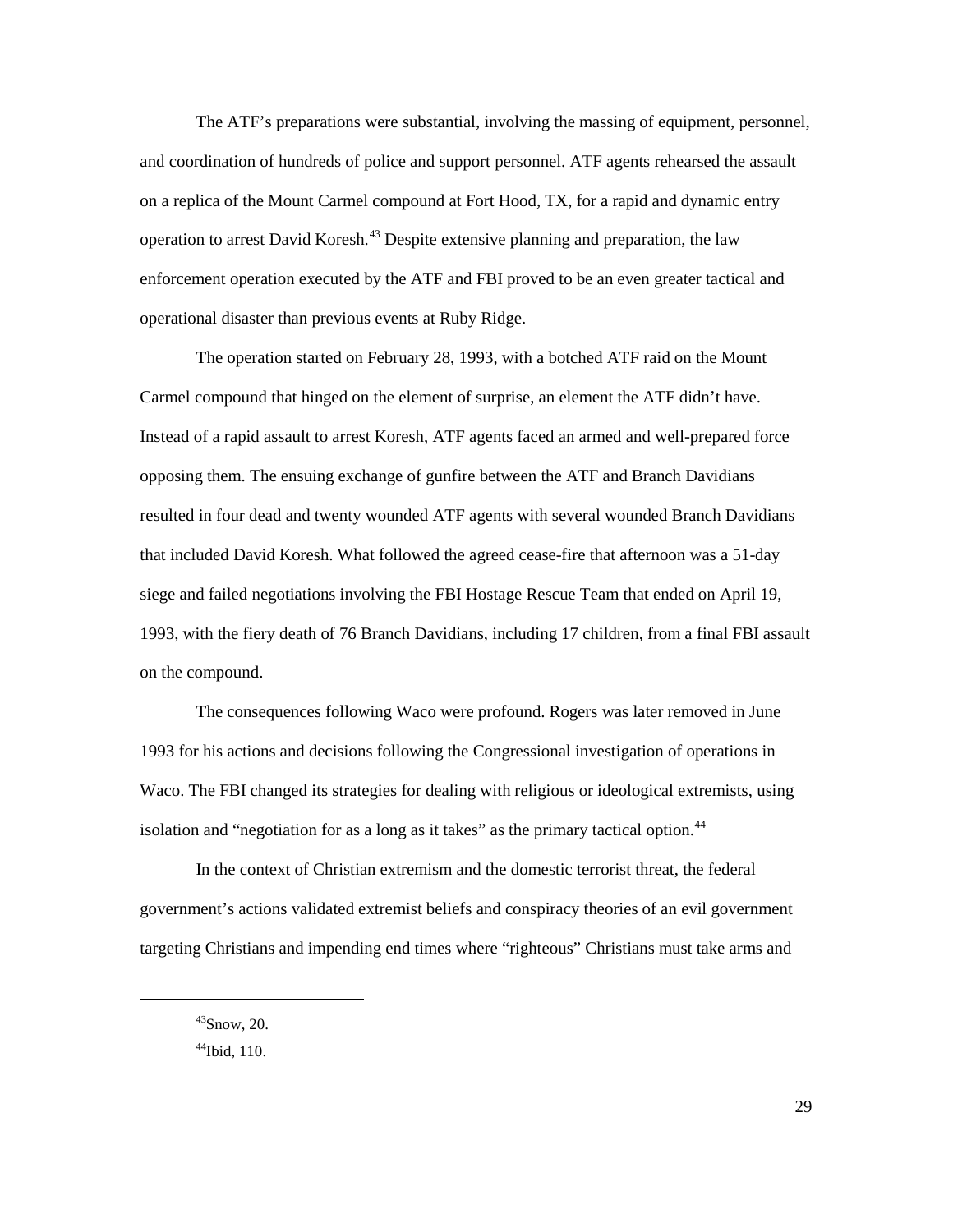rallies in response to what occurred in Waco and Ruby Ridge. During the standoff at Waco, anti- would be one who took that message to heart and into terrorist action. His name was Timothy McVeigh. fight. Recruitment by Christian Identity activists and related militia groups swelled from various government protestors and Branch Davidian supporters picketed what they perceived as the federal government abusing its power and authority. At various rallies following Waco, T-shirts read, "Forget the Alamo...remember Waco!"<sup>45</sup> Among the protestors during the Waco siege McVeigh.<br><sup>45</sup>Ibid, 110.

<span id="page-35-0"></span> $45$ Ibid, 110.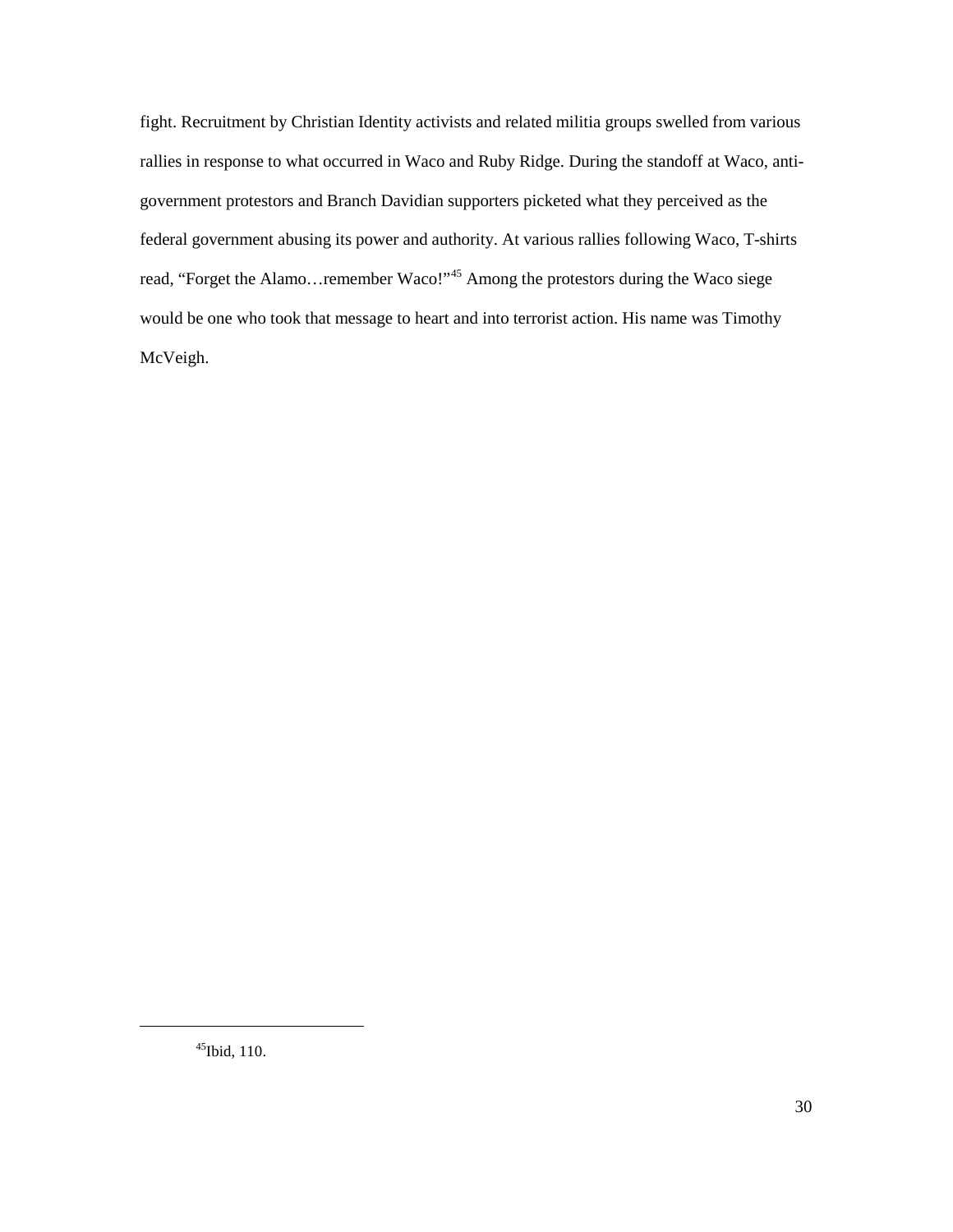### **The Oklahoma City Bombing**

<span id="page-36-0"></span> Waco, TX. Detonating the bomb on April 19, 1995, exactly two years after the Waco siege ended motivation and method was well-known, further exploration reveals the McVeigh's link to Timothy McVeigh's terrorist attack on the Alfred P. Murrah federal building in Oklahoma City, OK, was revenge for the government's action against the Branch Davidians in in the fiery deaths of over 80 men, women, and children in their Mount Carmel compound, McVeigh's terrorist vengeance claimed casualties in the hundreds. Although McVeigh's Christian extremism.

sold at gun shows. People that knew him described the book as "his Bible".<sup>46</sup> McVeigh was a racist who bitterly mistrusted the government, concepts consistent with Christian Identity beliefs that theologically promoted bigotry intermixed with numerous conspiracy theories about Zionists manipulating the federal government. His favorite book was arguably *The Turner Diaries*, a book McVeigh read several times, gave his friends copies, and

 organization known as the National Alliance. His book's storyline consisted of a race war between whites fighting against an evil federal government. The group achieves victory after the  $\text{City.}^{47}$  $\text{City.}^{47}$  $\text{City.}^{47}$ The book's author, Andrew MacDonald, published *The Turner Diaries* in 1978. In actuality, Andrew MacDonald was a pseudonym for William L. Pierce, a white supremacist who advocated Christian Identity beliefs and was head of the American Nazi Party and neo-Nazi mass slaughter of racial minorities and "race traitors" described as other whites that opposed the characters. Among the key events in his story was the destruction of FBI Headquarters in Washington, D.C., with a truck bomb; the exact same method McVeigh employed in Oklahoma

<span id="page-36-2"></span><span id="page-36-1"></span> $46$ Snow, 150.  $47$ Ibid, 151.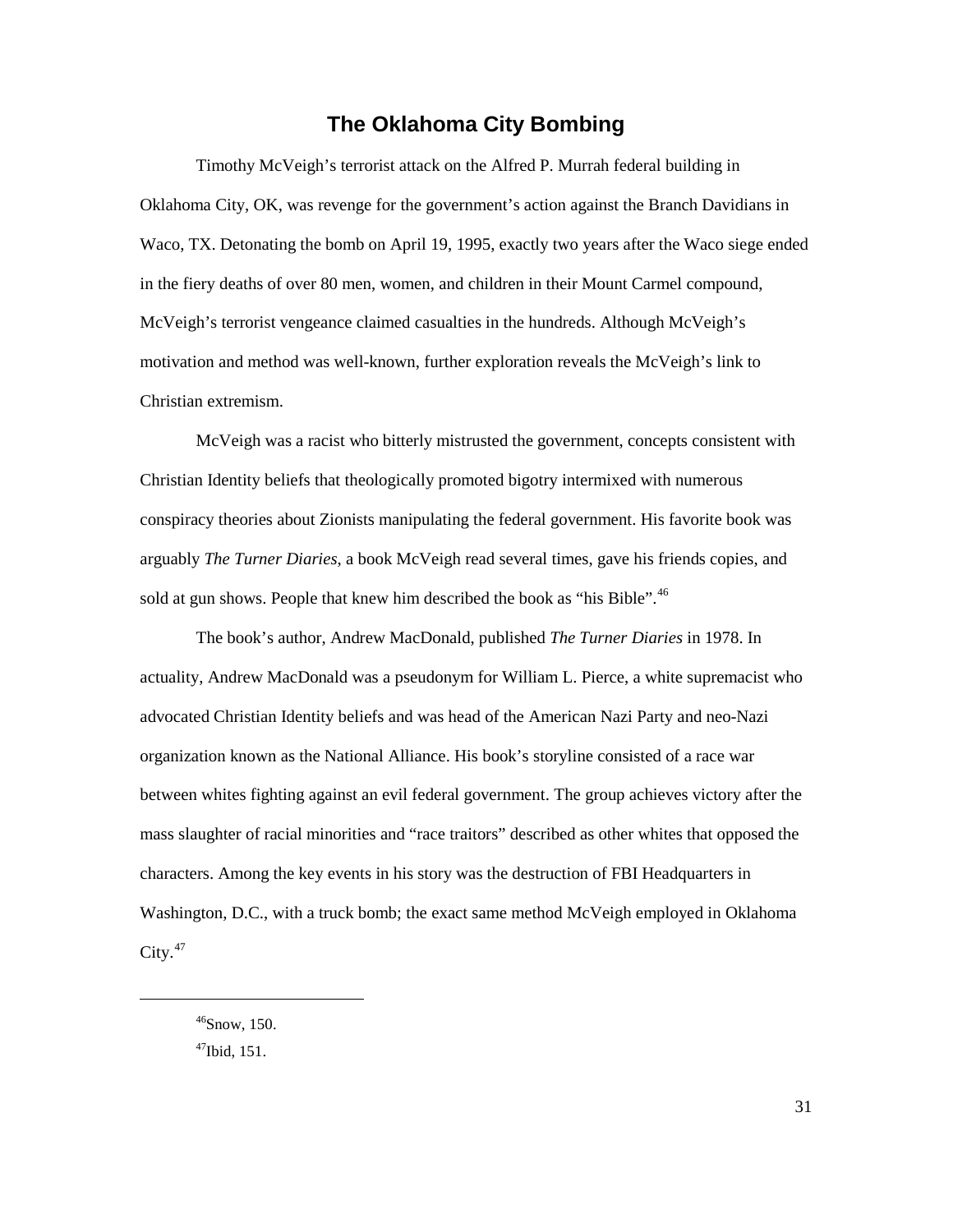controlled government trying to take their Constitutional rights and plotting against lawful that he had their moral support from the similarity of beliefs. McVeigh and his accomplice Terry Nichols attended various militia meetings, finding an outlet of like-minded individuals venting their conspiracy theories about an overbearing, Zionist-American citizens/Christians. These militia groups adamantly denied McVeigh or Nichols' affiliation with them following the bombing. However, at a minimum, McVeigh most likely felt

 of the government undoubtedly became inflamed into hatred. For the next two years McVeigh his blueprint for committing the act.<sup>[48](#page-37-0)</sup> In addition to participating among the crowds of protestors and Koresh supporters during the siege at Waco, McVeigh visited the site after Mount Carmel's destruction. McVeigh admittedly wept when Mount Carmel burned with the Branch Davidians inside as his resentment conspired with Nichols to retaliate against the federal government; *The Turner Diaries* served as

 critical aspects of Christian extremism. The first is that the federal government's misuse of force in law enforcement against religious extremists is a rally cry for them, which can spawn domestic In the context of domestic terrorism, the Oklahoma City bombing revealed two terrorist revenge. Whereas the FBI and ATF's patience and effective use of force neutralized the CSA in Mountainhome, their heavy-handed tactics in Ruby Ridge and Waco resulted in several deaths and validated the racist ideologies of Christian extremists of an evil, imperious U.S. government attacking the righteous with an approaching end times, and therefore justified retaliatory violence. The second is that the Oklahoma City bombing demonstrated the magnitude of what Christian extremists are capable of executing. As McVeigh stated in his interview with

<span id="page-37-0"></span> $48$ Levitas, 291.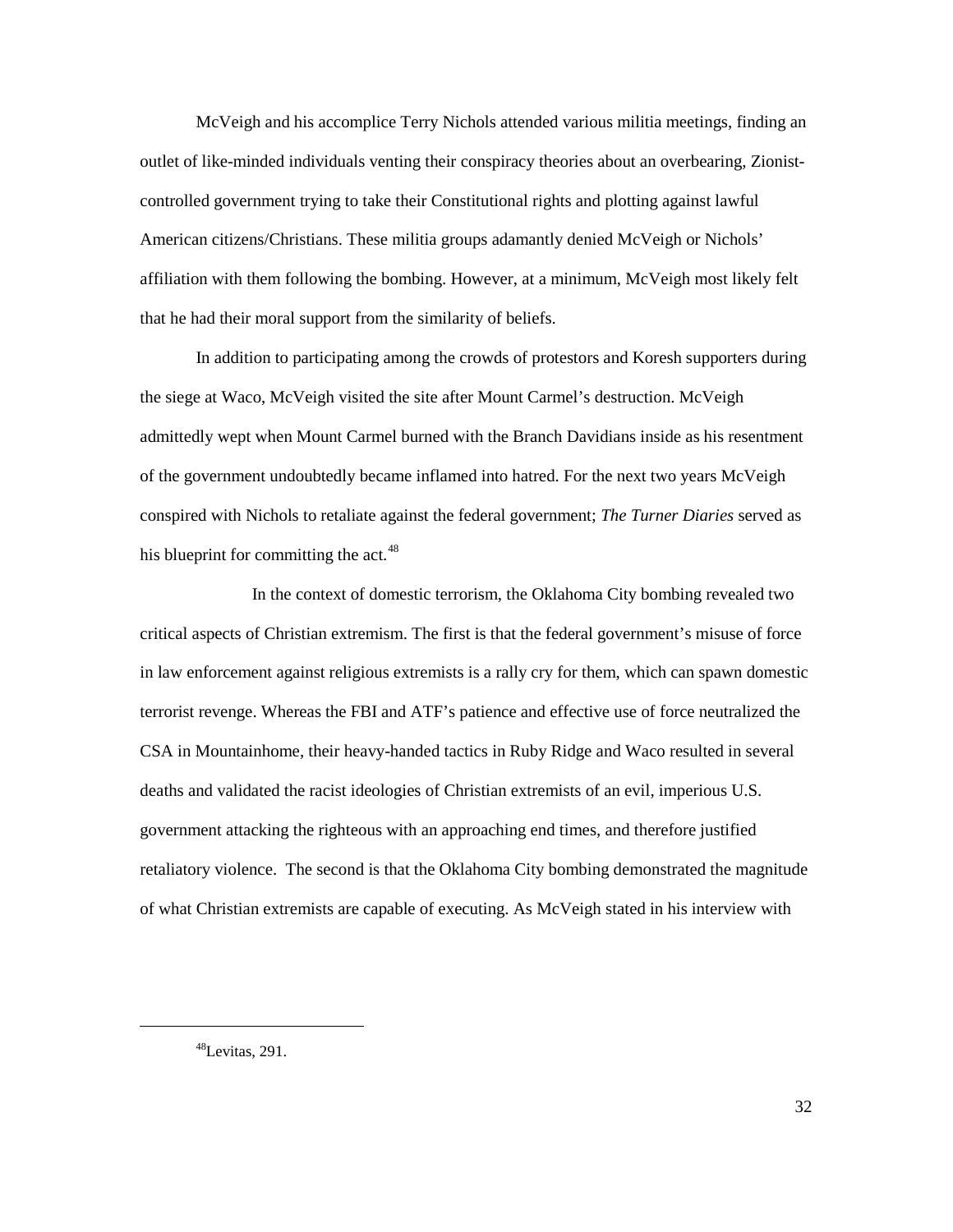*The Buffalo News*, "The truth is, I blew up the Murrah building, and isn't it kind of scary that one man could reap this kind of hell?"<sup>[49](#page-38-0)</sup>

 the link between Christian extremism and domestic terrorism is not limited to just racist dogmas, but also in the radical interpretation of the Christian call to save the unborn fetus from being One of the key underlying themes of Christian extremism is racism, as Christian Identity ideology advocates violence and justifies bigotry through a religious context. However, murdered through an abortion.

<span id="page-38-0"></span> htm (accessed November 27, 2010). 49Lou Michel and Dan Herbeck, "American Terrorist: Timothy McVeigh and the Oklahoma City Bombing", *The Buffalo News*, http://gefangener.50megs.com/timothy\_mc\_veigh/mc\_veigh\_background.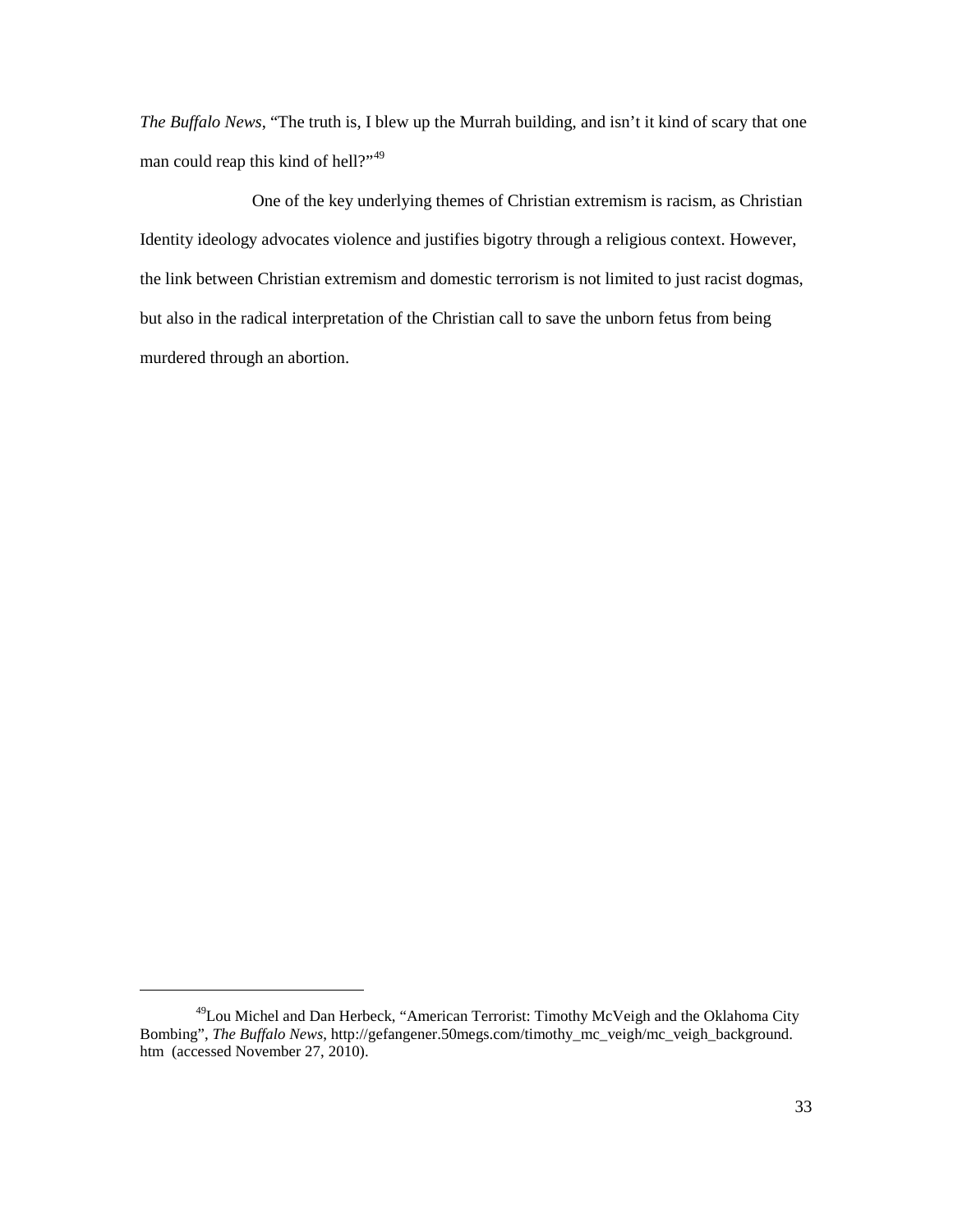### **Anti-Abortion Violence**

<span id="page-39-0"></span> murder? Do the unborn have a legal right to life? Should minors be able to get an abortion without parental consent? Should the federal government fund abortions as part of its national Does a child's life begin at conception or at birth? Is the termination of a healthy fetus health care program?

 The questions above reflect the ongoing ethical and legal debate on abortion, a social contest one another to promote or rescind abortion rights and related health issues such as stem issue that remains controversial and heavily contested in the United States. Special interest groups cell research derived from aborted fetuses. Pro-life/anti-abortion groups such as Operation Rescue protest at abortion clinics, opposed by pro-choice groups like the National Organization for Women, stage protests, counter-protests, and rallies for their respective abortion rights agenda.

 known Christian Reconstructionist and writer of the Dominion theory magazine *Crosswinds* Gary against what they perceive as an immoral law (legalized abortion) for the greater cause of saving the unborn. The religious extremist beliefs associated with anti-abortion violence are linked to Dominion and Reconstruction theology. Both are forms of Christian fundamentalism that believe that Christianity has to be asserted over all creation, including secular politics and society, to fulfill messianic expectations. Taken a step further, an interpretation of Dominion and Reconstruction theology is that religious law overrules secular law.<sup>[50](#page-39-1)</sup> The result is what well-North describes as "vigilante theology."<sup>51</sup> Believing that Christian law overrules the secular law on the issue of abortion rights, these religious extremists commit terrorist acts in the name of God

<span id="page-39-1"></span><sup>50</sup>Kressel, 102.

<span id="page-39-2"></span><sup>51</sup>Juergensmeyer, 187.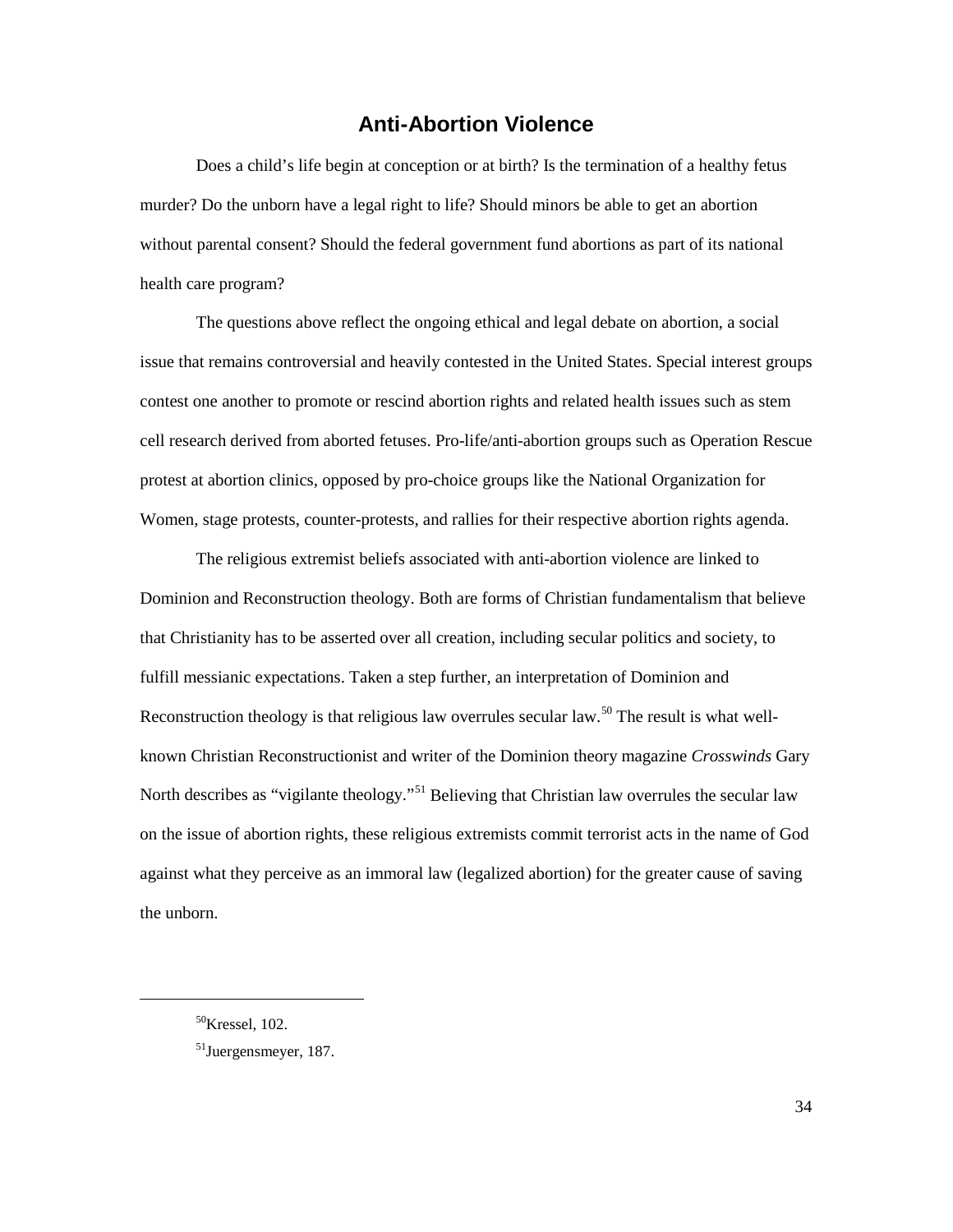The list of domestic terror acts is extensive, designed to harass, intimidate, or eliminate abortion providers, staff, and patients. Many of the tactics employed against abortion clinics and necessary to achieve the greater good of saving the unborn. When arrested, they often willingly providers are consistent with known international terrorist organizations which employ the targeting and assassination of abortion providers, arson, intimidating threats, and abortion clinic bombings. Since 1992, militant Christian anti-abortionists have resorted to chemical weapons in the form of butyric acid, a colorless liquid with a rancid, vomit-like odor as a weapon against abortion facilities to disrupt services and harass patients and staff.<sup>[52](#page-40-0)</sup> What is simultaneously unique and disturbing is that the individuals committing these terrorist acts are not Islamist jihadists or racial hate-mongers, but Christians driven by the belief that committing these acts are confess to committing the act and accept the judicial punishment imposed.

 The demographics and tactics of the perpetrators are equally intriguing. Paul Hill was a in July 1994; Hill was later tried, convicted, and executed for his crime on September 3, 2003. and drove it through an abortion clinic door in California.<sup>[54](#page-40-2)</sup> On October 23, 1998, James Kopp, a Presbyterian minister who murdered an abortion provider, Dr. John Britton, in Pensacola, Florida Another minister, Michael Bray, bombed abortion clinics at night along the east coast of the United States at night in an attempt to deny access to the facility the following day.<sup>53</sup> In March 1997, anti-abortion activist Peter Howard put 13 gas cans and three propane tanks into his truck member of the militant Christian anti-abortion group known as the Army of God, murdered

<span id="page-40-0"></span> $52$  National Abortion Federation, "History of Violence – Butyric acid", National Abortion Federation, http://www.prochoice.org/about\_abortion/violence/butyric\_acid.asp (accessed November 30, 2010).

<sup>53</sup> Kressel, 102.

<span id="page-40-2"></span><span id="page-40-1"></span><sup>&</sup>lt;sup>54</sup> National Abortion Federation, "History of Violence – Arsons", National Abortion Federation, http://www.prochoice.org/about\_abortion/violence/arsons.asp (accessed November 30, 2010).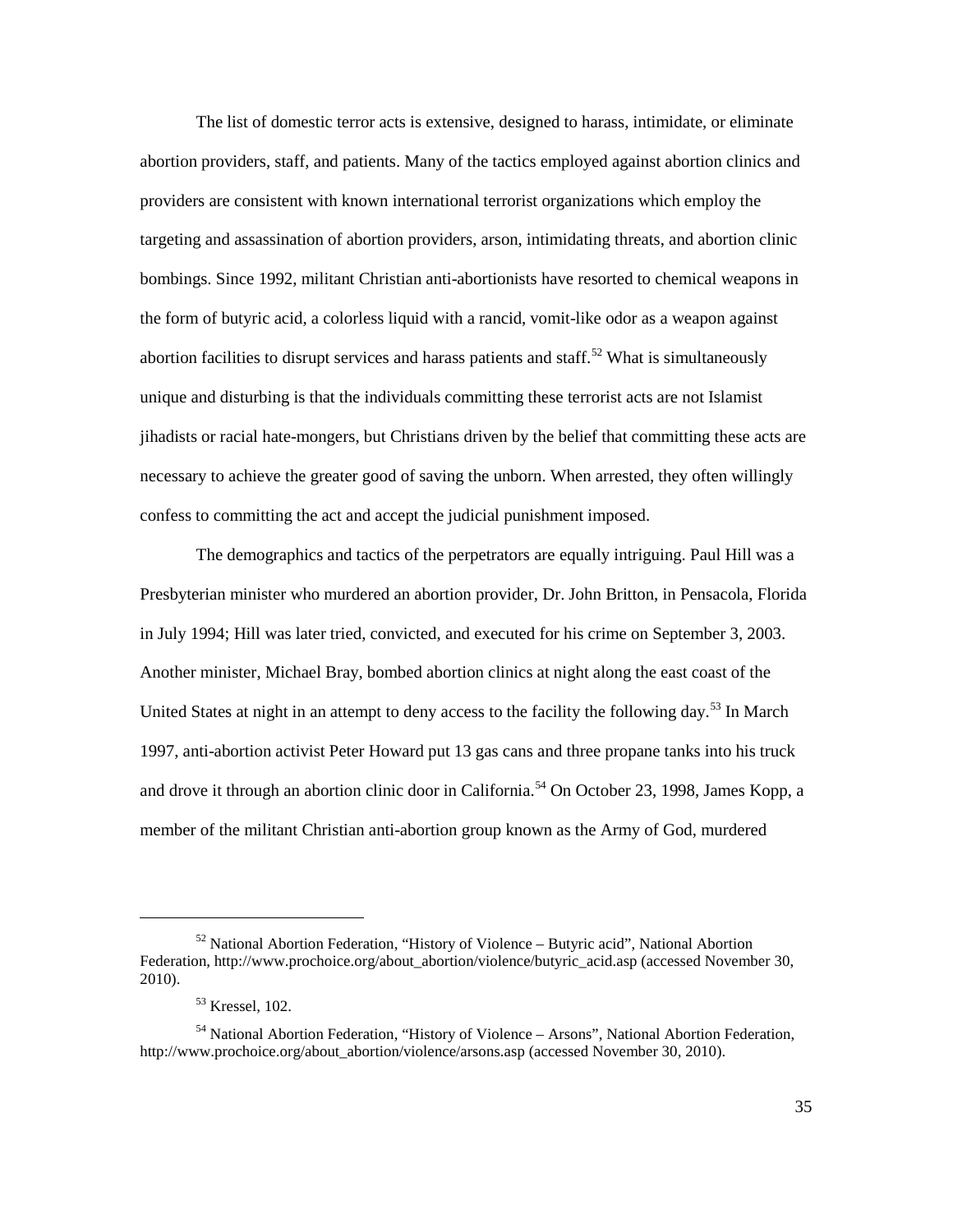operations before being caught and arrested. Most recently in Wichita, Kansas, in May 2009, antifamily.<sup>56</sup> abortion provider Dr. Barnett Slepian in his home with a sniper bullet.<sup>[55](#page-41-0)</sup> In June 2001, Clayton Waagner mailed hundreds of fake anthrax letters and threats to abortion clinics to disrupt their abortion extremist Scott Roeder shot and killed Dr. George Tiller as he attended church with his

Wade legalized abortion in 1973.<sup>57</sup> The recent expansion of abortion rights such as late term urgency for violent Christian anti-abortionists to save the unborn even more. The fact that Dr. remains a small-scale but persistent domestic terror threat towards abortion providers, their staff, Overall, there have been hundreds of domestic terror incidents involving assassinations, bombings, bomb threats, and intimidation attempts since the Supreme Court decision Roe vs. abortion and the harvesting of aborted fetuses for medical research have driven a sense of George Tiller was among the few late-term abortion providers in the nation was undoubtedly a significant factor as to why violent anti-abortion activists targeted him. Anti-abortion violence and patients.

 two prevailing questions remain. First, how do they apply the lessons learned from previous operations to deal with future domestic terror threats? Second, what happens next? Although there is new anti-terror legislation such as the Patriot Act that expand law enforcement surveillance options and increased emphasis on cooperation among the agencies,

 $55$ Kressel, 102.

<span id="page-41-1"></span><span id="page-41-0"></span><sup>&</sup>lt;sup>56</sup>Joe Stumpe and Monica Davey, "Abortion Doctor Shot to Death in Kansas Church," The New York Times, http://www.nytimes.com/2009/06/01/us/01tiller.html (accessed November 30, 2010).

<span id="page-41-2"></span><sup>&</sup>lt;sup>57</sup>National Abortion Federation, "Clinic Violence", National Abortion Federation, http://www.prochoice.org/about\_abortion/violence/index.html (accessed November 30, 2010).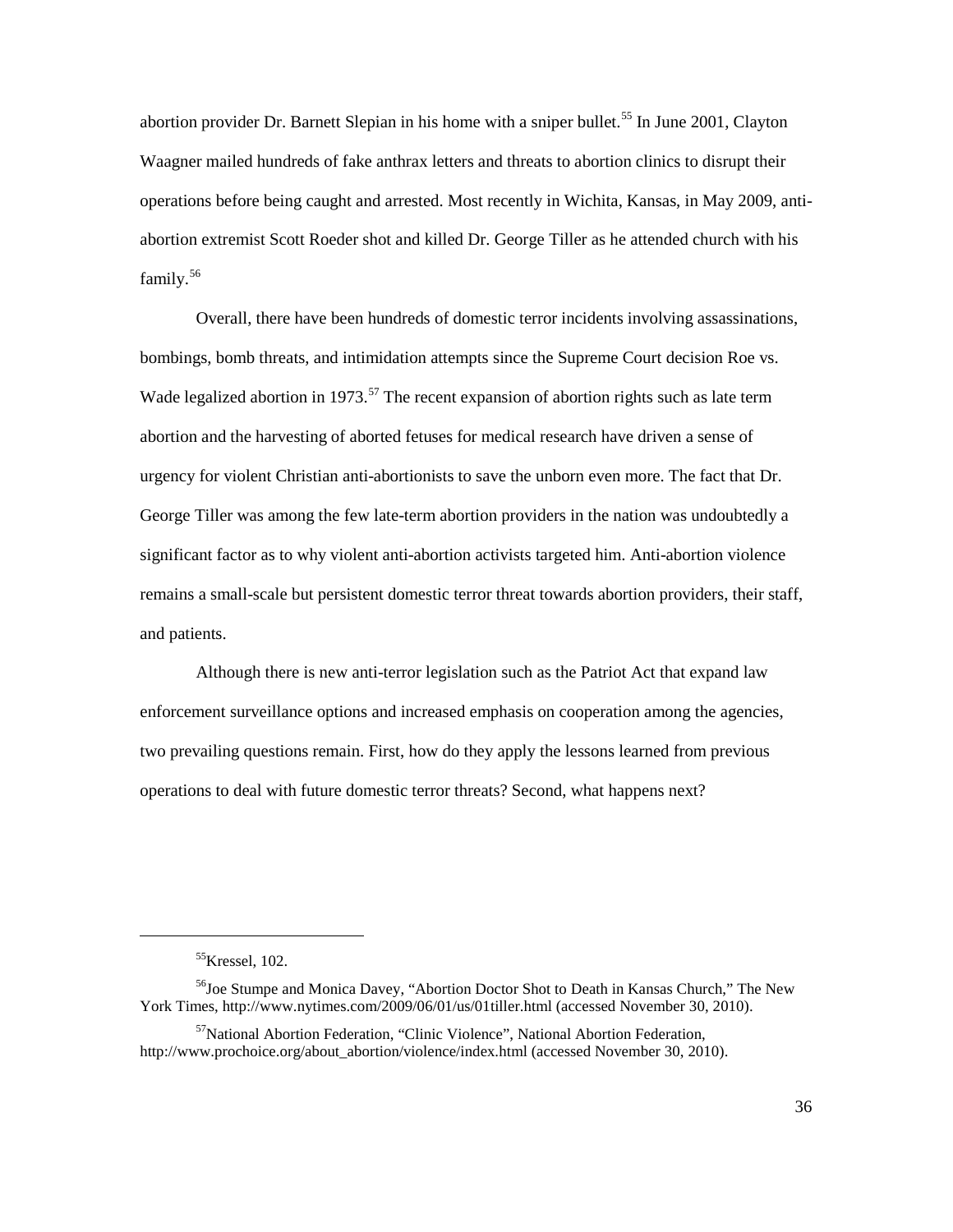#### **Lessons Learned**

<span id="page-42-0"></span> neutralized a dangerous domestic terror threat. The following areas that will be further explored Federal law enforcement action against the CSA in Arkansas was an extremely wellplanned, resourced, and executed operation that diffused a volatile situation and ultimately are inter-agency cooperation, reconnaissance, rules of engagement, escalation of force, and leadership.

 countering the CSA domestic terror threat. The Oklahoma Bureau of Investigation's information sharing with other state and federal law enforcement agencies was critical in the investigation and building a legal case against the CSA. Although the CSA was a domestic terror group that numbered around 65, neutralizing it required a combined effort of U.S. and Arkansas Attorney The inter-agency cooperation at the federal and state level was essential towards General's Office, FBI, ATF, and police in Arkansas and Oklahoma.

 reconnaissance cannot be overstated. Although the FBI had aerial photos and a basic layout of the compound, Colson conducted a stealth physical reconnaissance of the CSA compound at night. As Colson stated in his recollection of the operation, "You cannot command and control a crisis building structures in case they needed to assault the facility and gather other critical intelligence The importance of timely, relevant, and accurate intelligence gathered from the initial situation unless the Commander has done a recon."[58](#page-42-1) Colson and his team's reconnaissance confirmed the locations of buildings and key infrastructures, enabling them to assess the types of necessary for their assessment of the CSA threat in planning. The intelligence gathered proved essential towards Colson's decision to isolate the compound and begin negotiation with the CSA.

 The FBI had clear rules of engagement and escalation of force procedures that did not lead to unnecessary violence. With the goal to end the situation peacefully, FBI snipers and HRT

<span id="page-42-1"></span> $\overline{a}$ 

<sup>58</sup>*The FBI Files*, "Brotherhood of Hate."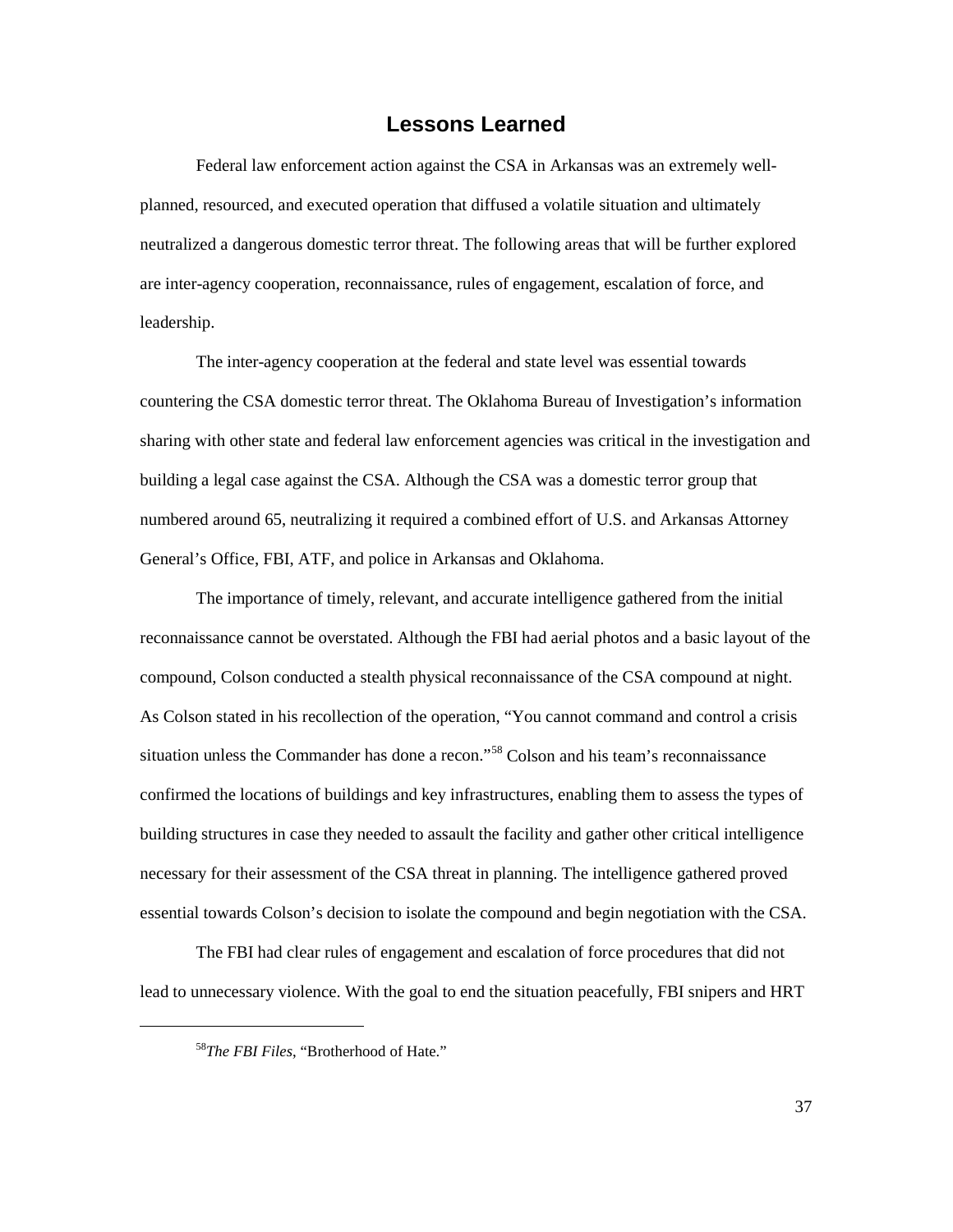operators employed their rules of engagement effectively, hailing approaching armed CSA members and successfully ordering them to return to the compound. Although capable of employing lethal force, FBI and HRT personnel did not while maintaining perimeter security and not needlessly escalate the already hostile situation.

 Lastly, Special Agent Colson's leadership was critical to the overall success of the operation. Colson and his team incorporated the intelligence gathered by other federal and state law enforcement agencies and the reconnaissance into an effective plan they executed. Colson's engagement with CSA leadership in negotiations and the calculated risk of bringing in Robert Millar proved invaluable towards achieving the peaceful surrender of the CSA with no shots fired.

By contrast, Operation Northern Exposure at Ruby Ridge was a tactical disaster that left one U.S. marshal and two civilians dead with significant socio-political consequences related to domestic terrorism. The key points of contention are rules of engagement, escalation of force procedures, and law enforcement leadership.

 be a clear understanding of the ROE and escalation of force procedures for this operation. Degan Based on the mixed response of U.S. Marshals Roderick and Degan when they encountered Kevin Harris with Randy and Sammy Weaver on August 21, there did not appear to emerged in the open to identify himself while Roderick opened fire, an act that would predictably generate an armed response from Weaver's group. Federal agents throwing stones towards the Weaver home to possibly provoke their dog and subsequently draw out the Weaver family made their tactical actions questionable.

 constitutional rights of U.S. citizens. More importantly, Rogers' decision created a dangerous The decision by Richard Rogers, Commander of FBI Hostage Rescue, to create independent rules of engagement was egregious. At a minimum, the ROE change violated the precedent by making the fear of the U.S. government abusing its authority a reality and resulted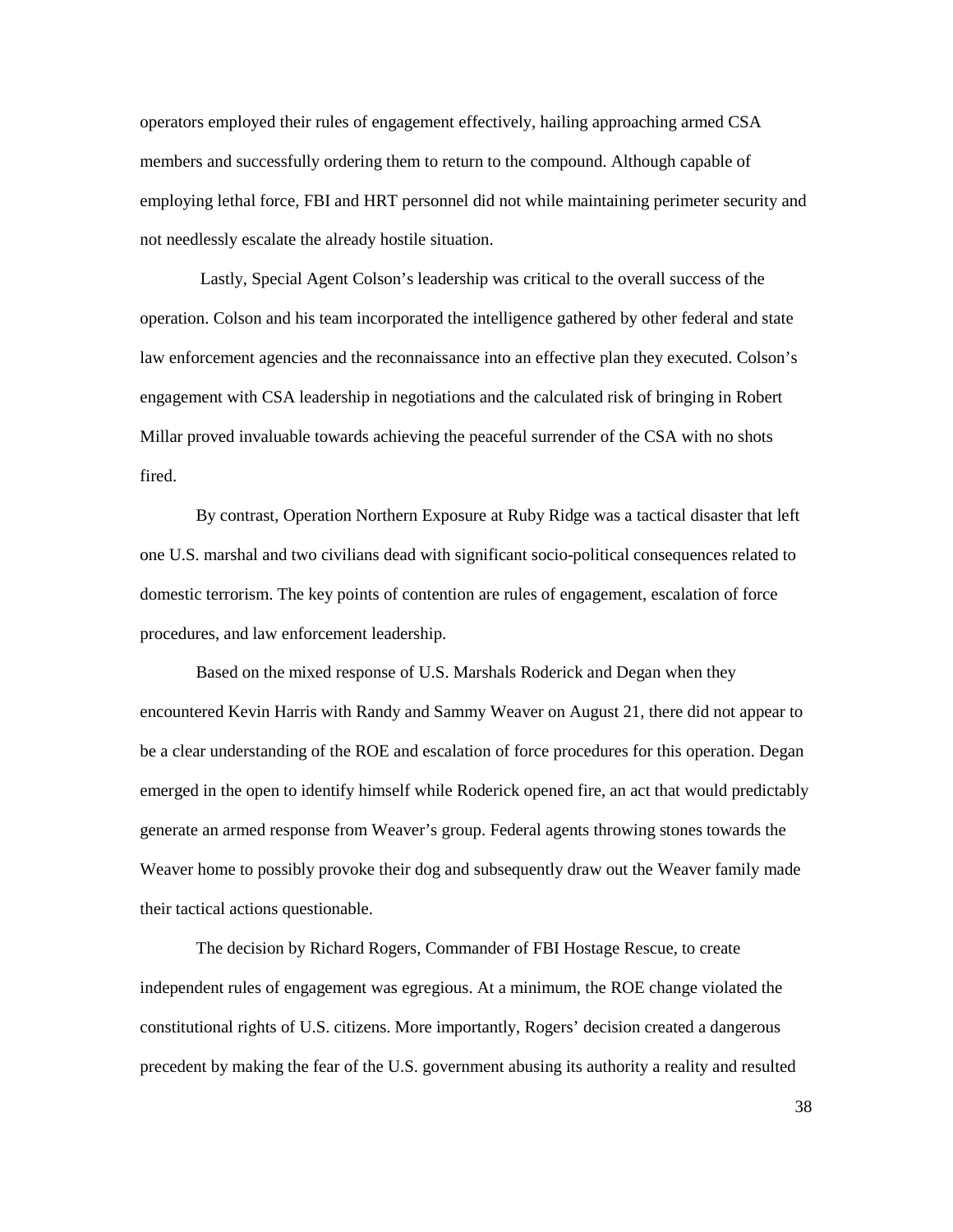failure to appear in court on allegations of selling two illegally modified firearms; was he really the first attempt at negotiation? in two deaths that could have been averted. In addition, the warrant for Weaver's arrest was for the imminent and dangerous threat the FBI assessed to where lethal force was warranted before

 The breakdown of ROE, escalation of force procedures, and overall conduct of the FBI's lack of attention to detail reinforced Weaver's belief that the government wanted to kill significantly contributed to why FBI attempts to negotiate failed. By calling for people they operation can be attributed to leadership failures at various levels. For instance, the tactical oversight to remove the weapon system from the robot sent to deliver the phone prevented the start of dialogue between the FBI and Weaver for potential peaceful negotiation. Instead, the him and his family, escalating an already dangerous situation. The FBI's lack of situational awareness concerning casualties after two shooting incidents that the federal authorities initiated already killed through lethal force, the FBI increasingly polarized the situation.

 failure in Waco was even more significant and had catastrophic repercussions two years later in Oklahoma City. The critical failures that contributed to the disastrous results in Waco are the lack significantly, the overarching issue of poor leadership from the tactical level up the chain of As disastrous as Operation Northern Exposure was, federal law enforcement agency of tactical surprise, heavy-handed escalation of force procedures and tactics, ineffective psychological operations, obstinate agency parochialism, poor contingency planning, and most command.

 Based on its threat assessment of the Branch Davidians and their Mount Carmel compound, the ATF planned a dynamic raid to arrest Koresh while catching his followers unprepared. During its planning, the ATF determined that the element of surprise was essential to successfully facilitate this operation. However, when ATF agents raided the compound, they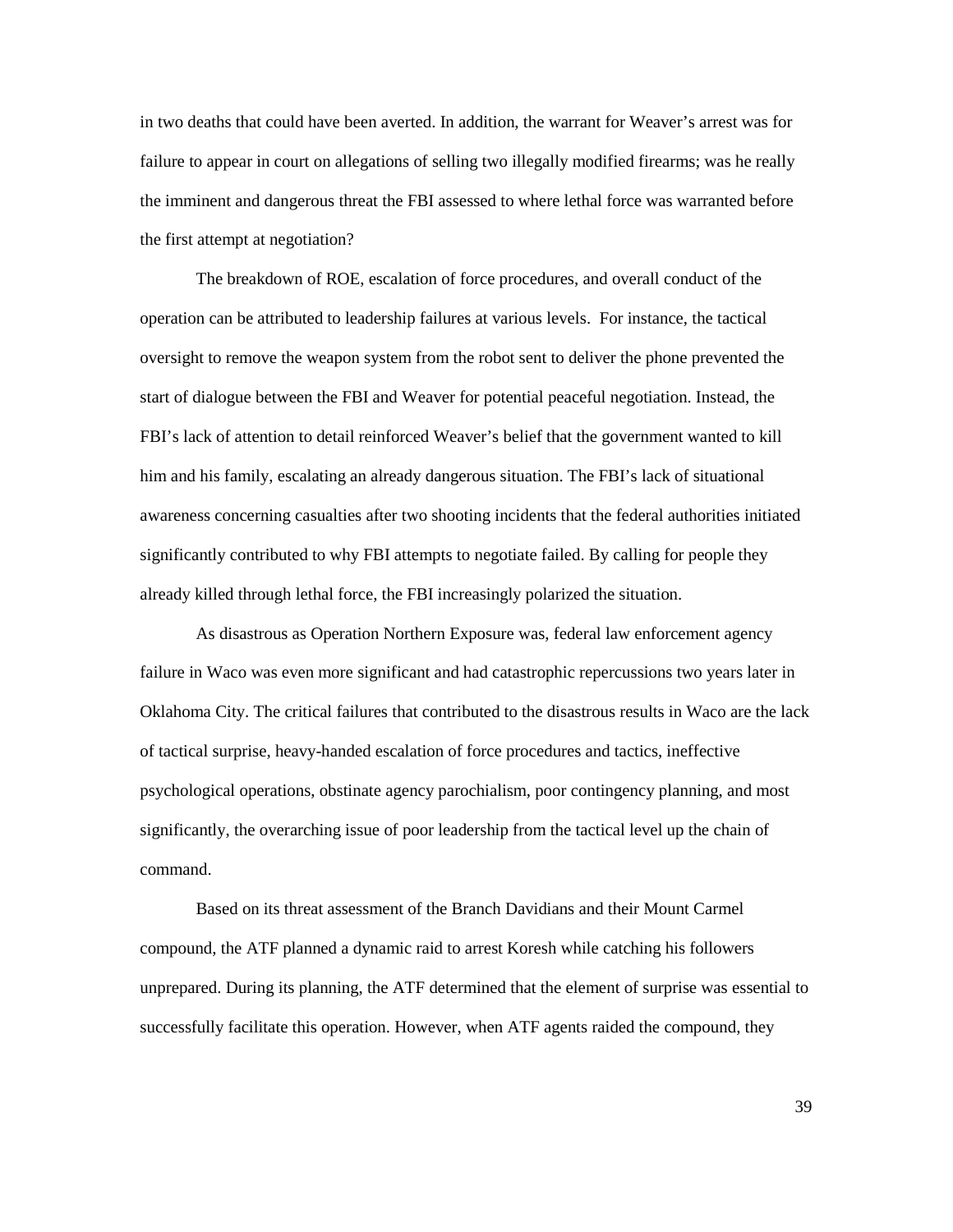instead encountered armed Branch Davidians ready to fight what they viewed as a lethal threat to their existence.

 morning of February 28, 1993, a television news cameraman stopped to ask a mailman for directions to Mount Carmel, leaking that he was covering an impending ATF assault against the the assault from occurring. Rodriguez informed his superiors of Koresh's advance knowledge of The lack of tactical surprise was the immediate result of leaked information. Both the media and later Koresh were aware of when the ATF raid was to occur prior to the assault. On the Branch Davidians. The mailman was a Branch Davidian, who immediately informed Koresh of the situation. Koresh then spoke to Robert Rodriguez, an undercover ATF agent, telling him that he knew that the raid was coming. Koresh asked Rodriguez to leave the compound and try to stop the operation an hour before the raid was to begin. However, ATF officials still elected to execute this operation without the element of surprise. $59$ 

 attempt to stop the raid and potentially diffuse the situation. In response, ATF agents opened fire particular the sound of animals being slaughtered.<sup>[60](#page-45-1)</sup> The FBI's tactics made what the Branch The ATF's heavy-handed escalation of force procedures, tactics, and FBI's psychological operations polarized the situation and galvanized the Branch Davidians' will to resist. When the ATF raid started, Koresh opened the door and called out to the agents in an at Koresh, who immediately shut the door as his followers returned fire. The abysmal ATF raid left several agents wounded and dead, starting what became a 51-day siege. In an attempt to degrade the Branch Davidians' resolve, the FBI employed a variety of psychological operations such as spotlights on the compound 24 hours a day and the blaring of aggravating sounds, in Davidians believed spiritually a reality; an apocalyptic force of evil was attacking them in the

<span id="page-45-0"></span> $59$ Snow, 21.

<span id="page-45-1"></span> $60$ Crothers, 108.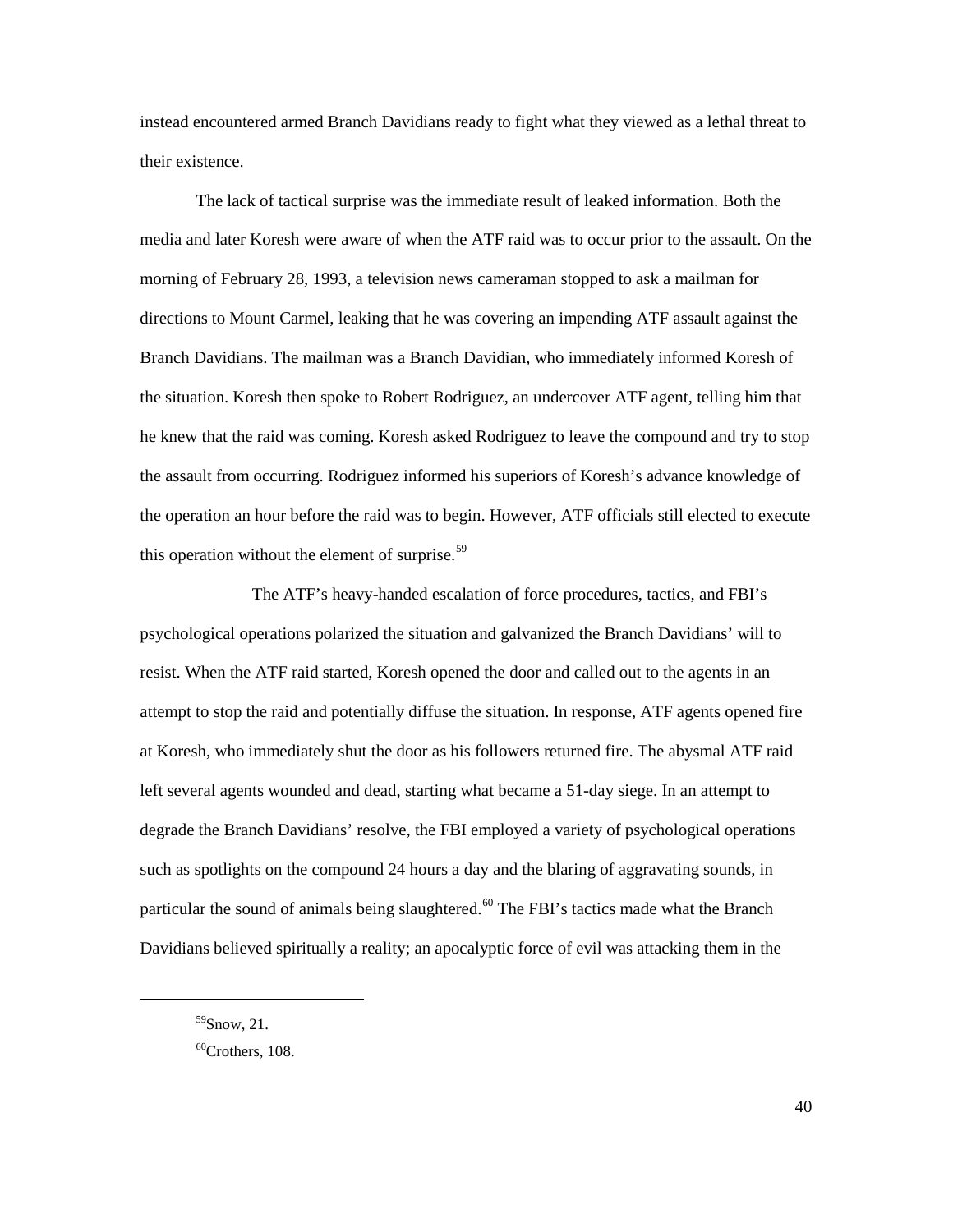form of a morally corrupt government. As the situation worsened, the Branch Davidians' resolve strengthened, countering any viable negotiation effort to de-escalate the violent standoff.

 the FBI could have used the religious experts' support to interpret Koresh's statements, gather FBI agency parochialism adversely affected its negotiation effort. The FBI Hostage Rescue Team only relied on the advice and assessment of anti-cult activists and criminal psychologists, refusing offers by religious experts and academics specialized in millennialism to assist them. Unlike Randy Weaver, David Koresh actively spoke with FBI negotiators, often discussing his theological beliefs. The FBI categorized Koresh's comments as "Bible babble" and did not attempt to leverage that information towards ending the siege peacefully.<sup>61</sup> Alternatively, understanding of his perspective, and possibly start a working dialogue towards effective negotiation.

 situation, escalation towards a lethal conclusion was inevitable. In an attempt to break the siege, Bradley Fighting Vehicles into the compound's buildings. Although aware of the flammable risk associated with its use, the FBI and ATF conducted no contingency planning in the event of a fire federal law enforcement's attempted arrest of one person ultimately caused the deaths of over 80 others in an inferno that the FBI initiated. With heavy-handed tactics and efforts that added tension to the already violent the FBI employed chlorobenzalanononitrate, commonly known as CS gas, through converted M2 caused by the CS gas. As a result, there was no firefighting capability nearby. Unprepared,

 The over-arching theme of federal action in Waco was poor leadership at all handed tactics at Waco than at Ruby Ridge, escalating violence to a deadly conclusion while failing to arrest David Koresh. Attorney General Janet Reno demonstrated the worst judgment of levels. FBI Hostage Rescue Team Commander Richard Rogers employed even more heavy-

<span id="page-46-0"></span> $\overline{a}$ 

 $61$ Crothers, 105.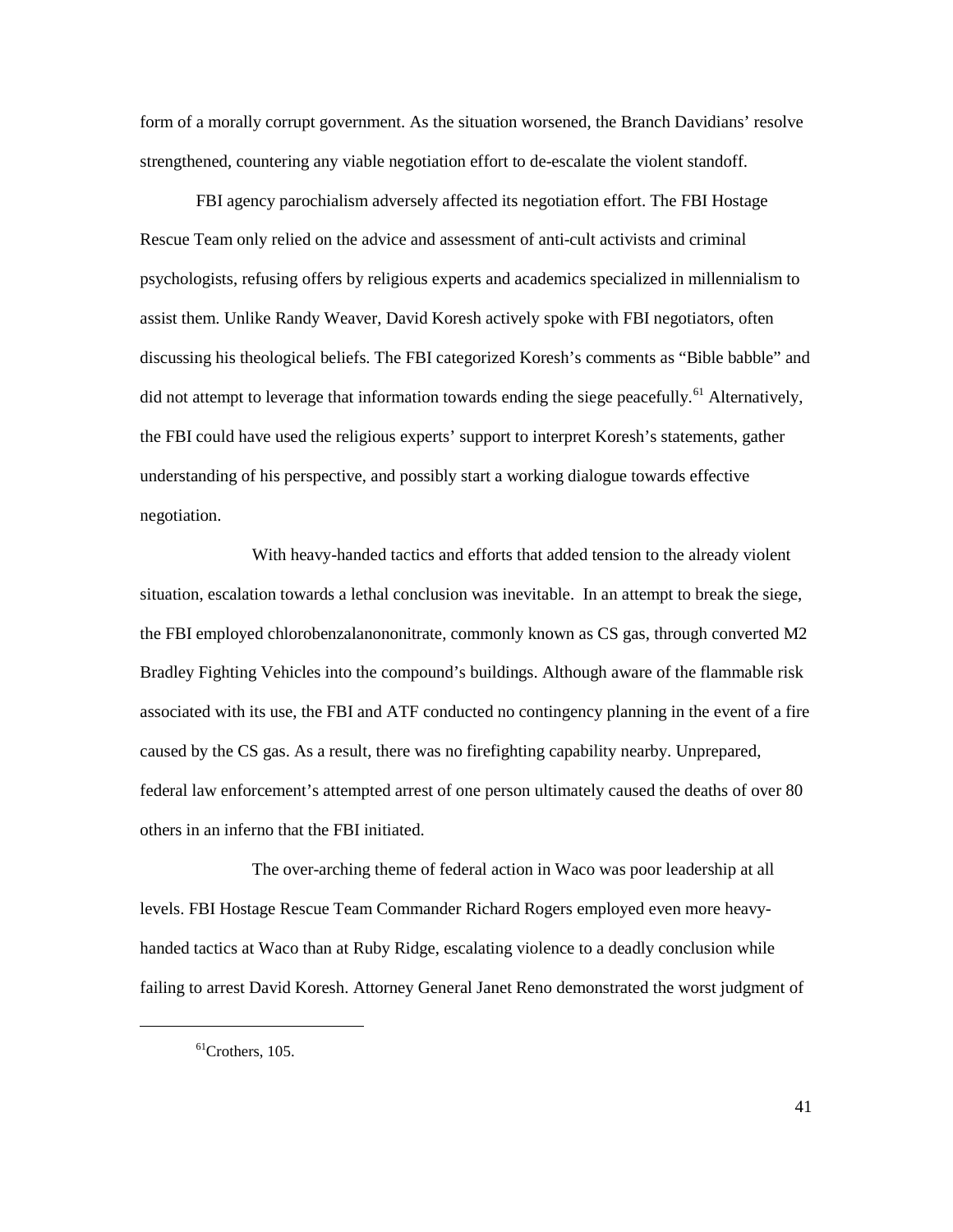all at the national level. The overseeing authority for the operation, Reno authorized the use of CS gas on Mount Carmel, unaware that it was not approved for use in buildings due to its flammability risk.<sup>[62](#page-47-0)</sup>

<span id="page-47-0"></span> $62$ Crothers, 109.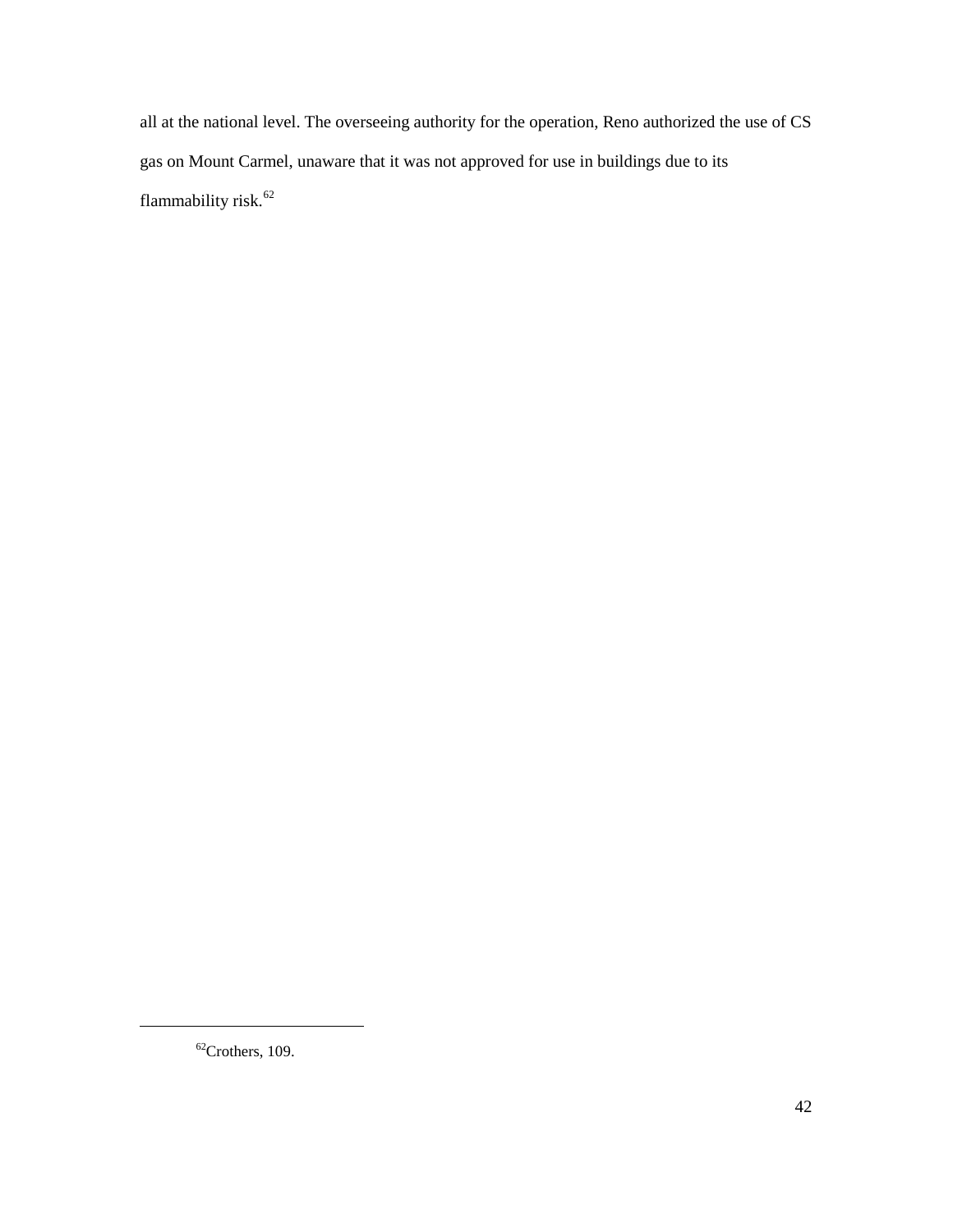#### **Threat Assessment**

<span id="page-48-0"></span> low level threat for federal and state law enforcement officials who face a tremendous challenge. interdict in advance. Whereas the terrorists on 9/11 were part of an international terrorist Overall, Christian extremism in terms of direct action against government institutions is a Specifically, the challenge is that Christian extremists who commit terrorist acts are lone actors who fit into mainstream American society, making them extremely difficult to profile and organization and readily recognizable as foreigners, domestic terrorists such as Richard Snell, Timothy McVeigh, Paul Hill, and Michael Bray worked alone and readily blend in with a common population demographic, white Christian Caucasian males.

 of lone actors committing the terrorist acts. The three-day shooting spree by World Church of the August 1999 which wounded five and terrorized dozens of children and day care workers are examples of these violent yet isolated actors that are extremely difficult to interdict.<sup>63</sup> Religious and racially motivated hate crimes inspired by Christian Identity beliefs prevail, but remain relatively isolated incidents. Law enforcement's challenge is the interdiction Creator member Benjamin Nathaniel Smith in July 1999 that targeted African, Jewish, and Asian Americans that killed two and wounded nine before committing suicide and the attack on a Jewish community center in Los Angeles, by Aryan Nations supporter Buford O. Furrow Jr. in

 from the dozens of militia groups that operate in California, New Mexico, Arizona, and Texas. Regionally, Christian extremism as a threat is surprisingly marginal. The recurring issue of illegal immigration and regional border violence has not generated any significant response Surprisingly, there were no significant incidents of religiously-motivated reprisals against Muslim-Americans by Christian extremists following the terror attack on September 11, 2001. While various radical theologians and Christian Identity leaders have criticized U.S. policy that

<span id="page-48-1"></span> $\overline{a}$ 

 $^{63}$ Levitas, 326.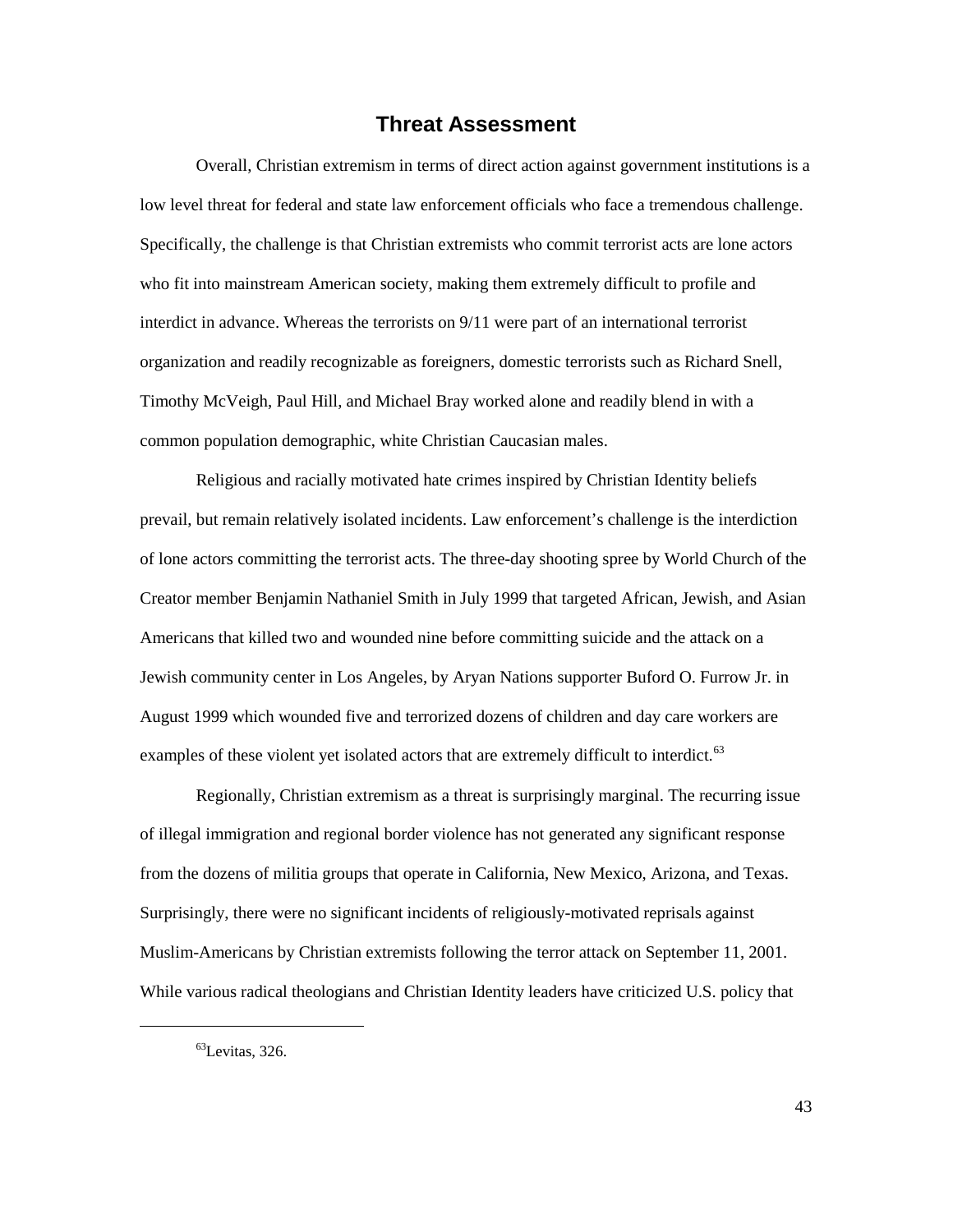significant incidents of domestic terror committed against Muslim-Americans or the U.S. government stemming from them.<sup>64</sup> led up to 9/11 or applauded the event as a sign of approaching end times, there have been no

 Nevertheless, a credible threat remains. In the early spring of 2010, law enforcement of insurrection against the U.S. government. To initiate their war against the government, the Hutaree would then follow-up with separate attacks on the fallen officers' funerals, where a large number of additional law enforcement personnel would likely be attending, to inflict even more agents arrested nine members a religious militia group known as the Christian Hutaree on charges Christian Hutaree group allegedly planned to murder law enforcement officers. The Christian casualties in violent, high-profile attacks. As stated on their web-site prior to removal:

 members of the testimony, til the return of Christ in the clouds. We, the Hutaree, are prepared to and meet him on the battlefield if so God wills it. We will reach out to those who are yet blind in Jesus wanted us to be ready to defend ourselves using the sword and stay alive using equipment. The only thing on earth to save the testimony and those who follow it, are the defend all those who belong to Christ and save those who aren't. We will still spread the word, and fight to keep it, up to the time of the great coming ... The Hutaree will one day see its enemy the last days of the kingdoms of men and bring them to life in Christ.<sup>[65](#page-49-1)</sup>

 prevalent threat to security in America. The expansion of abortion rights that allow minors to However, domestic terrorism in the form of anti-abortion violence remains a highly have abortions without parental consent, late term abortions, harvesting for stem cell research, and possibility of abortions being funded as part of a national health care plan generates

 $<sup>64</sup>$  Levitas, 335.</sup>

<span id="page-49-1"></span><span id="page-49-0"></span><sup>&</sup>lt;sup>65</sup> Brett Michael Dykes, "Who are the Christian militia 'Hutaree' and why was the FBI targeting them?" Yahoo! Incorporated, http://news.yahoo.com/s/ynews/ynews\_ts1361 (accessed September 9, 2010).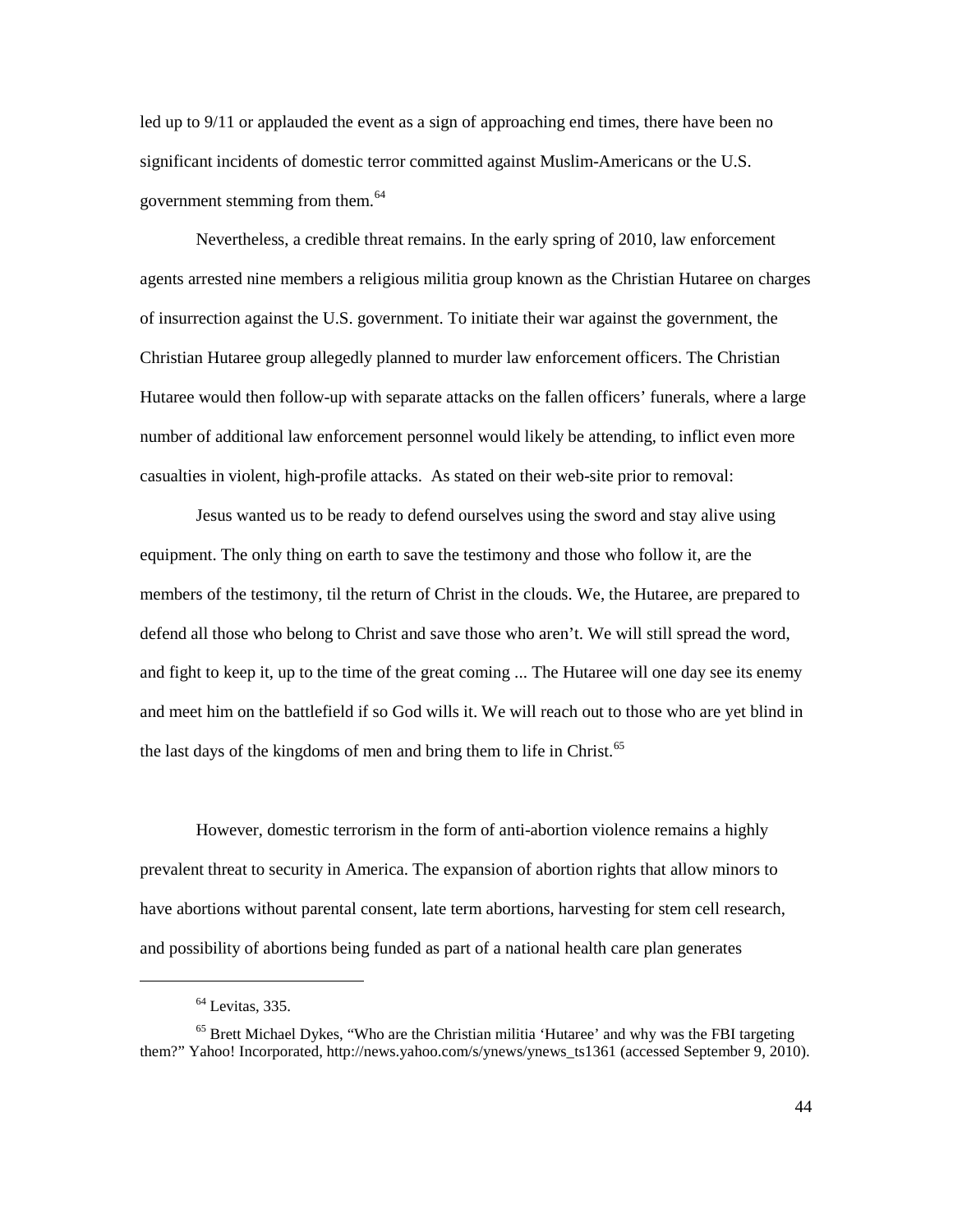numerous socio-political conflicts. All of those issues further galvanize the efforts of anti- or number of years since the Oklahoma City bombing, the fundamental question remains: how abortion activist groups to lobby for pro-life legislation, provide counseling support, conduct peaceful activism, and in some cases, resort to violence. Not surprisingly, abortion clinics now resort to surveillance cameras, private security companies, and local law enforcement for protection while abortion providers and staff wear bulletproof vests. Regardless of the assessment does one stop the next Timothy McVeigh?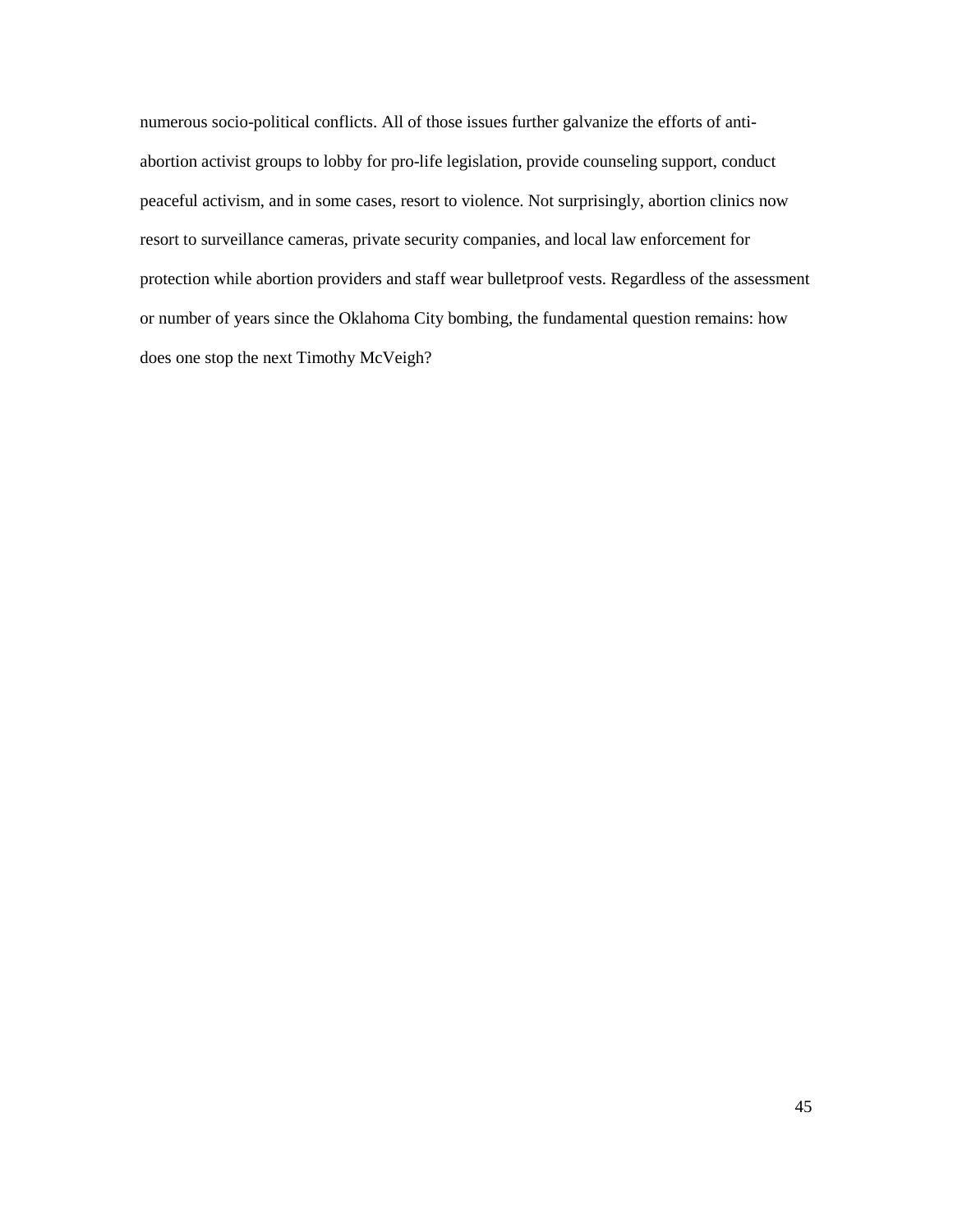### **Recommendations**

<span id="page-51-0"></span> as justification to promote violence and religious terrorism to support what is perceived as God's Christian extremism has two major underlying themes: racism through the use of religion will and law. The recommended actions address these complex issues, further expand on them and discuss changes already implemented. While relevant, they are by no means easy to implement. The recommendations are sustainment of negotiation-oriented tactics as the primary option for crisis situations, enforcement of existing anti-militia laws, promotion of racial and religious tolerance, and increased community involvement.

 crisis situation and domestic terror threat, but also prevented the incident from becoming a rally The change in FBI Hostage Rescue Team's tactics from lethal to negotiation-oriented tactics as the primary option must be sustained. The more patient tactical option of "isolate then negotiate" proved successful in dealing with another Christian extremist group, the Freemen of Montana in the spring of 1996. With the assistance of right-wing organizations in the negotiations process, the FBI ended the 81-day standoff peacefully.<sup>66</sup> This not only successfully neutralized a cry for Christian extremists and other radical fringe groups towards retaliation against the government.

prohibit both.<sup>67</sup> Although politically difficult to accomplish, the state and federal government must enact and enforce anti-militia and anti-paramilitary training laws. Currently, 17 states prohibit the formation of militias and 17 others prohibit paramilitary training. Among those states, only seven

<span id="page-51-2"></span><span id="page-51-1"></span> The militia movement remains a controversial issue. Due to the potential political fallout associated with such legislation proposals, government officials tend to avoid the issue that exists.

 $66$  Crothers, 152.

 $67$  Snow, 206.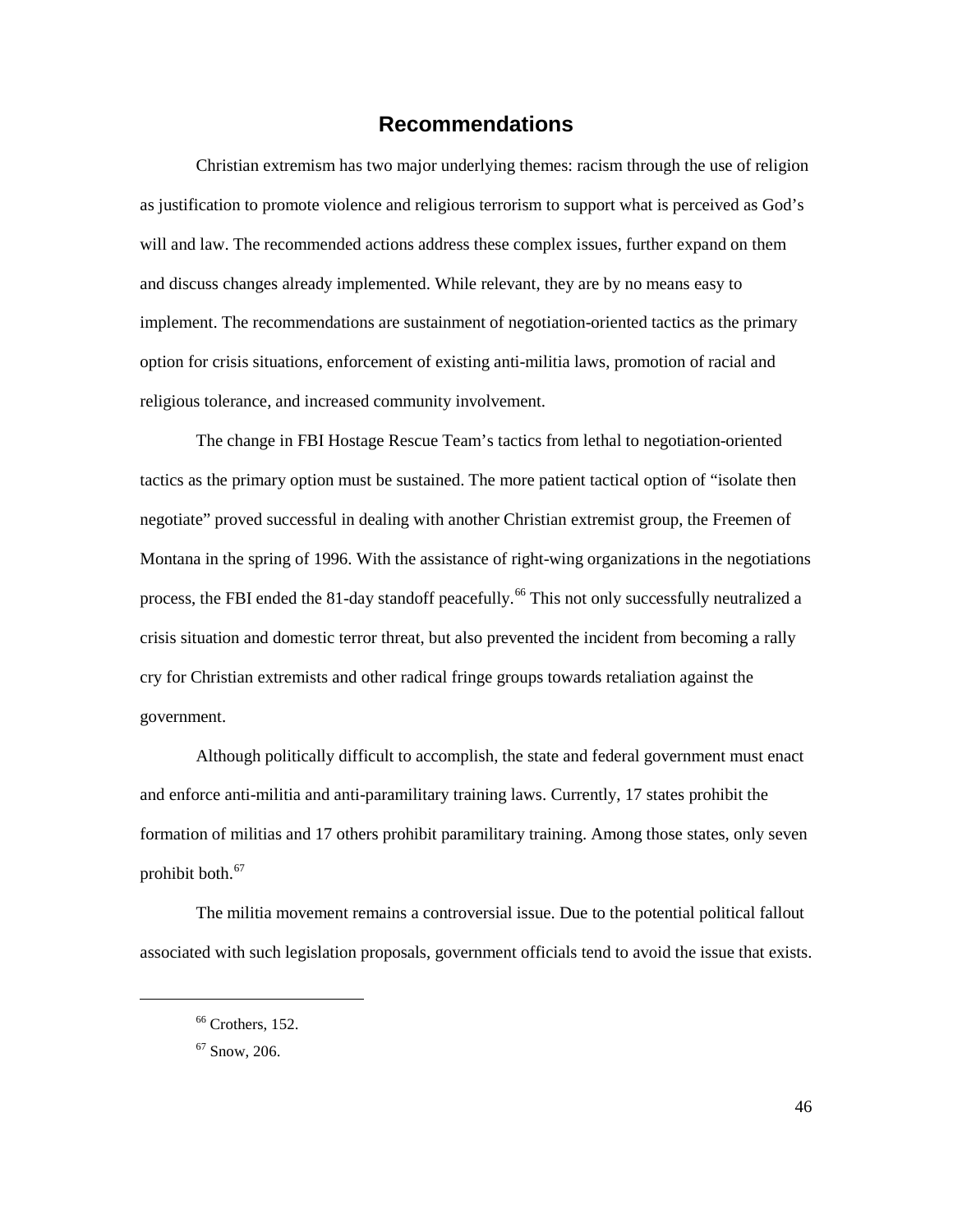Although small, private armies are illegal and a threat to America and its citizens, given their vehement anti-government and often racist agenda fueled with religious fervor.

enforcement of these laws remains inconsistent, despite the threat posed.<sup>[69](#page-52-1)</sup> Anti-militia laws can be effective against extremist groups when enforced. Morris Dees, co-founder of the Southern Poverty Law Center, used a Texas statute prohibiting private military organization to force the Ku Klux Klan to shut down paramilitary training camps.<sup>[68](#page-52-0)</sup> Yet, state

 Defamation League and Southern Poverty Law Center exist nationwide that promote tolerance all of these organizations would be inconsequential without the community's support and The most difficult method to combat Christian extremism is the promotion of racial and religious tolerance through education and civic action, all of which requires community involvement. Dozens of watchdog and community action organizations such as the Antithrough education and monitor religious and racial hate groups and associated militias. However, participation.

 racial tolerance. Its campaign involves disseminating messages of racial tolerance, using the and workshop in 1997 to show attendees how to oppose the rhetoric and intimidation tactics of Citizen groups can be effective in combating extremist ideology. For instance, in Bellingham, WA, is the Nine Mothers against Hate, a group whose campaign is promotion of symbol of multiracial hands holding one another; the symbol has appeared in homes, bumper stickers, and buttons.<sup>[70](#page-52-2)</sup> In Chicago, the Center for the New Community sponsored a conference religious hate groups and militias. Starting in 1971, the Southern Poverty Law Center emerged as a nationwide organization opposing racial and religious intolerance through education and

69Ibid, 208.

<span id="page-52-2"></span><span id="page-52-1"></span><span id="page-52-0"></span> $\overline{a}$ 

 $70$ Ibid, 227.

 $68$ Snow, 206.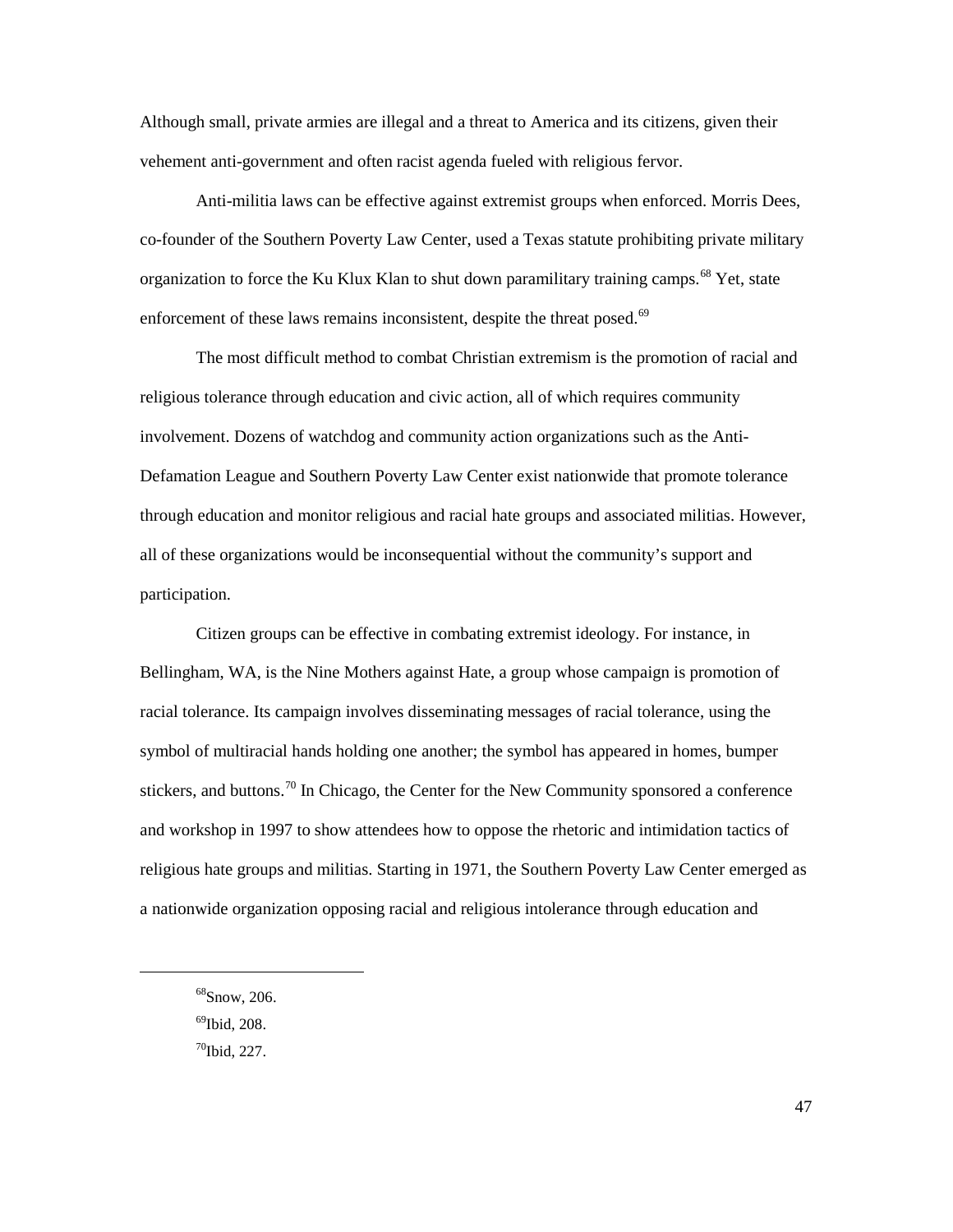forced them to shut down operations. $71$ successful legal action against the United Klans of America and the White Aryan Resistance that

 ideology between tolerance and understanding versus hate and bigotry. It cannot be solved overnight or ended in a decisive battle, but requires active and sustained community participation. Just as the residents of Weston, MO, with supporters from California and [Australia,](http://www.associatedcontent.com/theme/1531/australia.html) lined the promoting its message of religious hate during the funeral procession of [Sgt. First Class C.J.](http://www.foxnews.com/us/2010/11/07/residents-missouri-town-block-protesters-picketing-soldiers-funeral/?test=latestnews)  Combating Christian extremism is not only a law enforcement issue, but a war of streets to render honors and family support while preventing th[e Westboro Baptist Church](http://www.foxnews.com/us/2010/11/07/residents-missouri-town-block-protesters-picketing-soldiers-funeral/?test=latestnews) from [Sadell,](http://www.foxnews.com/us/2010/11/07/residents-missouri-town-block-protesters-picketing-soldiers-funeral/?test=latestnews) communities must get involved.<sup>72</sup> As Martin Luther King Jr. once stated, "Human progress is neither automatic nor inevitable... Every step toward the goal of justice requires sacrifice, suffering, and struggle; the tireless exertions and passionate concern of dedicated individuals."[73](#page-53-2) 

 $^{71}$ Snow, 228.

<span id="page-53-1"></span><span id="page-53-0"></span> $^{72}$ Magnolia Miller, "Westboro Baptist Church Unable to Protest at Weston, MO Soldier's Funeral", Yahoo! News Network, http://www.associatedcontent.com/article/5985570/westboro\_baptist\_ church\_unable\_to\_protest.html (accessed December 1, 2010).

<span id="page-53-2"></span> $^{73}$ Martin Luther King, Jr. "Martin Luther King, Jr. Quotes", Brainy Quote, http://www.brainy quote. com/quotes/ authors/m/martin\_luther\_king\_jr\_2.html (accessed December 1, 2010).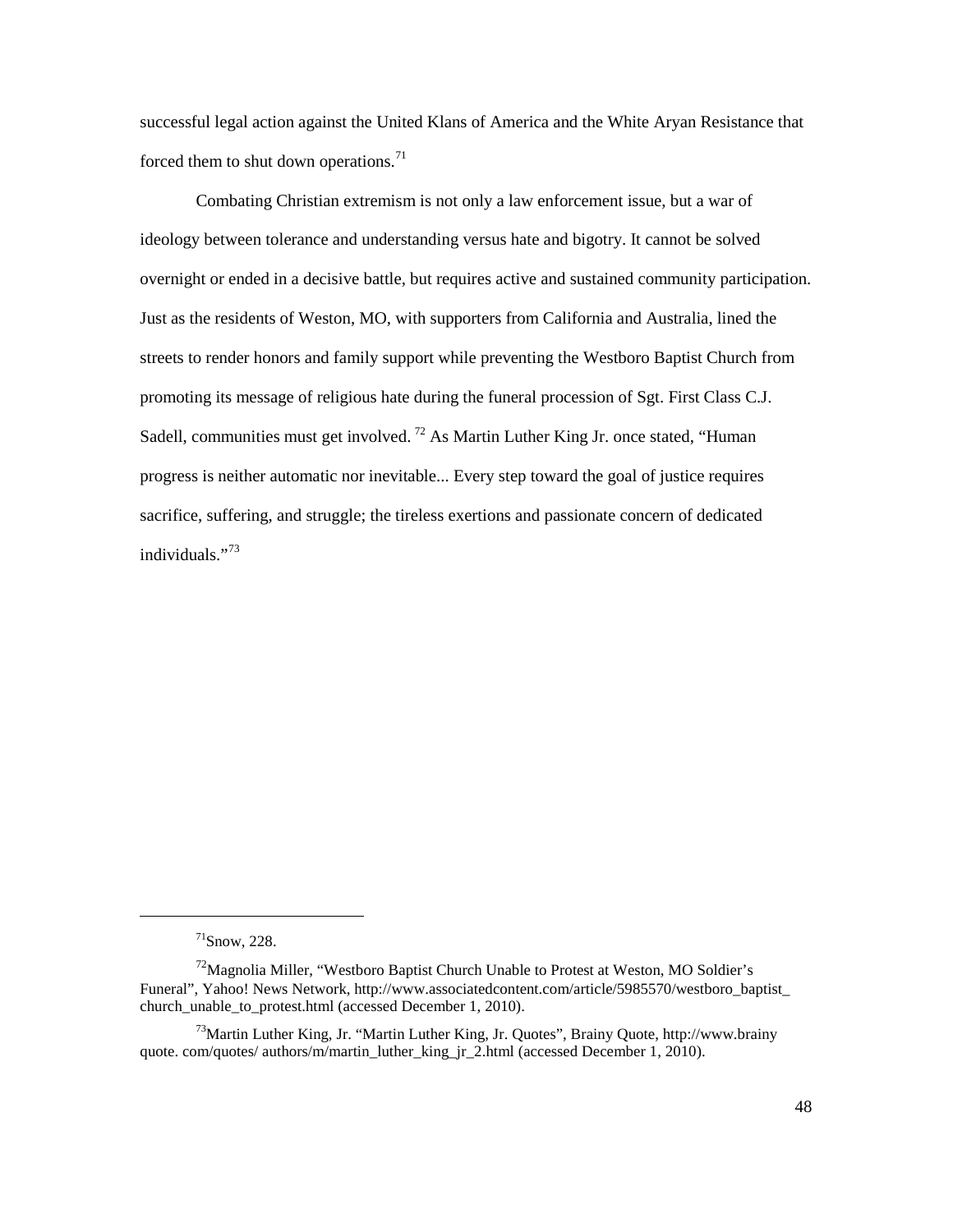### **Bibliography**

- <span id="page-54-0"></span>Anti-Defamation League, "Westboro Baptist Church," (Anti-Defamation League, 2011) http://www.adl.org/learn/ext\_us/WBC/default.asp?LEARN\_Cat=Extremism&LEARN\_ SubCat=Extremism\_in\_America&xpicked=3&item=WBC (accessed February 2, 2011)
- Associated Press. Yahoo! News. "3 Government Officials: Homegrown terrorists troubling" (The Associated Press, 2010) http://news.yahoo.com/s/ap/20100922/ap\_on\_go\_ca\_st\_pe/ us\_senate\_terror (accessed September 22, 2010).
- Barkun, Michael. *Religion and the Racist Right: The Origins of the Christian Identity Movement*. Chapel Hill: University of North Carolina Press, 1994.
- Crothers, Lane. *Rage on the Right: The American Militia Movement from Ruby Ridge to Homeland Security*. Lanham: Rowman and Littlefield Publishers, Inc., 2003.
- Dees, Morris. *Gathering Storm: American's Militia Threat*. New York: Harper Collins, 1996.
- Dykes, Brett Michael. Yahoo! News. "Who are the Christian militia 'Hutaree' and why was the FBI targeting them?"(Yahoo! Incorporated, 2010) http://news.yahoo.com/s/ynews/ ynews\_ts1361 (accessed September 9, 2010)
- Hedges, Chris. American Fascists: The Christian Right and the War on America. New York: Free Press, 2006.
- Hegeman, Roxana. Yahoo! News. "AP source: Grand jury probing anti-abortion murder" (The Associated Press, 2010) http://news.yahoo.com/s/ap/20101009/ap\_on\_re\_us/ us\_abortion\_shooting\_grand\_jury (accessed October 12, 2010)
- Hull, Edmund J. U.S. Department of State. "Patterns of Global Terrorism" **(**The Office of Electronic Information, Bureau of Public Affairs, 2010) http://www.state.gov/s/ct/rls/ crt/2000/2419.htm (accessed September 16, 2010)
- Juergensmeyer, Mark. *Global Rebellion: Religious Challenges to the Secular State, from Christian Militias to al Qaeda*. Los Angeles: University of California Press, 2008.
- Kressel, Neil J. *Bad Faith: The Danger of Religious Fundamentalism*. Amherst: Prometheus Books, 2007.
- Kushner, Harvey W. *Terrorism in America: A Structural Approach to Understanding the Terrorist Threat*. Springfield: Charles C. Thomas Publisher Limited, 1998.
- Lehrer, Jim. Online News Hour. "Deadly Explosion" (MacNeil/Lehrer Production, 2010) http://www.pbs.org/newshour/bb/law/mcveigh/news\_4-19-95.html (accessed September 16, 2010)
- Lee, Robert A. History Guy Media. "Timothy McVeigh" (History Guy Media, 2010) http://www. historyguy.com/biofiles/mcveigh\_timothy.html (accessed November 25, 2010)